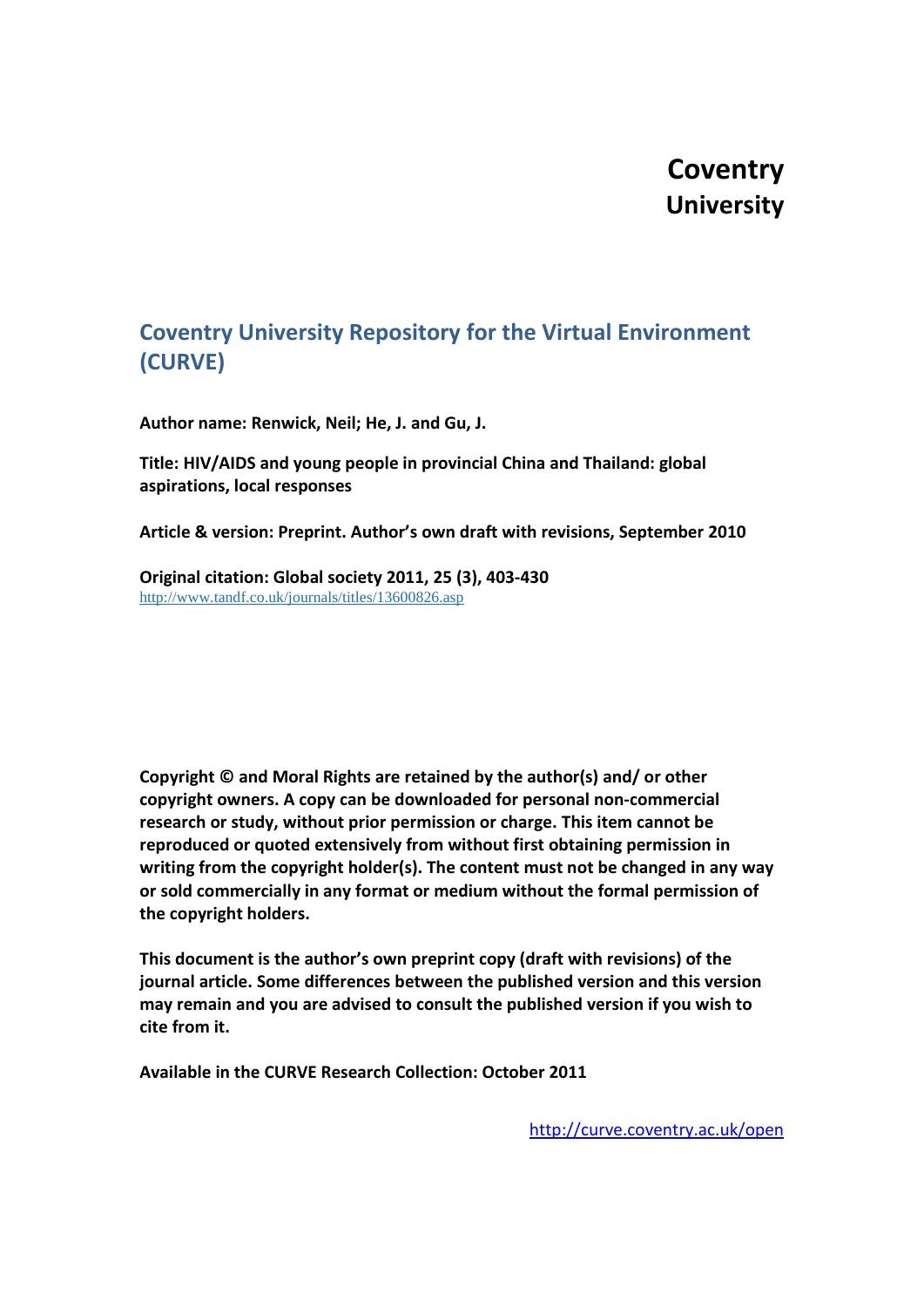#### **Introduction**

This paper presents the findings from an empirical study into the impact of  $HIV/AIDS<sup>1</sup>$  at municipal community level in Chiang Mai, Thailand and Kunming and Ruilin in China's Yunnan Province.\* The study focuses upon young people as a Most-At-Risk-Population (MARP). The purpose of this study is two-fold. *Firstly*, following from global expressions of concern over the risks of HIV/AIDS to yound people, this study seeks to establish, empirically, the impact of HIV/AIDS on young people and the communities in which they live. In doing so, the study seeks to go beyond assumptions that the challenges posed by HIV/AIDS have largely been met by the sustained intervention programmes directed to these two communities over many years. *Secondly*, to identify the continuing challenges being faced; identify and evaluate the character and quality of the policy-making response; and to indicate those aspects of policy requiring further development.

Young people have been identified in successive declarations by global society's primary institutions as most-at-risk with respect to HIV/AIDS. Yet, with some notable exceptions (Lyon and D'Angelo, 2006), there is a relative paucity in the existing literature of empirically-based studies of HIV/AIDS challenges for young people and practitioner engagements at the community level. Young people are particularly vulnerable, both directly and indirectly, to HIV and AIDS and this study evaluates community perceptions of, and responses to, the impact of HIV/AIDS on health education policy and practice for young people. This paper is interested in the questions of how far, and how effectively, global society's concerns and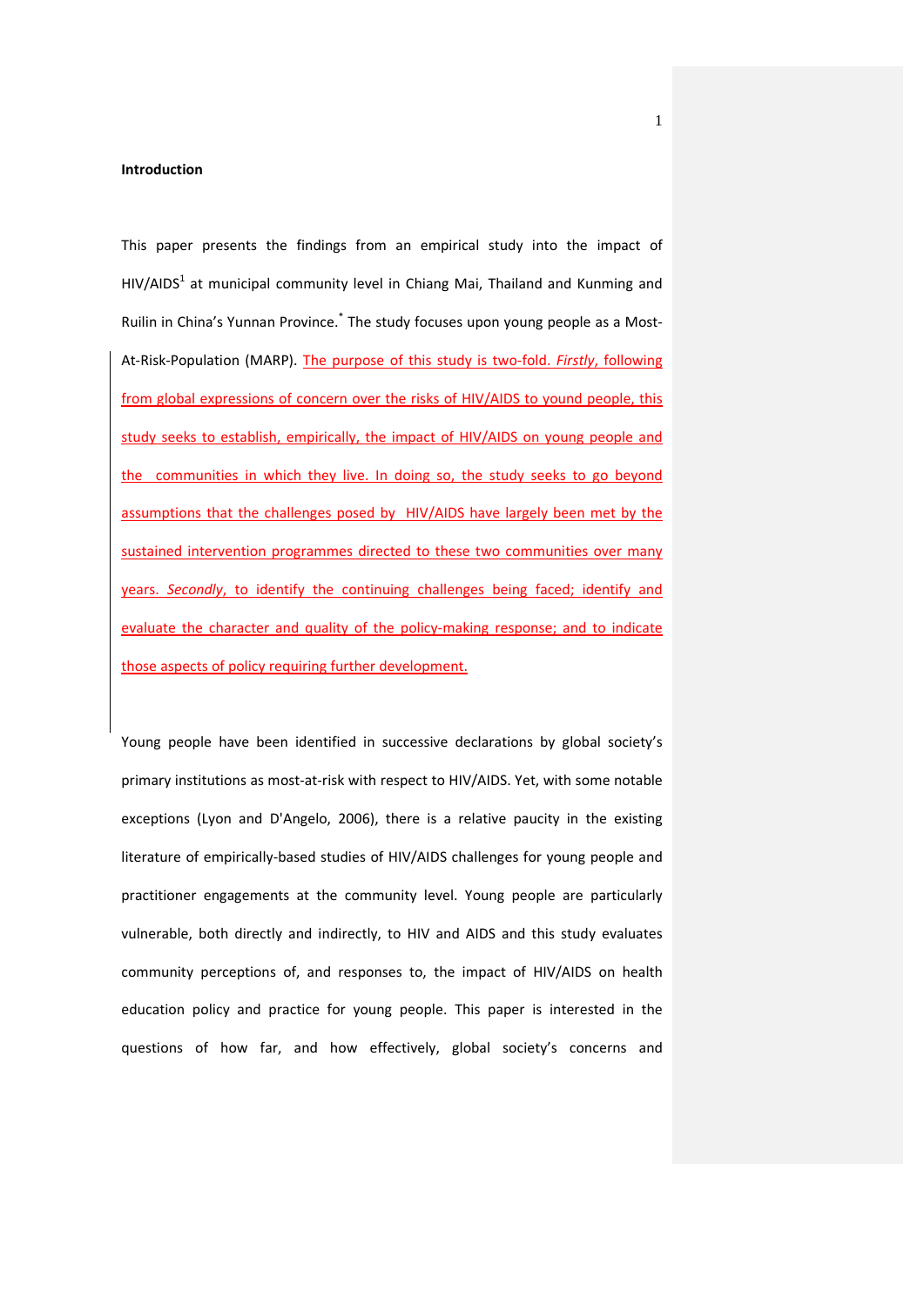commitments regarding young people and HIV/AIDS translate into provincial municipalities and local challenges. The study is a response to the 'call to action' by the outgoing UNAIDS Director Peter Piot in 2008. Piot argues that the contemporary challenge for those involved in this field is to gain an overview and closer understanding of the effectiveness of the myriad of policies and programmes for people living with HIV and AIDS, for practitioners, and for government and civil society organisation (CSO) policy-makers, and academics (Piot *et. al.*, 2008).

Specifically, then, the present study assesses the impact upon, and coping strategies of, municipal communities in terms of the HIV/AIDS challenges for young people. There is a degree of ambiguity in defining young people. The relevant literature and the principal intergovernmental organisations in the field use the phrase to refer to different age groups and also make reference to other terms. For example, the terms "youth," "adolescents," and "young people" are often defined variously. The World Health Organisation refers to people between the ages of 10 and 19 as adolescents and the larger age group 10 to 24 as young people. The terms are also used interchangeably (PIP/JHU, 2001: 4). Bruce Dick (WHO) identified age groups for adolescents (10-19 years); youth (15-24 years); and young people (10-24 years) (WHO, 2007: 3). The term young people is used throughout this paper to refer to the 15-24 age group (WHO, 2007: 3). The advantage of this age definition is in a correlation to the established statistical bands of epidemiological reportage on HIV/AIDS. This was the age range discussed in the interview surveys for this study.

**Comment [G M1]:** Response to question raised by Reviewer 2 about how 'young people' are defined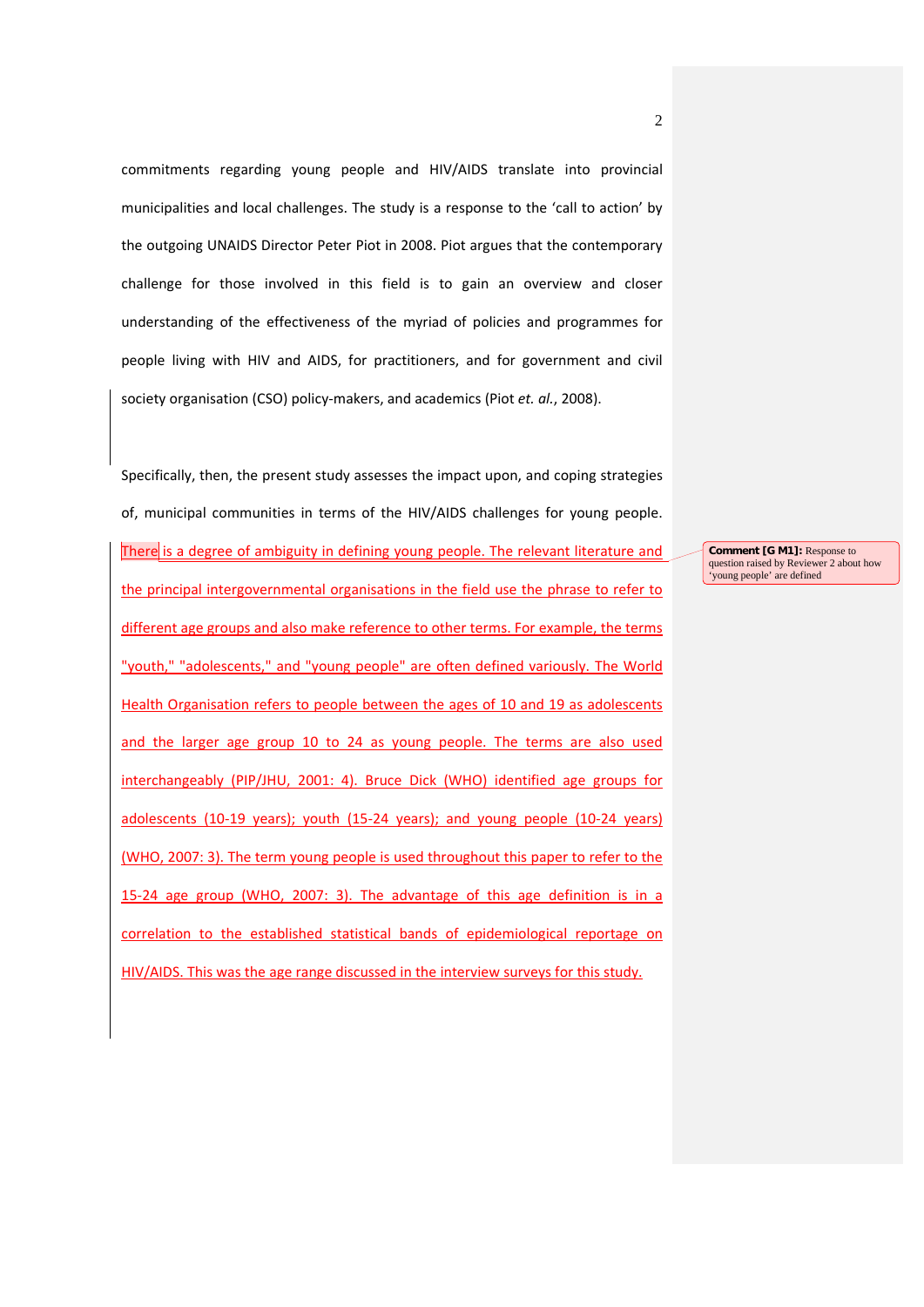Existing research on HIV/AIDS has focused on the declaratory and instrumental global health regimes, on national policies and programmes, or on communities defined as specific ethnic or racial groups or geographical districts (Gu and Renwick, 2009; Poku and McGrew, 2007; Poku, Whiteside and Sandkjaer, 2007; Renwick, 2007; 2002). The present paper contributes to this literature by providing new empirical evidence from municipal communities and by providing an international comparison of their respective experiences in East and Southeast Asia. There are a number of assumptions and empirically untested beliefs regarding on-the-ground practices in the HIV/AIDS field based on anecdotal understanding among practitioners. The aim of this research has been to establish an empirical knowledge base for policy and practice by mapping practitioner experiences in a systematic fashion.

Undoubtedly, there have been advances made in countering HIV/AIDS in Chiang Mai and Yunnan Province over the past decade. However, the paper argues that, contrary to assumptions of success in reducing the risk of HIV infection in Thailand's Upper North and China's Yunnan Province, these provincial communities remain at significant risk. This situation exists despite the involvement of the agencies of global governance and civil society, national HIV/AIDS programmes and local interventions in these communities over many years. Social and cultural constructions of HIV/AIDS limit the effectiveness of interventions. Young people living with HIV/AIDS are particularly insecure and fear breaches of confidentiality, stigmatisation, marginalisation and discrimination in their communities. The voice of youth has been heard at the various tiers of HIV/AIDS governance, but policy-making and

**Comment [G M2]:** Response to suggested revision #5

3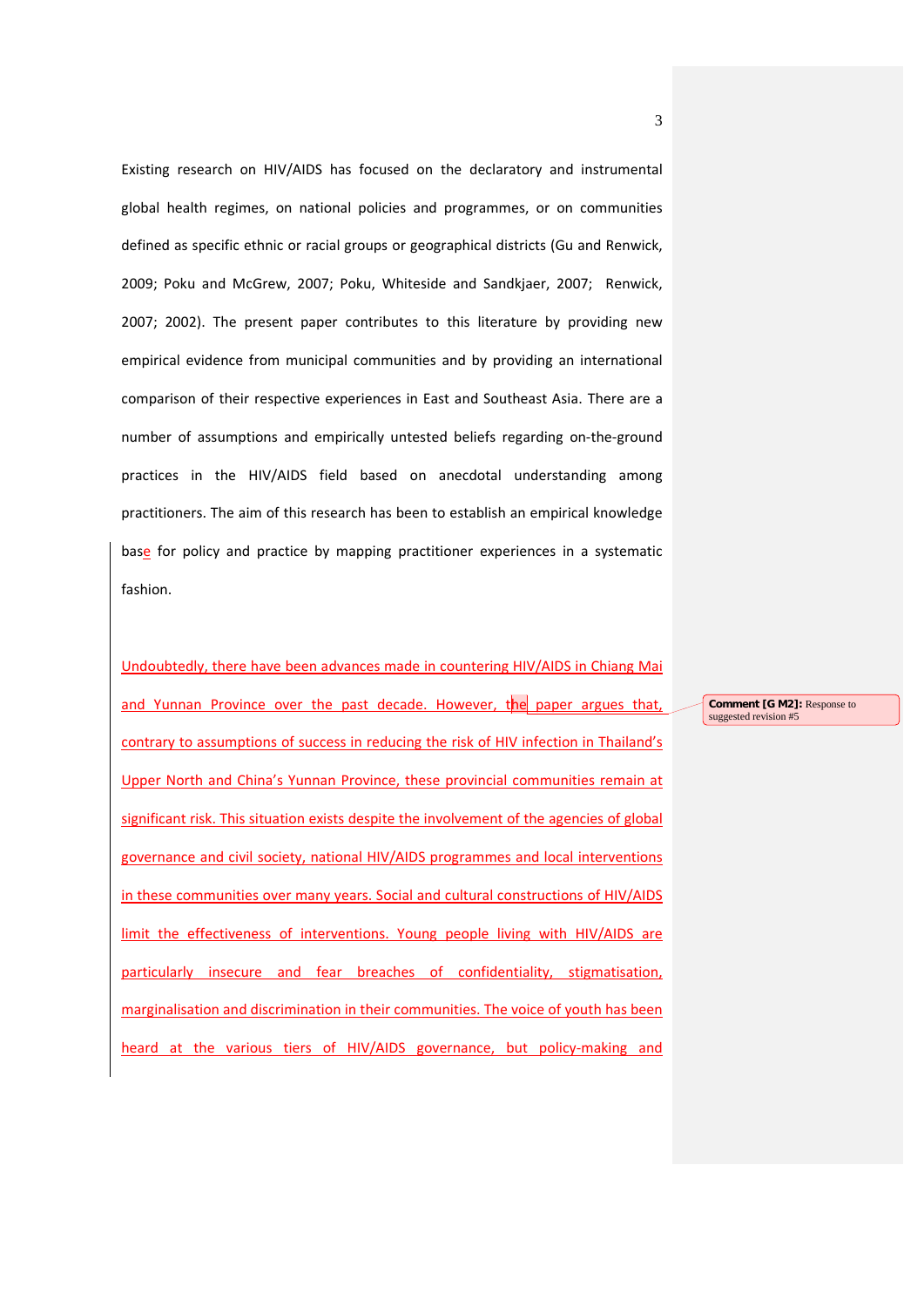interventions still limit their participation. A more robust approach is, therefore, required that mainstreams young people in HIV/AIDS deliberative processes in these communities.

The research brought together researchers in Thailand, China and the UK to conduct a study centred on interviews conducted with a range of HIV/AIDS practitioners and development agents in the respective communities. Adopting a human security perspective, the findings presented in this paper indicate that, at the community level, there is partial awareness and variable understanding of global society's declarations on young people and HIV/AIDS, of national aims, objectives and programmes, and of local official responses. Nonetheless, programmes such as the US's President's Emergency Fund for Aids Relief (PEPFAR), the extensive WHO and UNAIDS programmes, and range of international CSO initiatives provide an important mechanism whereby global society contributes knowledge, skills and funds to provincial communities, not least with respect to the sharing of "better practices".

Fundamentally, however, capacity development is about such international development actors working with local practitioners as facilitators or catalysts of indigenous responses to the multifaceted HIV/AIDS challenges facing young people. The findings indicate that, ultimately, it is local resilience and indigenously-driven capacity development that is the key to effective response. In practice, this has meant a greater recognition of the importance of, and participatory role for, young people in the formulation and implementation of state and civil societal HIV/AIDS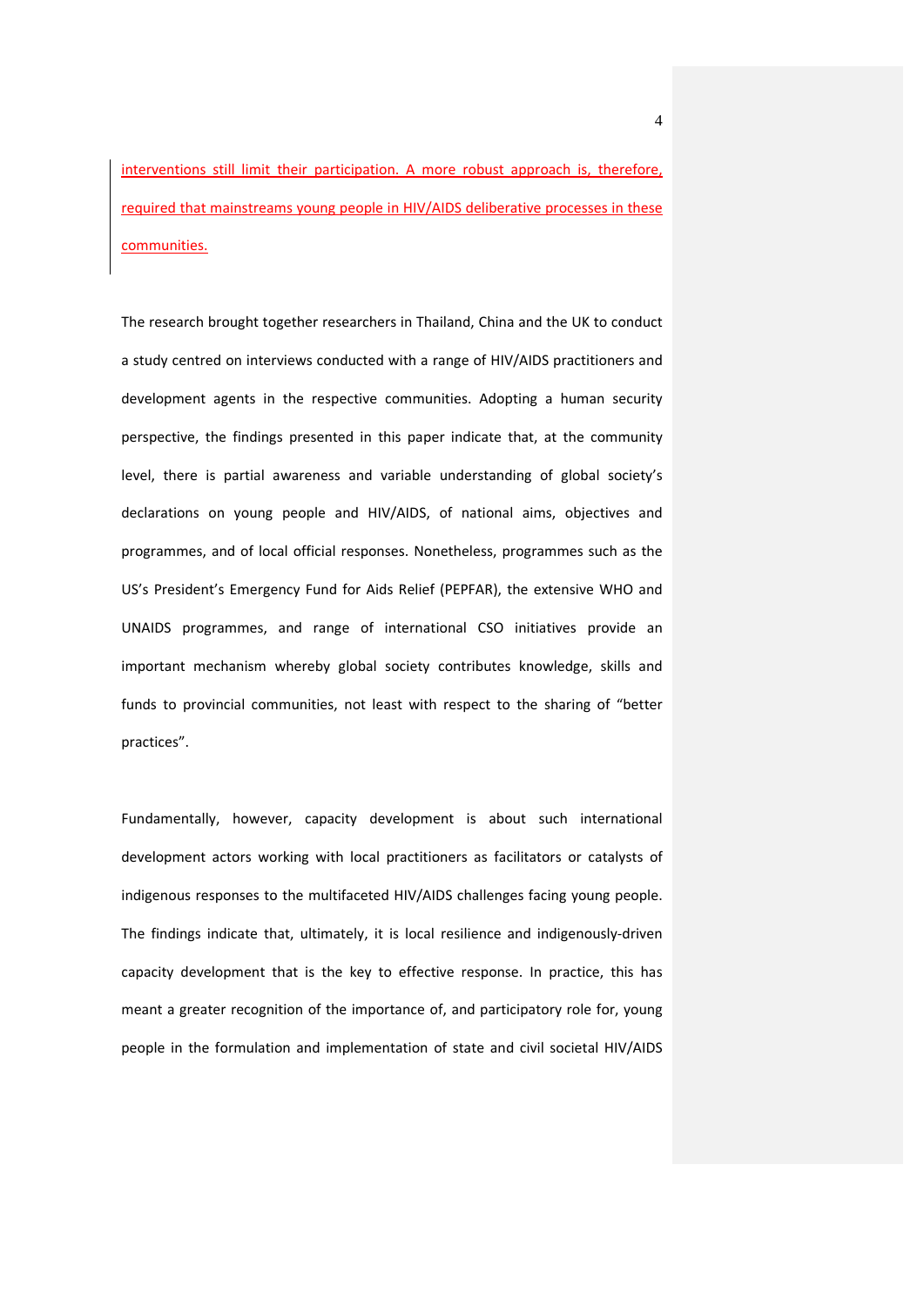policies and programmes. Moreover, despite geographical, cultural and political differences between the Chinese and Thai communities considered in this study, there are significant commonalities in practitioner perceptions of HIV/AIDS impact, in the challenges faced, and in the character of response in the Chinese and Thai communities. This commonality provides a sound basis for enhanced capacity development within and between provincial municipal communities in East and Southeast Asia.

According to the 2008 UNAIDS Global Report, "the global epidemic has levelled off in terms of the percentage of people infected (prevalence) while the total number of people living with HIV has increased to 33 million people globally with nearly 7,500 new infections each day" (UNAIDS, 2008). The impact of HIV and AIDS upon young people has been highlighted by those at the forefront of the fight against the virus for almost a decade. In late June 2001, the challenges of HIV/AIDS for young people were specifically noted at the United Nations General Assembly Special Session on HIV/AIDS (UNGASS). In 2003, in a global population of 1 billion young people, 10 million were estimated to be living with HIV, almost one-quarter of those living with HIV were under the age of 25, and an estimated 5,000-6,000 young people were becoming infected with HIV daily (UNAIDS, 2004). Young people remain a high-risk group for HIV/AIDS today. (UNAIDS, 2008) In 2007, young people aged 15–24 accounted for an estimated 45% of new HIV infections globally (UNAIDS, 2008).

5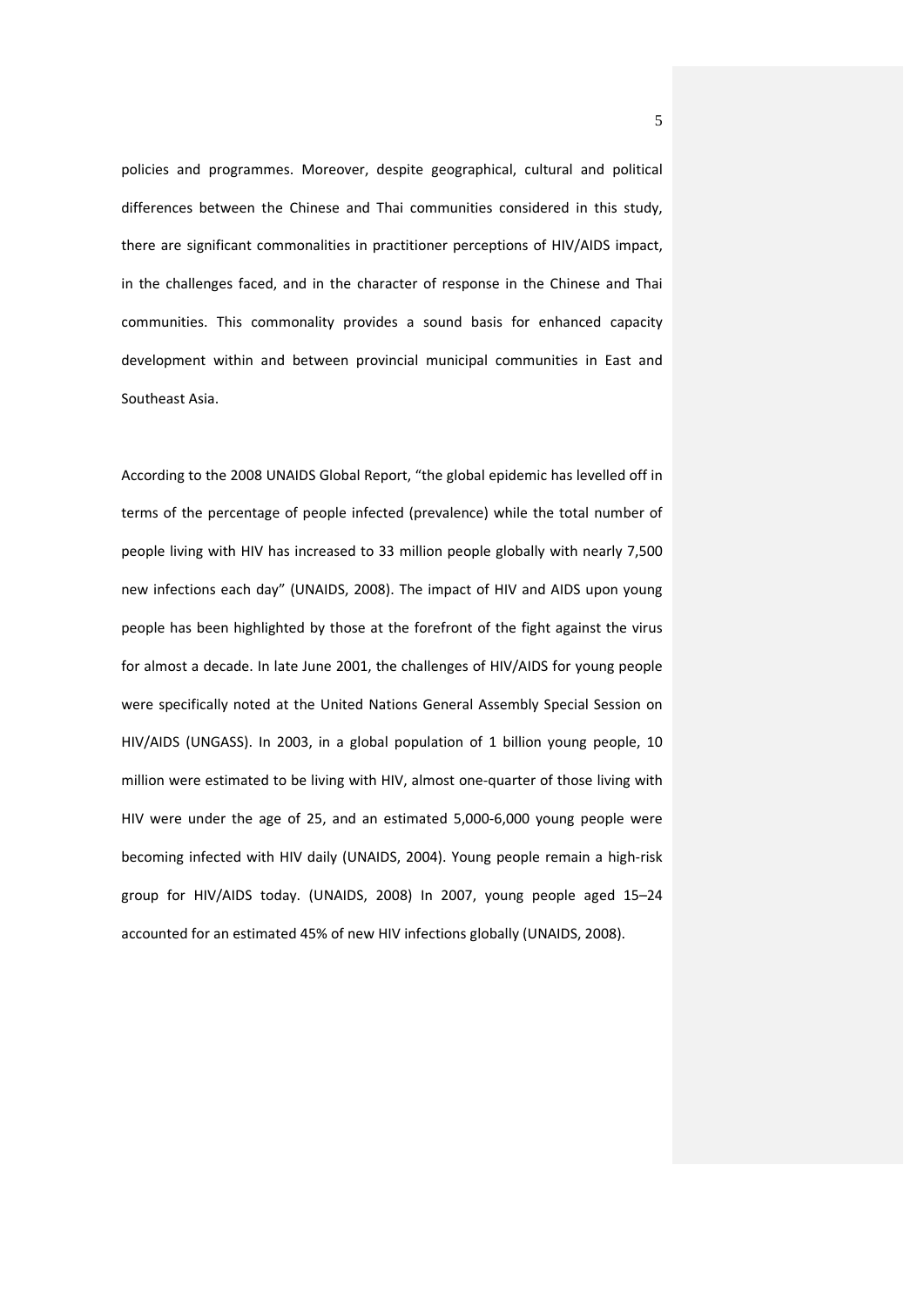What factors, then contribute to the particular vulnerability of young people to HIV/AIDS? According to the Global Youth Coalition on HIV/AIDS and Global Youth Partners a key factor is poverty<sup>2</sup>

**Comment [G M3]:** Response to suggested revision #14

"Young people are often hardest hit by poverty because of powerlessness, lack of education, skills and experience and because their specific needs are often ignored by governments. … This means that the majority of young people cannot afford or easily access HIV prevention interventions, basic health care services, HIV voluntary counselling and testing, reproductive health services, condoms, or antiretroviral therapy (ART). Poverty drives young people toward risk behaviours such as sex work and injecting drug use. Youth living in conflict situations and youth who are part of internally displaced populations are further at risk due to a lack of reproductive health services, unmet basic human needs, rape as a weapon of war, and the high prevalence of violence against women." (GYCA, 2005: 6)

In response, global society has sought to respond through declaratory policy statements and by setting specific targets to be met according to an agreed timescale. The most significant of these were the *Declaration of Commitment* made at the 2001 United Nations General Assembly Special Session on HIV/AIDS (UNGASS), and the General Assembly's *Political Declaration on HIV/AIDS* issued in 2006. UNGASS set out ambitious targets on HIV prevention for young people to be achieved by government action. The Declaration specified that HIV infection rates in persons 15 to 24 years of age should be reduced by 25% in the most-affected

6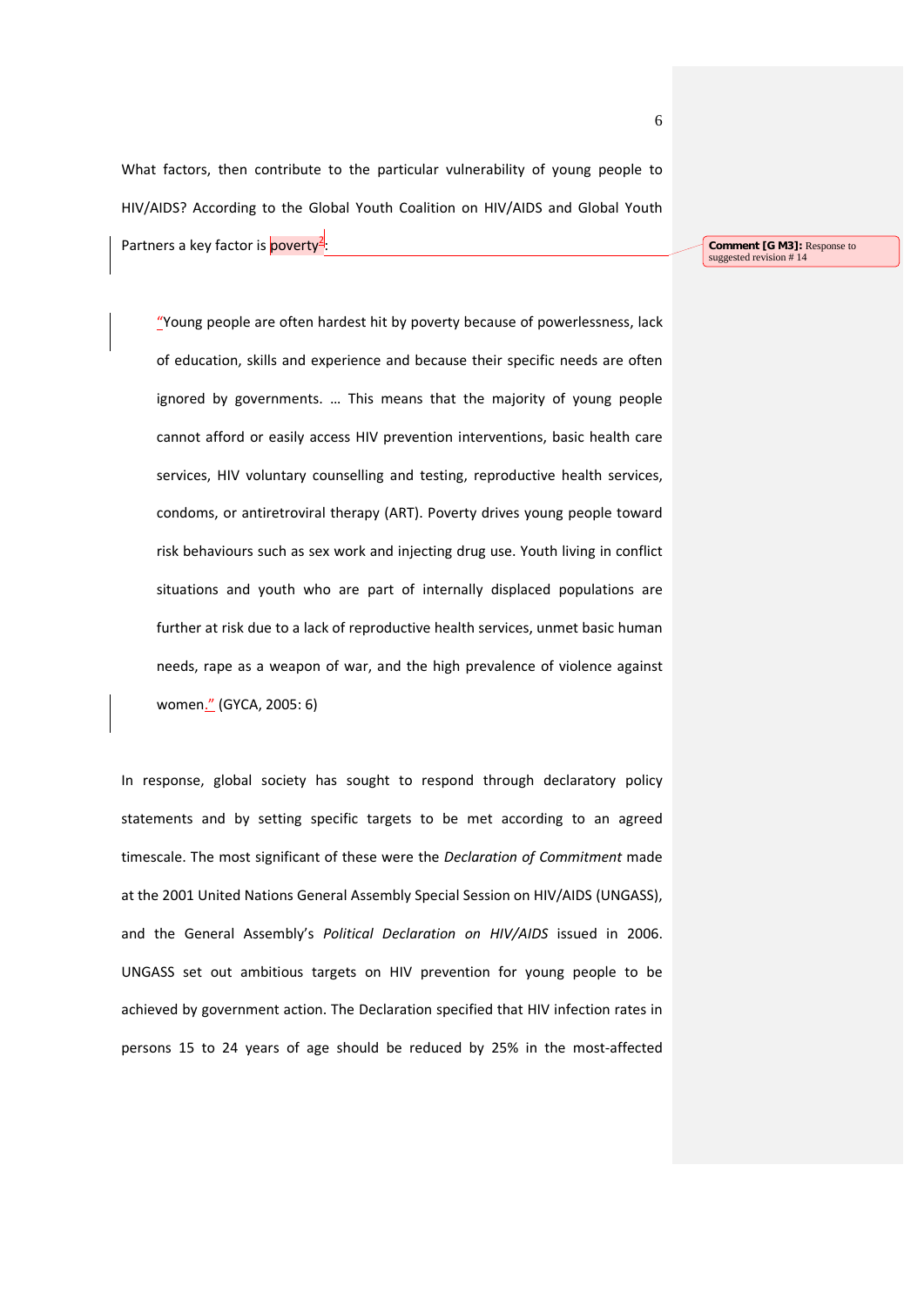countries by 2005, and by 25% world-wide by 2010. Moreover, at least 90% of young people aged 15 to 24 years were to 'have access to information, education and services necessary to develop the life skills required to reduce their vulnerability to HIV infection' by 2005. This was to increase to at least 95% by 2010.

However, the interim global goals for 2005 were not achieved. The United Nations' 2006 progress review concluded that: "Despite progress in expanding access to HIV prevention and treatment, the epidemic continues to worsen, especially among women and young people. Whereas AIDS once primarily affected men, women now represent half of all people living with HIV. … Over half of all new HIV infections are in young people aged 15 to 24" (UNGASS, 2006: 7).

In 2008, the High Level Meeting on the Review of the Declaration of Commitment on HIV/AIDS and the Political Declaration on HIV/AIDS (HLM) concluded that: "Although some countries reported having achieved some of their universal targets, most have indicated that they do not have the human and financial resources to achieve these targets by 2010." (UNGASS, 2008: 9). The Global Youth Coalition on HIV/AIDS had already concluded that:

"While progress has been made in several areas of the AIDS response, the targets laid out so ambitiously for youth in the 2001 Declaration of Commitment on HIV/AIDS will be unmet by drastic margins; indeed, 7 years later, few governments even bother to collect data specifically on youth … as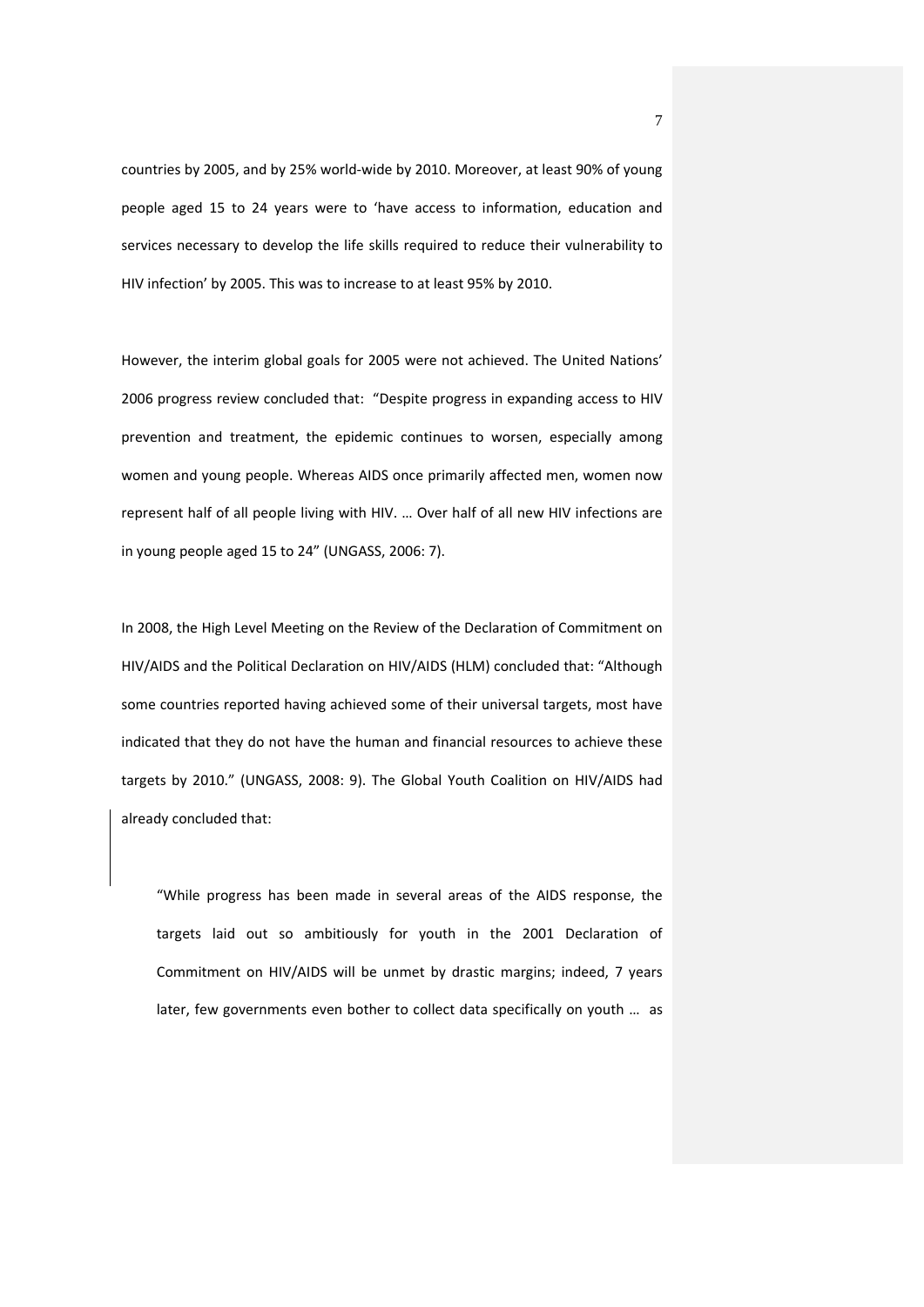of 2007, only 40% of young men and 36% of young women had accurate HIV knowledge on transmission and prevention." (2007)

Following the HLM, the HLM's Youth Report commented that: "Widespread concern among youth participants noted that despite the recognition of youth issues in the 2006 Declaration and the striking failure of governments on youth indicators, there was not enough emphasis and inclusion of youth issues." (UNFPA, 2008: 7) Consequently, in 2008, the GYCA demanded 'more than a seat at the table' of the HLM (UNFPA, 2008).

This study chose to investigate these wider global considerations at the community level in Chiang Mai, Kunming and Ruili. These were selected because: (i) Thailand and, in recent years, China have been regarded as relative success stories in the fight against HIV/AIDS; (ii) both countries are now experiencing increases in the numbers living with HIV/AIDS in MARPs; (iii) these cities have well-established histories of HIV/AIDS; (iv) and that there is also a significant international involvement in Thailand's Upper North and China's Yunnan Province.

By the end of 2007 there were estimated to be 610,000 people living with HIV/AIDS in Thailand and 700,000 in China (UNAIDS, 2008). According to Thailand's official statistics, the percentage of young women and men who are HIV infected was 0.95% in 2004, falling to 0.45% in 2006, and then rose to 0.64% in 2008 (NAPAC, 2008: 21) Young people in Thailand are increasingly at risk (Podhsita and Xenos, 2009). ESCAP has noted that: 'In Thailand, 50 to 60 per cent of new infections each year are among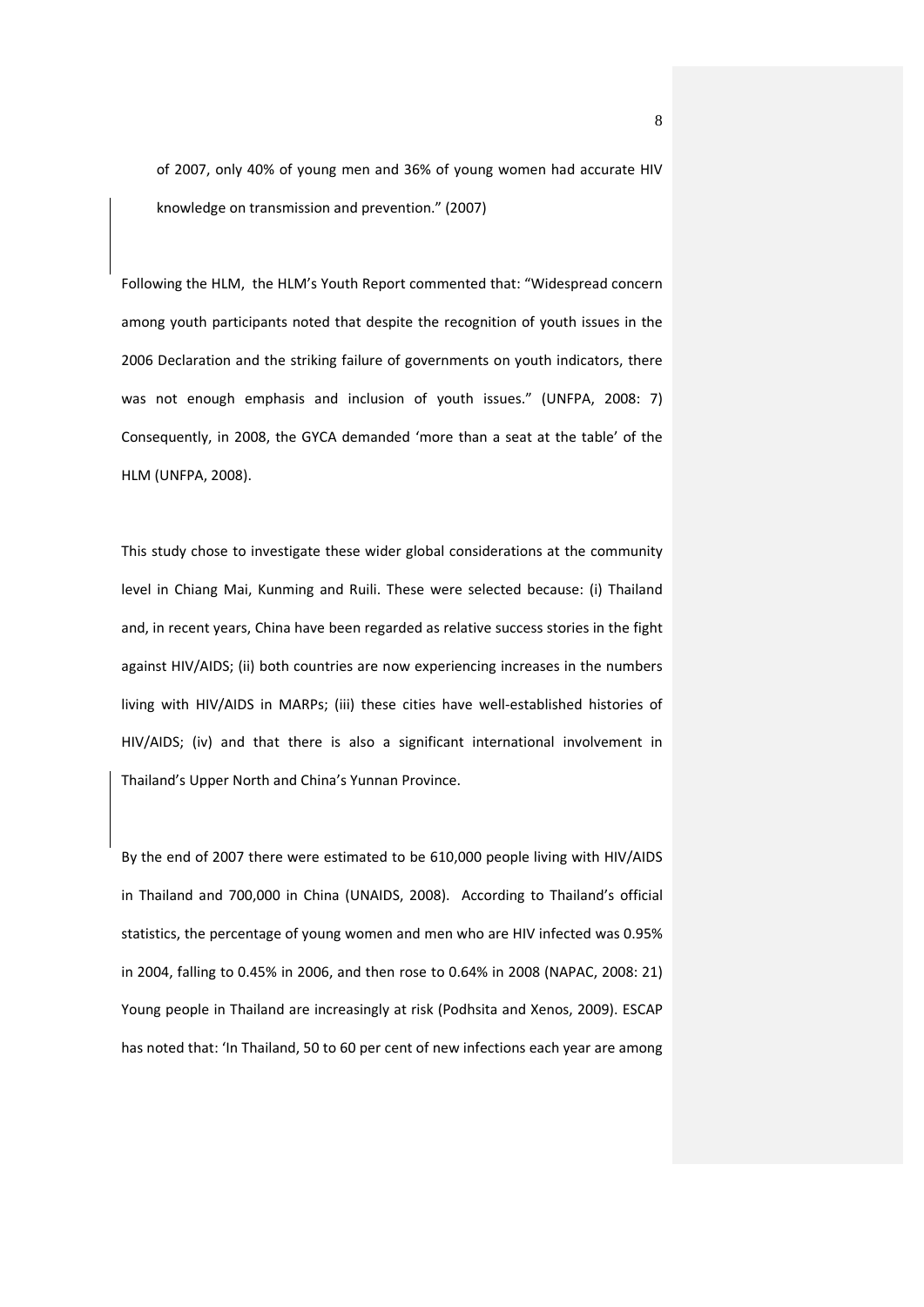people under 24 years of age. According to Thailand's Ministry of Health, both male and female teenagers show "an increasing tendency of having early sexual activities. … Nowadays, teenagers have frequently changed their sex partners." NGOs confirm this trend: "Nowadays, they start having sex at their early age, sometimes even 11 or 12 years old<sup>"</sup>[35] (N.B. interviewees have been allocated a number and a full citation list is provided at the end of the study). While young people in general are vulnerable to HIV infection, the most at risk are those engaged in commercial sex and those injecting illicit drugs. A new generation of young people sees HIV as a problem largely affecting their elders and estimates suggest that 85% of young Thais do not consider HIV as a serious concern for them. Premarital sex has become increasingly commonplace, but only about 20-30% of sexually active young people is understood to use condoms regularly (Avert.org, 2008; World Bank, 2007). A national plan (2007-2010) was designed to reduce increasing HIV cases among young people. It focused on educating young people about HIV prevention, promoting social values, and encouraging them to participate in HIV prevention activities. In addition, the plan required local organisations to participate in youth-related HIV prevention and control activities (Kaiser Foundation, 2007).

In China, by the close of 2007, the cumulative total of reported HIV cases were to be found in the 20-39 age range, that is, 70% of all such cases. AIDS cases were concentrated mainly within the 20-49 age group or some 69.9% of the total and AIDS-related deaths were also in this age group, accounting for 72% of cumulative deaths (SCAWCO, 2007: 3-4). The principal modes of transmission in Yunnan are IDU and sex work. However, such statements must be approached with caution. One

**Comment [G M4]:** As requested by Reviewer 2

9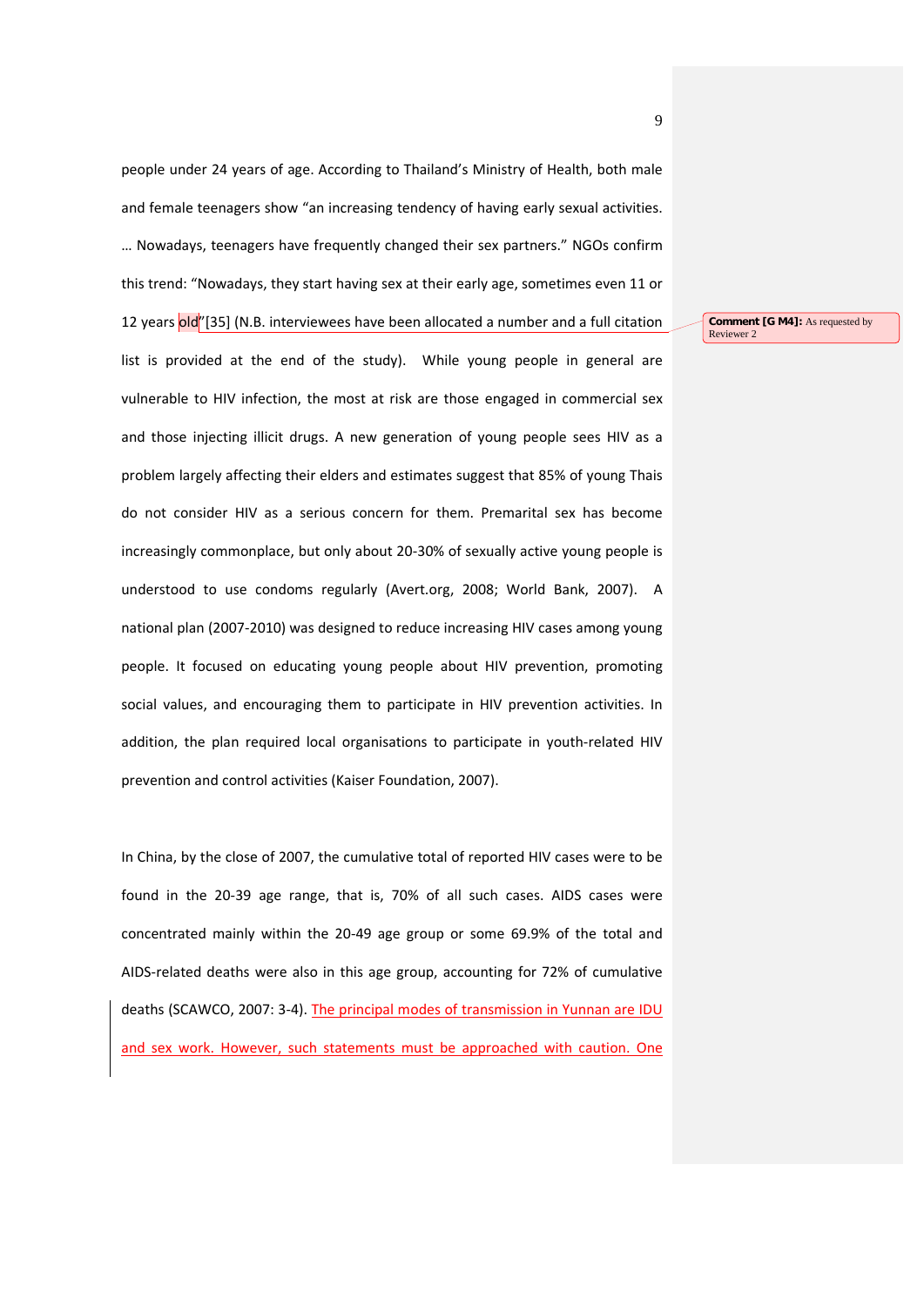interviewee in Yunnan noted a survey indicating that, in Ruili, "transmission among sex workers is lower than 'normal' people [i.e. heterosexual transmission]" [10]. This trend was supported by testimony from the Ruili AIDS Office that: "The most worrisome trend is that the infection rate among the non-MARP rate [*sic*] is growing rapidly" [7] According to a recent multi-agency Chinese study, HIV affects injecting drug users most, particularly in Jingpo, Dai, and Yi ethnicities, more than 40% in 7 counties. HIV prevalence rates among female sex workers (FSWs) increased from 0.5% in 1995 to 4.0% in 2007; among men who have sex with men, from 4.0% in 2005 to 13.2% in 2007; among male clients of FSWs, from 0% in 1995-1997 to 1.8% in 2007; among male sexually transmitted disease clinic attendees, from 0% in 1992 to 2.1% in 2007; among pregnant women from 0.16% in 1992 to 0.5% in 2007; and among blood donors, from 0.0075% in 1992 to 0.084% in 2007 (Jia et.al., 2010).

The Beijing government's "China Action Plan for Reducing and Preventing the Spread of HIV/AIDS (2006-2010)" provided the policy context for a range of preventative and palliative measures (Gu and Renwick, 2008) and international partnerships remain a key component in China's basic health care capacity-building and its drive against HIV/AIDS (Bloom, Liu, and Qiao, 2009). Awareness-raising campaigns in schools and universities and online have run since 2006 (SCWCO, 2007: 17-18; Gu and Renwick, 2008).

The following account outlines the Human Security perspective and qualitative data collection methods applied in this research; provides evidence of community-based responses in the three municipalities; details the research findings in terms of

**Comment [G M5]:** Response to suggested revision #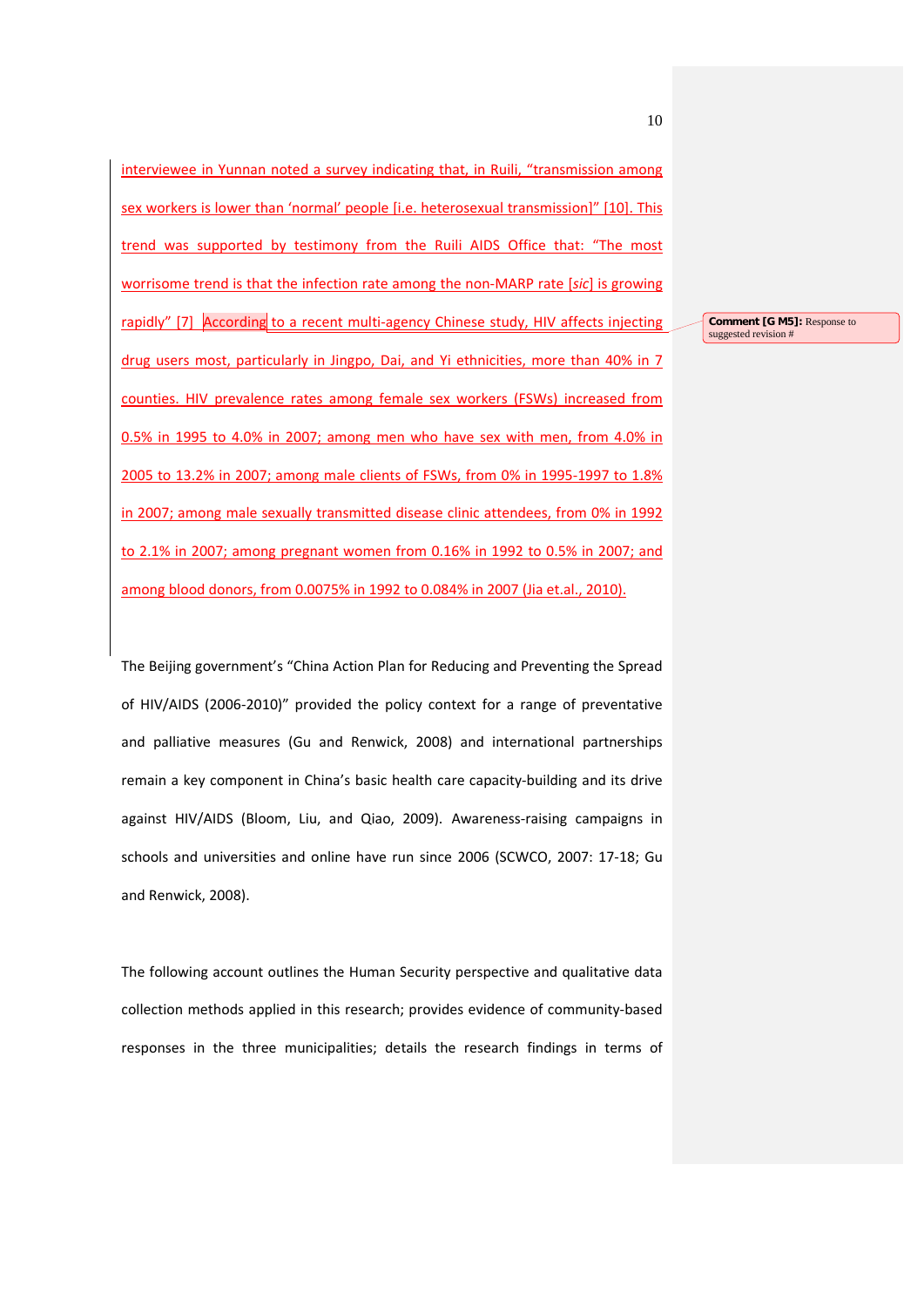community impact and governance; makes policy-oriented recommendations; and presents brief concluding comments.

### **Theory**

The research survey in Chiang Mai, Kunming and Ruili addressed a number of key research questions. These were: (1) What is the human and institutional impact of HIV/AIDS on the fabric of these local communities? (2) What are the implications for the sustainability of these communities in terms of issues of governance? (3) How have they responded to the HIV/AIDS challenge? (4) How effective have these responses been? (5) What comparative lessons in terms of 'better practices' can be learned from their experiences?

To seek answers to these questions, a 'human security' theoretical perspective was adopted. For former UN Secretary-General, Kofi Annan:

"Human security, in its broadest sense, embraces far more than the absence of

violent conflict. It encompasses human rights, good governance, access to education and health care and ensuring that each individual has opportunities and choices to fulfil his or her potential. Every step in this direction is also a step towards reducing poverty, achieving economic growth and preventing conflict. Freedom from want, freedom from fear, and the freedom of future generations to inherit a healthy natural environment—these are the

**Comment [G M6]:** Response to suggested revision # 2. Indented long quotation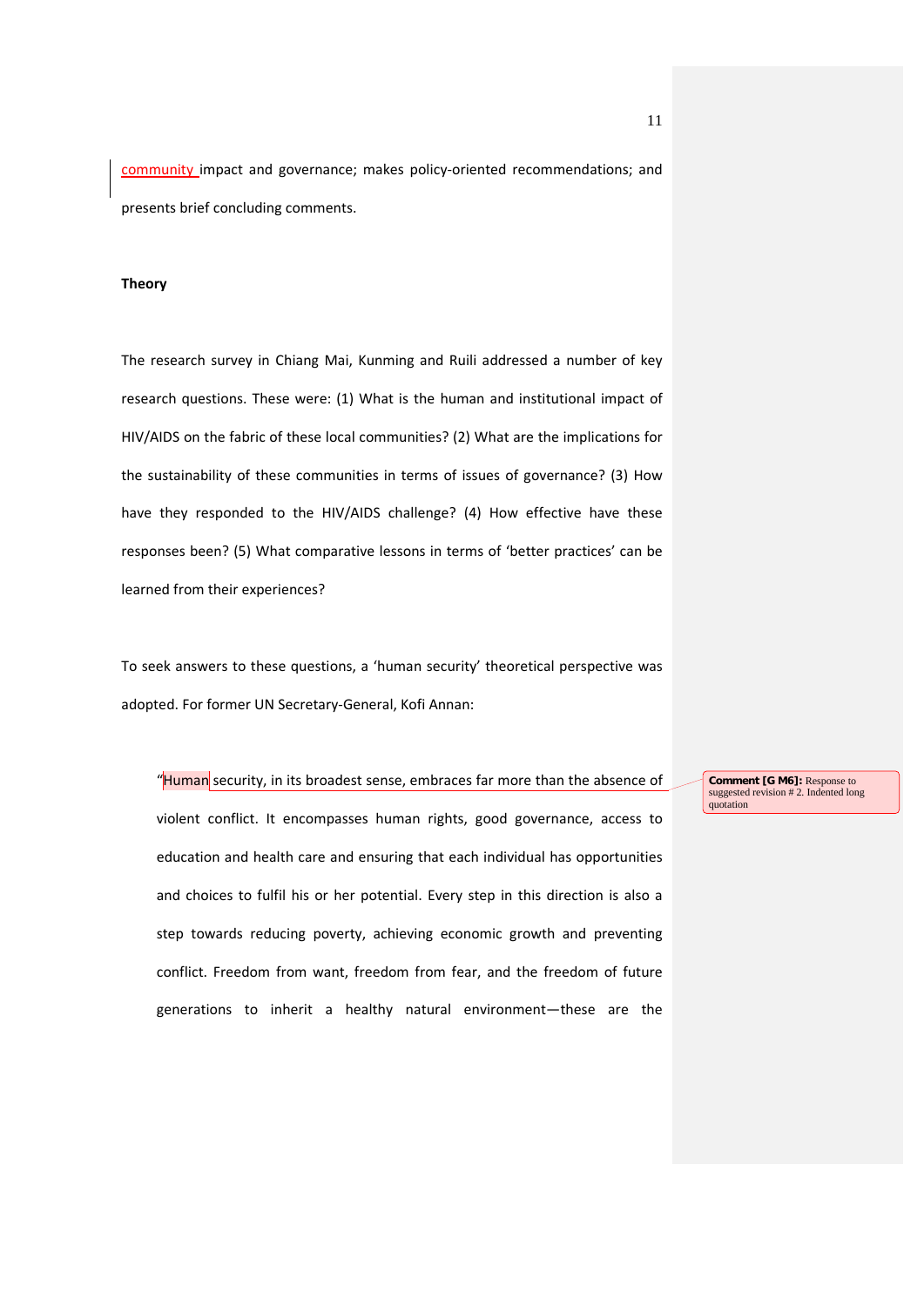interrelated building blocks of human—and therefore national—security." (2000)

The idea of "security centred on people" gained impetus with various international reports (UNDP, 1994; ICISS, 2001; ICHS, 2003). This momentum has been sustained through initiatives such as the Human Security Network comprising a number of states from around the world concerned with contemporary human security challenges (Renwick, He and Gu, 2009). Much of the conceptual work of Amartya Sen (1999), the annual UNDP Human Development Reports, and the International Commission on Human Security (ICHS, 2003) refocused attention on individual or personal security challenges embedded in various domains of insecurity such as income inequality.

However, as Stewart has argued, human security is also about social groups and the social stability and contributions to individual welfare that they provide. Stewart notes that, in addition to such 'vertical inequality' impacting upon individuals, an important factor in human insecurity derives from 'horizontal inequality' impacting upon groups and, particularly, upon the construction of exclusionary identities and their "fundamental influence on behaviour" (2001, 2), and that 'security is an intrinsic aspect of development' (2004, 2). The substantial literature on identity politics demonstrates processes on differentiation built upon constructed discourses of commonality asserting shared values, ethnic, racial, cultural, historical, or territorial 'roots' that provide a basis for inclusion and exclusion ('us' and 'them').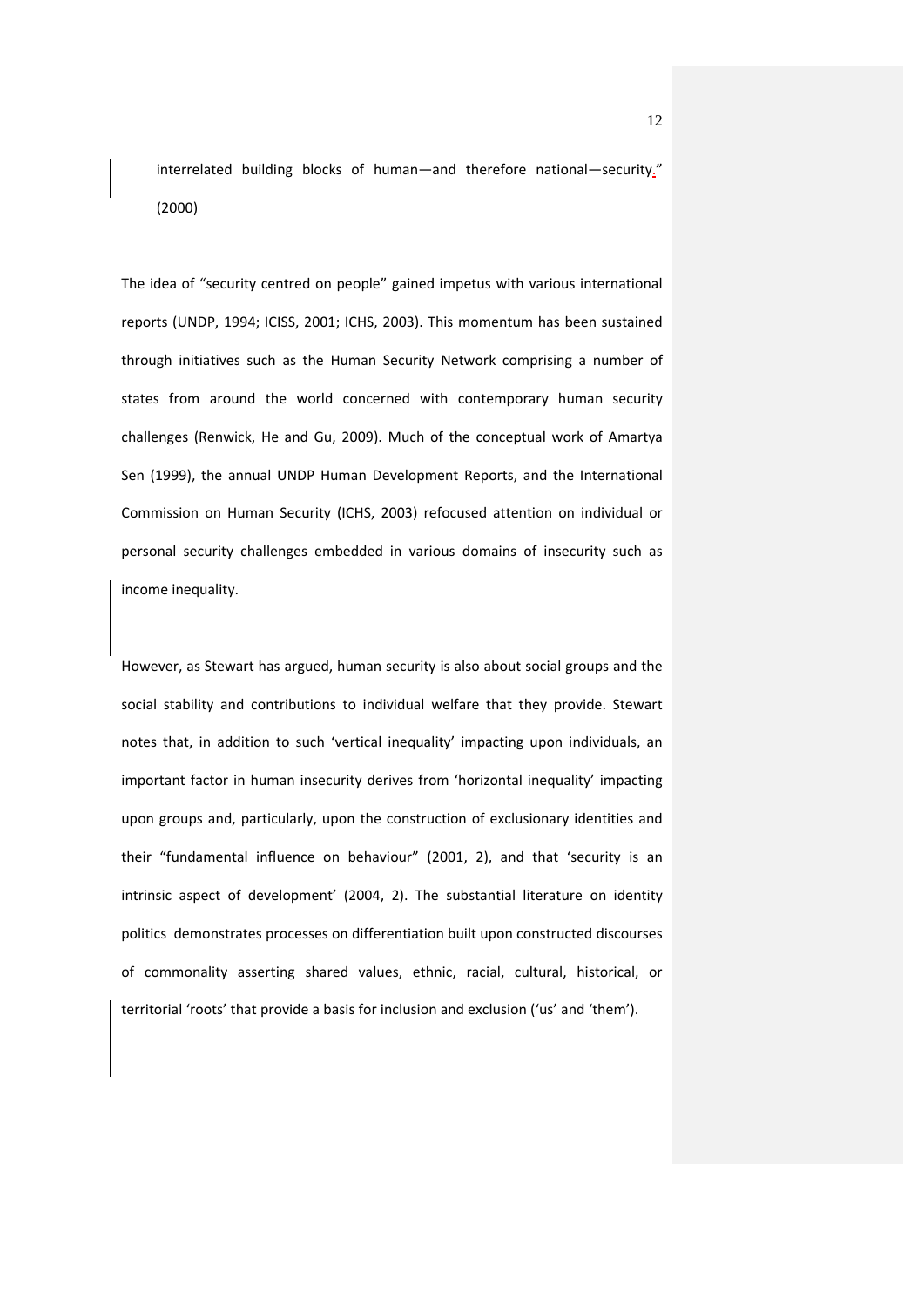In terms of HIV/AIDS, the process of group identification operate in a number of ways including, perhaps most obviously, differentiation and exclusion through stigmatisation, assertions of sexual moral impropriety (based upon claimed differences in generational behaviour or upon sexual preference), gendered 'structural violence', or ethnicity (such as 'foreign' migrants as carriers of infection through their cross-border movements or as sex workers). Human security broadens and deepens our conceptual and analytical horizons and has allowed a fundamental redefinition of the contemporary agenda of global society's security to embrace such challenges as HIV/AIDS to individuals and communities (Renwick, He and Gu, 2009):

"… good health is both essential and instrumental to achieving human security. It is essential because the very heart of human security is protecting human lives. Health security is at the vital core of human security—and illness, disability and avoidable death are "critical pervasive threats" to human security. … good health is instrumental to human dignity and human security. It enables people to exercise choice, pursue social opportunities and plan for their future. … Health's instrumental role is collective as well as personal. Good health is a precondition for social stability." (ICHS, 2003: 96)

# Following from this perspective, the explanatory value of human security to this

study lies in the development of a research design. This focuses on HIV/AIDS as a personal and community challenge and emphasises human dignity by stressing the pivotal role of good health facilitating personal and collective development. In seeking to understand human insecurities such as stigmatisation and discrimination

**Comment [G M7]:** Response to suggested revision # 6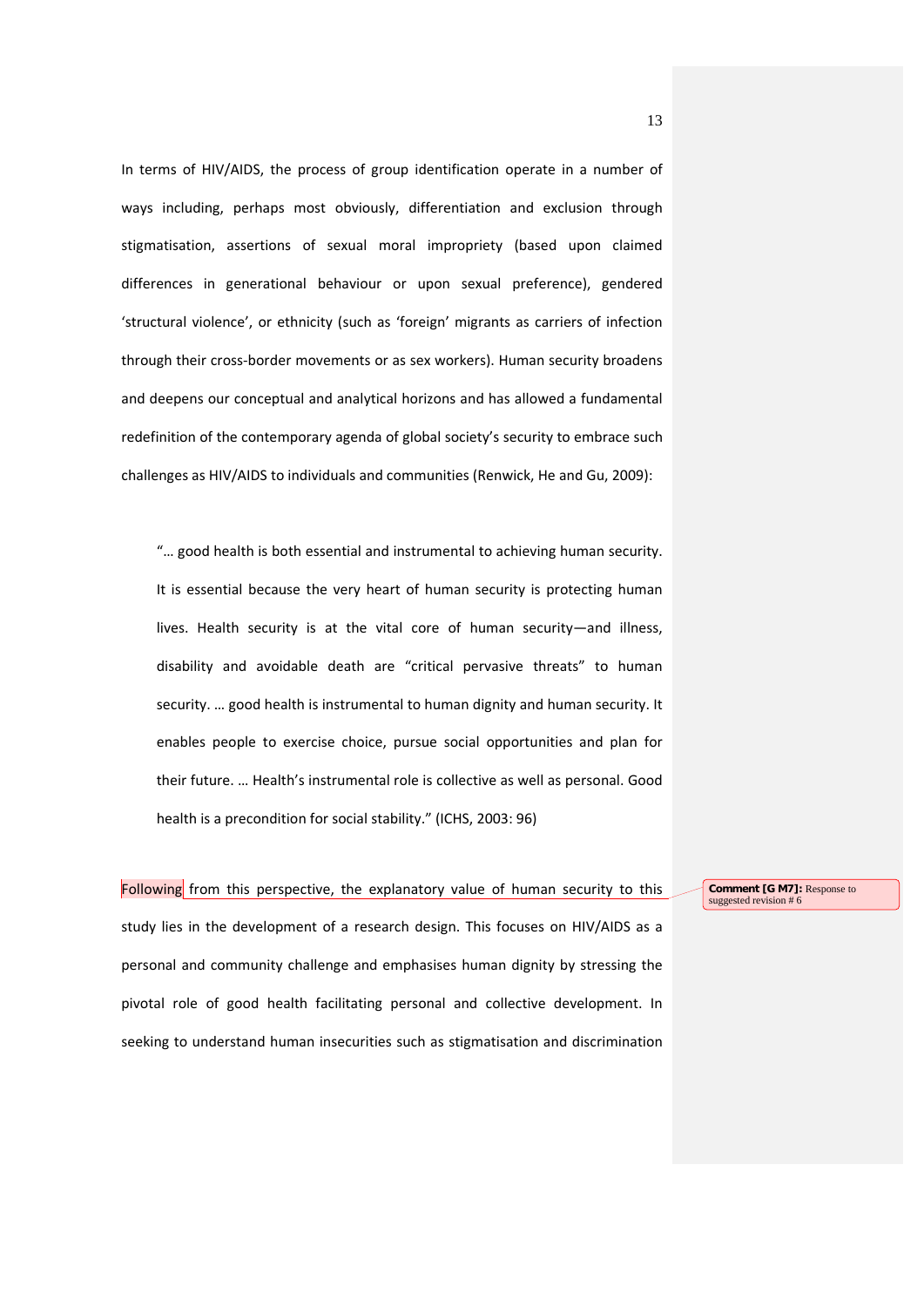often associated with HIV/AIDS, a central concern of the study is to identify and explain the socio-economically generated barriers to the realisation of individual and collective needs, potential and aspirational goals experienced by young people. For Sen, this amounts to "capabilities freedom" (1999). Hence, the study's research questions centre on how young people experience HIV/AIDS in their communities and how these communities engage with them in terms of recognising these fears and insecurities and responding effectively through policy to protect and promote human dignity.

#### **Methodology**

The primary instrument of data collection was qualitative interview surveys in China and Thailand. The overall cohort included government health agencies, educational representatives, academics, youth health organisations and local CSOs and representatives of locally-active international NGOs. As a pilot study funded under the Nuffield Foundation Small Grants Scheme, a total of 35 interviews were conducted. The rationale for selection was for community-recognised, active, and sustained involvement in working with HIV/AIDS and specifically with young people. The interview cohort focused on representatives of civil society organisations including religious and Men-Who-Have-Sex-With-Men (MSM) support groups and umbrella organisations for multiple small NGOs; school and college student HIV/AIDS volunteers; provincial and municipal health and HIV/AIDS agencies; specialist health professionals; academics, faith-vased organisations (FBOs) and international NGOs such as Save the Children and the International AIDS Alliance.

**Comment [G M8]:** Response to suggested revision # . Methodology separated from theory

**Comment [G M9]:** Response to suggested revision 11 (a)

**Comment [G M10]:** Response to suggested revision 11 (b)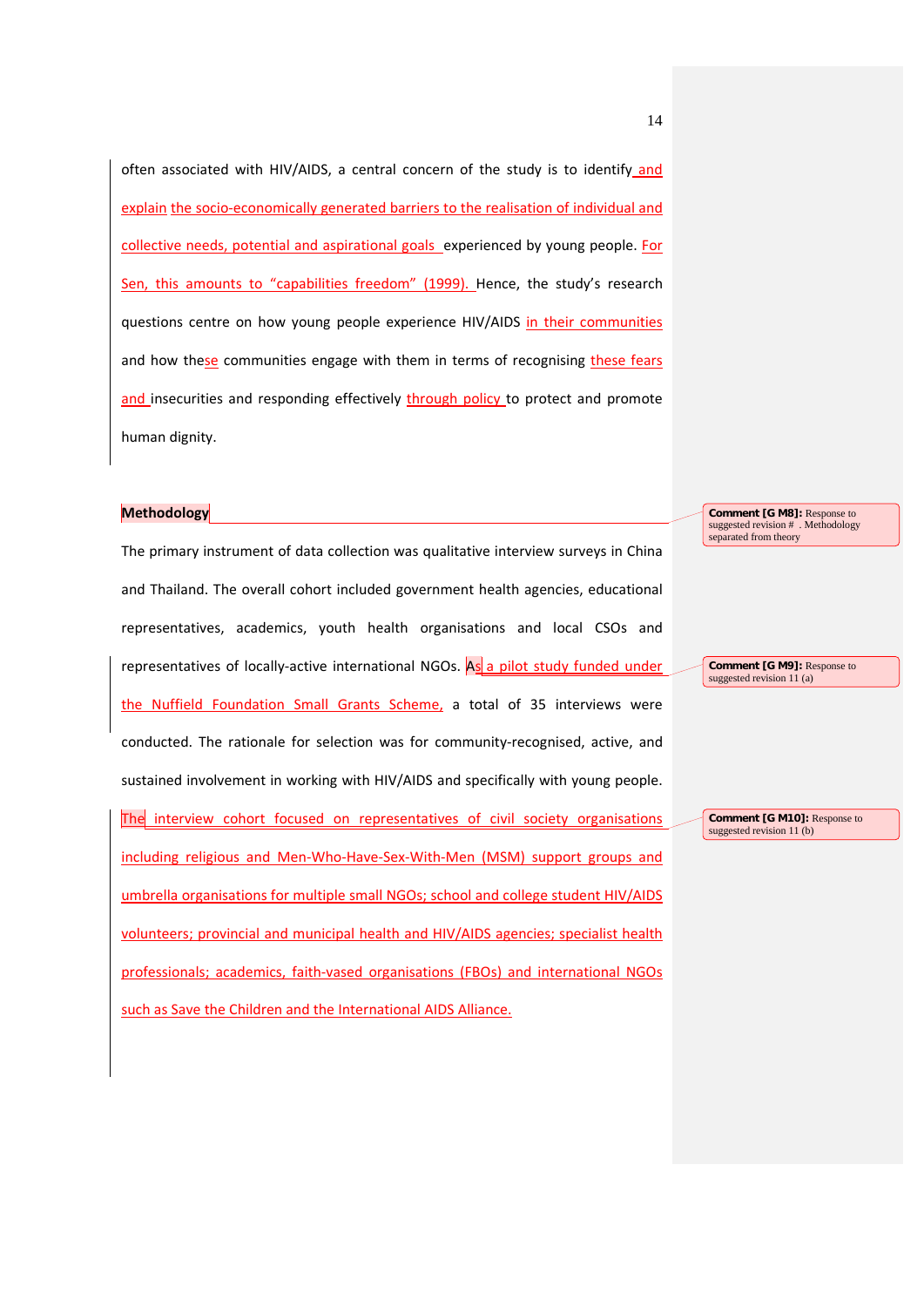Interviews were conducted over a period starting in November 2008 with the last interview completed in September 2009. Following preliminary fieldwork interviews in 2008 with NGOs such as 'hdn' (Health and Development Networks) in Chiang Mai and, in Kunming, HIV/AIDS Alliance in China, and consultations with leading local health specialists and academics , it was decided that interviews would be conducted by Thai and Chinese in-country researchers. This would build on local knowledge as well as cultural and political understanding and empathy, and also allow interviews to be conducted in Thai and Chinese without the intermediation of interpreters. Acknowledging the significant sensitivities in the local communities, it was also decided that interviews would be with community organisations representing or working with young people rather than with individual PLWHA. The fieldwork interview surveys in Chiang Mai were conducted by Dr. Warunee Fongkaew and Ms. Warawan Udomkhamsuk in the Faculty of Nursing at Chiang Mai University. Dr. Warunee Fongkaew is an internationally-recognised and widely–published expert in this field. In China, interviews in Kunming and Ruili were conducted by the wellestablished Yunnan Zhai Wen independent research consultancy organisation. The project team worked closely with the local researchers to establish the survey list of organisations and to develop the survey questionnaire. The project team worked to establish consistency in the types of organisations surveyed in each municipality and the list of questions was standardised across the survey sites.

The methodology adopted for interviews has been "semi-structured" with an initial framework list of questions being followed with "open-ended" secondary discussion. This encouraged elaboration in "guided conversations" with the interviewer and thus

15

**Comment [G M11]:** Response to suggested revision 11(c)

**Comment [G M12]:** Response to suggested revision 11(c)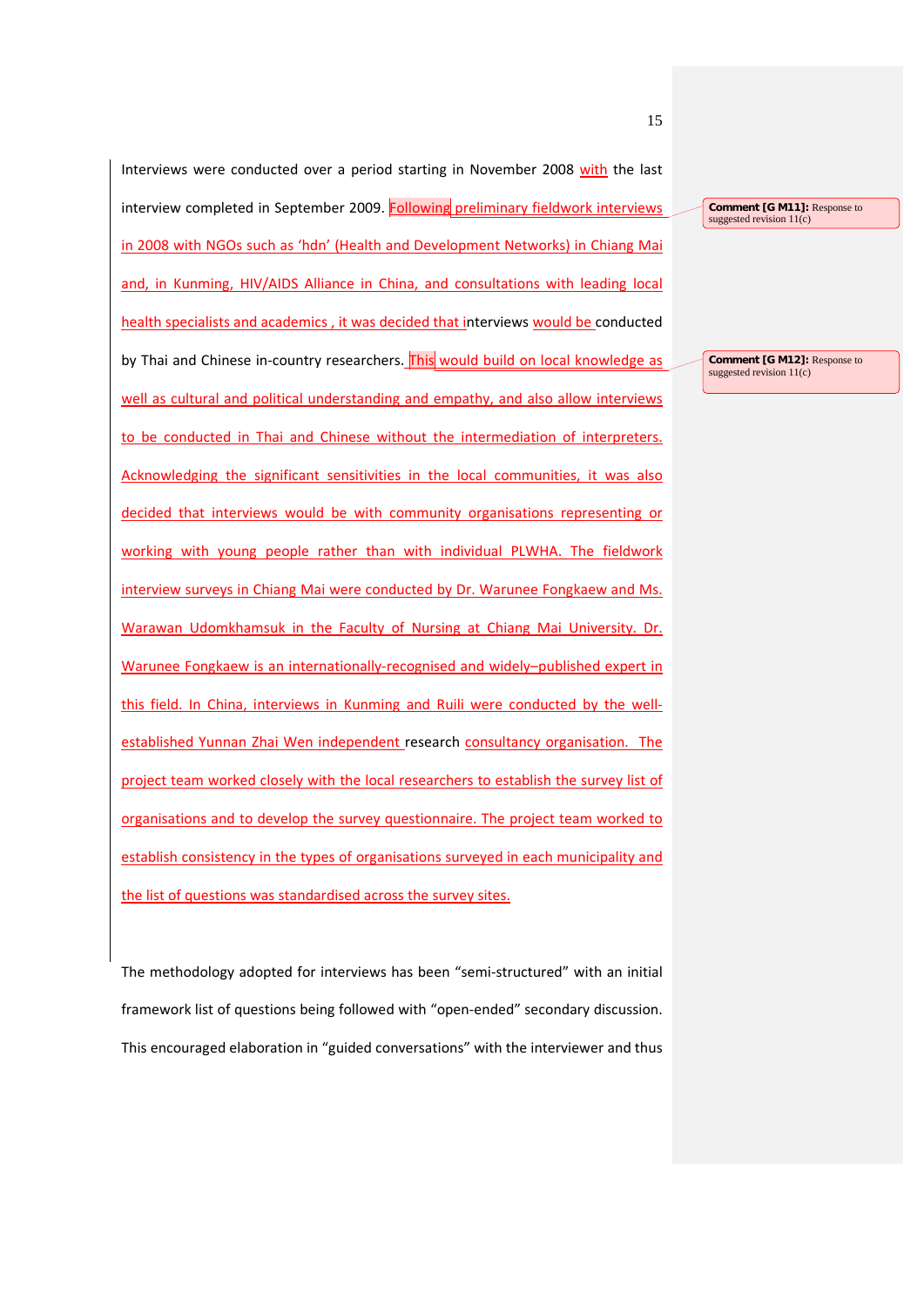allowed greater interviewer/interviewee interaction. Interviewees related their experiences in their own words and this opened-up the ideas and contextual influences. The aim was to "to capture meaning, process and context" in responses (Devine, 1995: 137-153). All interviews were conducted in the language preferred by the interviewees. In China, English, Mandarin and local Yunnan dialects were used. In CM, interviews were conducted in Thai and English. All interviews were one-to-one, which was preferred by all interviewees in the survey.

This approach added value to quantitative data "by identifying subject perceptions of their experiences and the meanings they attach to these experiences" (Devine, 1995: 137-153). Interviews were transcribed (Kowal and O'Connell, 2004: 248). Transcription was firstly into Thai or Mandarin and then into English. Transcripts were subjected to repeated readings until themes emerged and an overall argument established. The analysis of interview data followed a 5-step procedure: analytical categories are established; categories brought together in an analytical guide, tested and revised; using this analytical and coding guide, all interviews are coded according to the analytical categories; on the basis of this coding, case overviews are generated; case overviews form the basis for further in-depth single-case analyses/interpretations (Schmidt, 2004: 253). The interpretation of the data is presented in the form of 'descriptive analysis' through transcript extracts (quotations) and commentary.

**Community-based responses** 

16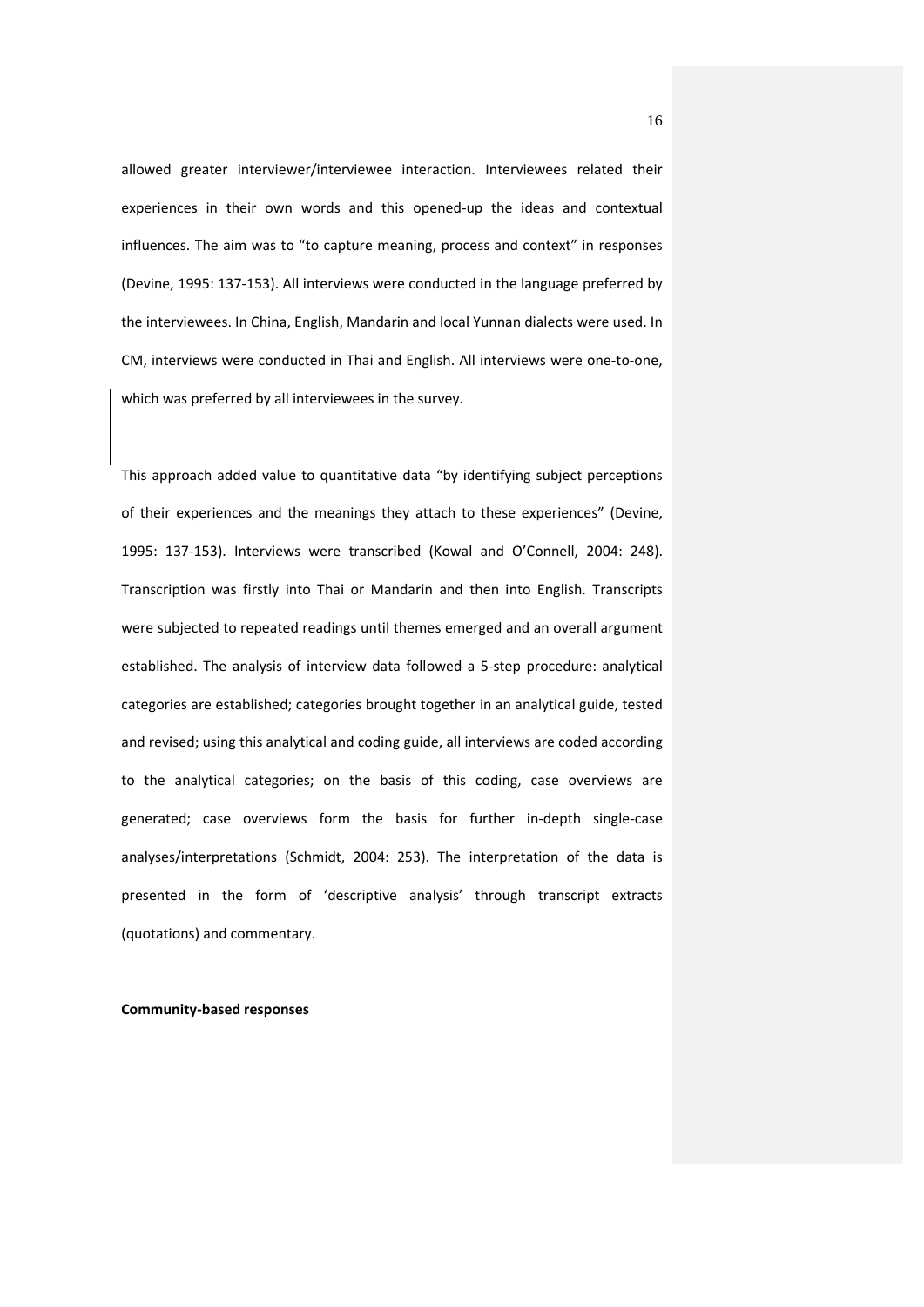There is a richness of community activities underpinned by humanitarian communitarianism designed to enhance capacity-development. The range of responses fall into three categories: network development; peer support; and educational and training programmes.

The myriad of networks includes those initiated by patient groups and focus upon facilitation of health service and medical provision such as Sarapee Hospital's HIV/AIDS Protection Division's group of 12 young AIDS patients aged between 6 and 18 who "care for each other", "share their experiences and opinions" and "when they have some problems in taking the medicine, they will share the way to take the medicine on time"[27]; young volunteers for peer support in schools, universities and out-of-school such as the *Upper Northern Child and Youth Network* in Thailand aiming to "create networks of teenagers in northern Thailand", "encourage collaborations and cooperation among these kids", and "increase potentials [*sic*] in these kids sustainably and successively"[22] and also *CARE-RaksThai's* work with inter-generational youth groups mainly in rural communities with infected and noninfected youth[24]; women empowerment initiatives; MSM support networks such as CM-based NGO *M Plus's* fieldtrips/training sessions for young leaders, provision of a friendship centres and a condom fund, and a Healthy Bars and Healthy Passport Project[26].

Peer-to-peer support: In Yunnan, the *AIDS Care Home (Ai Zi Jia)* has a long-running peer education and capacity-building training programme of 2,700 university and non-university volunteers who also work with many other NGOs[1]. In CM, *Sarapee*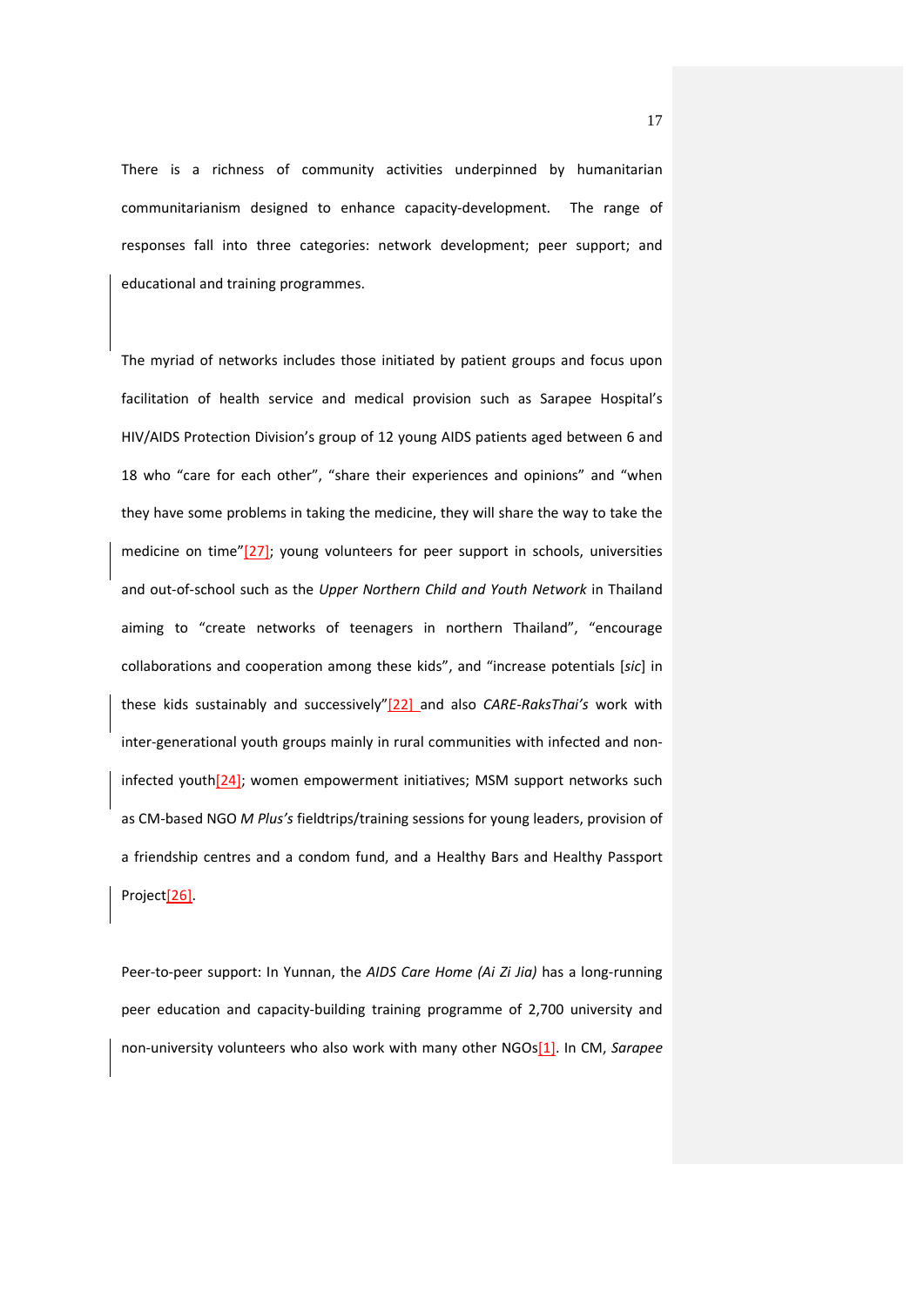*Hospital* runs a "Mainstay" initiative in conjunction with SuanPrung Hospital involving junior and senior high school students in six schools. In this training programme young people are selected by vote by classmates and join a two-day training camp to provide student mentors with the knowledge about HIV/AIDS, STD and life skills that they can pass on to their friends[27]. Similarly, *the Christian AIDS Ministry* in CM provides "Sex and Way of Life" leadership camps for young people; fieldtrips; school, church and conference talks, and workshops such as "Pi Dulae Nong" ("letting older youth take care of the younger ones")[28].

Educational and training programmes: In Thailand, the *Thai Youth Action Programme (TYAP)* works with young people in secondary schools through to university to "support the potential of Thai youth", "encourage them to be able to take care of themselves", and to "keep away from AIDS"[29] *AIDSNET* helps organisations find funding to operate their programmes. One such project that gained Unicef funding was a programme generated largely by and for young people entitled 'Right to Know' and run by young people from 2002-2006 through 10 local organisations. This provided knowledge and information for peer-to-peer education, counselling, stage play performances, radio shows, and workshops as well as two books[25]. Taking the idea of using media avenues that chime with the outlooks of young people in order to communicate the HIV/AIDS message more effectively, *Payap University's Student Development Office* took the opportunity of Valentine's day to run an awareness project they called "Power of Love". This involved showing movies at the University's four dormitories and hanging parcels at the front of each room filled with a brochure about HIV/AIDS, STDs, sex and condoms[30].

18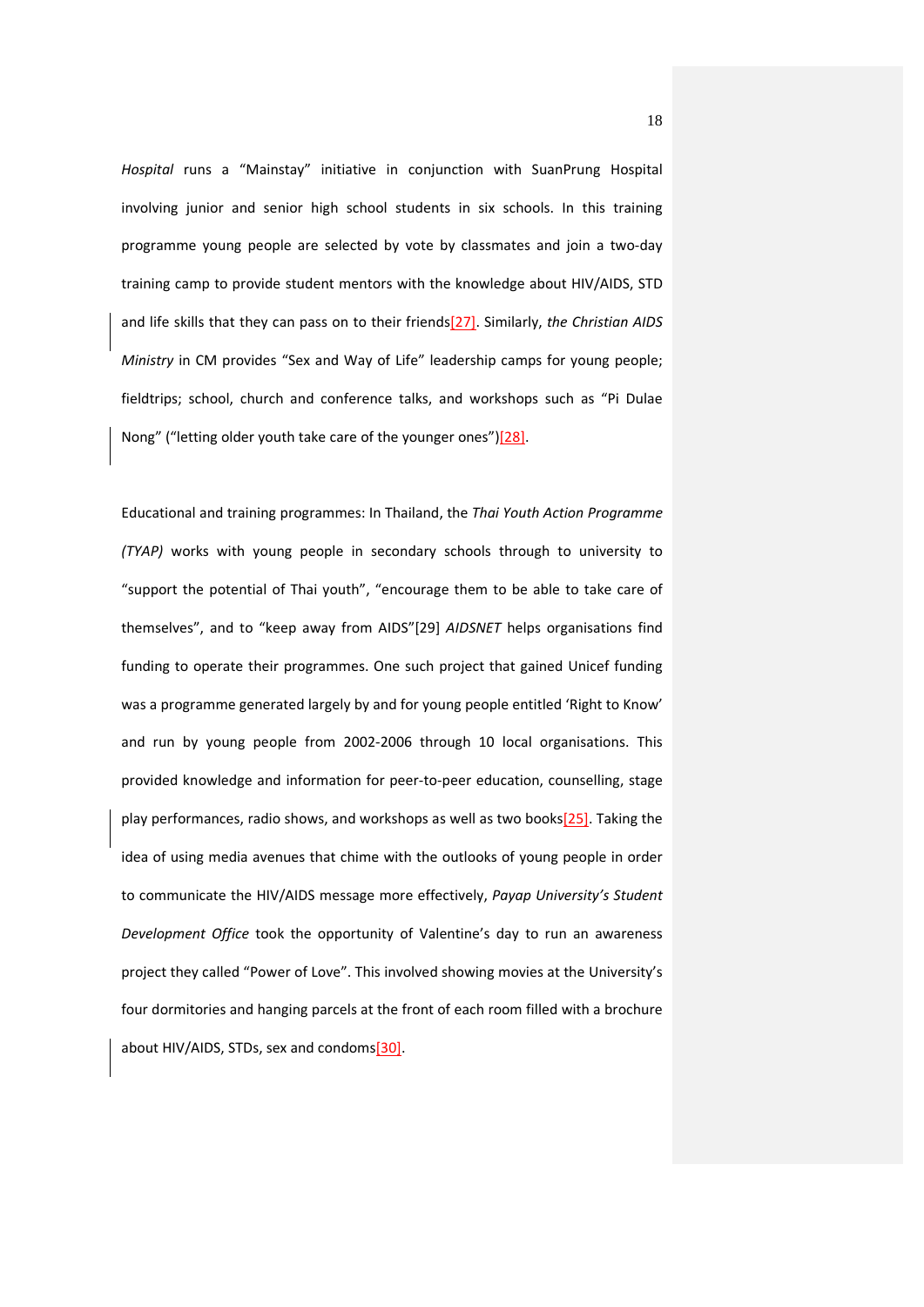In China, the *Kunming Family Planning Committee* runs an adolescent health education programme called the Green Apple Project to provide an activity centre offering games, Internet, video and other facilities "so that education on sex and AIDS is provided in a more active, participatory and innovative way" and hence get away from more formalised traditional, school or government teaching approaches[4]. The *Public Health School of Kunming Medical College* has a wellestablished training and curriculum development provision for sex and HIV<sup>[5]</sup>. In terms of IDU and HIV/AIDS, *Yunnan Institute of Drug Abuse* has organised in-school training of students and teachers since 1995 adopting a "key facilitator and peer educator approach"[8]. The programme is being adopted more widely and 'mainstreaming' it across the Province on a daily basis within a "Three Sheng" Programme (in Chinese, the three Shengs are: 'Shengming', 'Shengcun' and 'Shenghuo', namely, 'life', 'survival' and 'living'). Significantly, it is being adopted in 'correction centres' with "problem children". Here, interestingly, the students 'are seen as the worst group of children' but, unlike vocational or 'normal' school students, they gave "the fastest response" to the programme.

#### **Community Impact**

The initial step in assessing community impact is to establish the quantitative data. The research team found systematic quantitative evidence for HIV and AIDS cases in CM, KM, and Ri difficult to access. In part, this was attributable to the local limitations on monetary and human resources. Interviewees identified the need for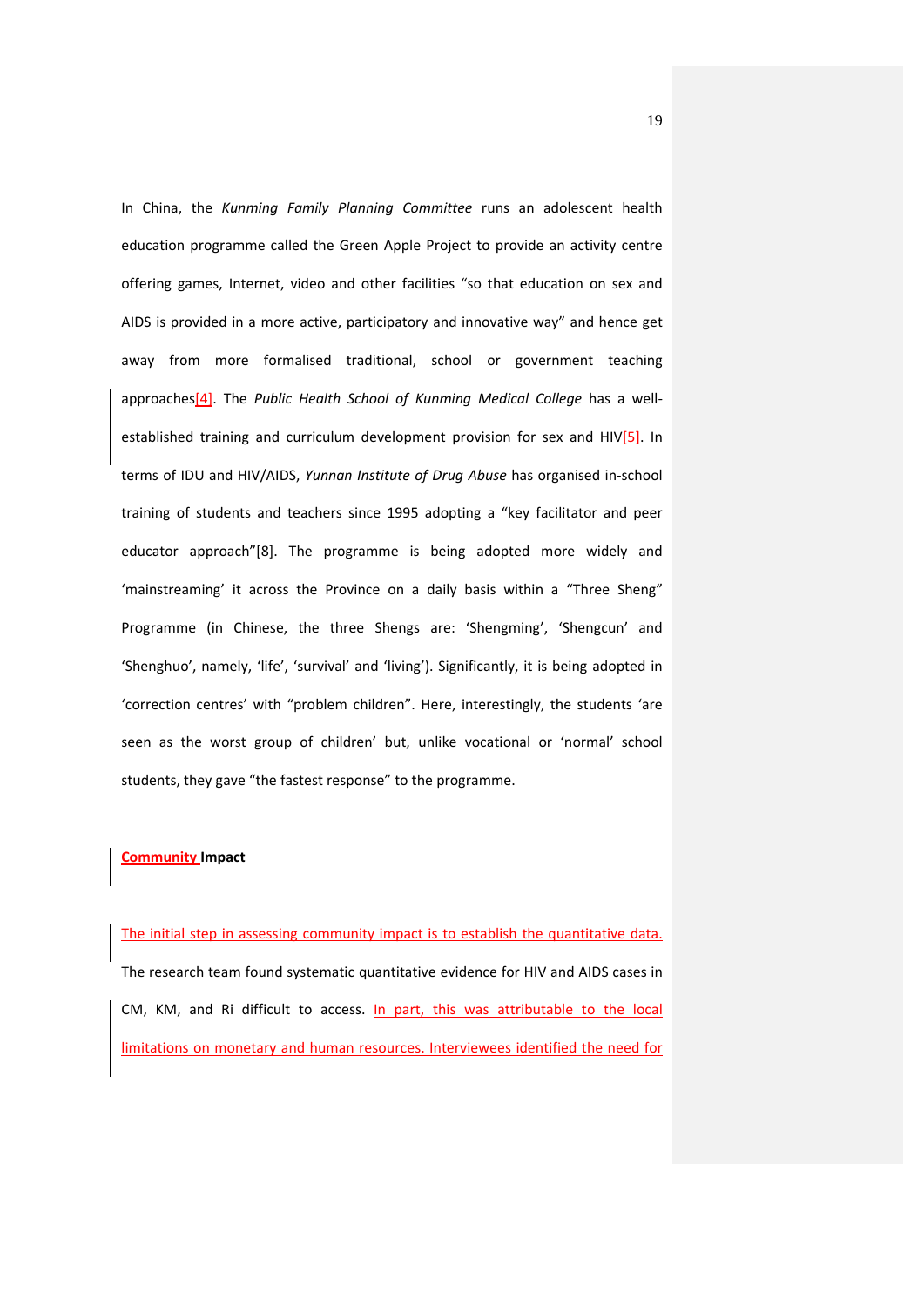policy to be backed by reliable and available empirical data: "It is difficult to get baseline information as personnel, funding and other forms of inputs need to be in place"[9]. But, in larger part, this was attributable to the sensitivity of the subject in communities thereby restricting reporting; a reluctance of some officials to provide statistical data; and inconsistency in the systematic publishing of local statistics beyond aggregated data. It was also evident from interview testimony in CM that this reluctance was also due to concerns about the impact upon the local tourist economy if HIV/AIDS was perceived to be a problem in Chiang Mai<sup>[26]</sup>.

In Yunnan, issues of designated public security are also a factor $[A]$ . The overall issue of data availability and quality is compounded by additional concerns raised in CM, KM and R interviews that formal statistical databases are not sufficiently maintained due to resource limitations and are therefore out-of-date, are not comprehensive, and often are not made available to local CSOs<sup>[24]</sup>. One CSO interviewee in Yunnan noted that: "it has been difficult to get detailed and breakdown data. … This is not only an issue for researchers, but also for those working for government-supported research and work of other types."[A] To the interviewee's knowledge, the primary provincial agency has not transparently published a complete and detailed epidemic report.

According to published reports for Yunnan, by the end of September 2008, the cumulative number of PLWHA totalled 63,322 (24% of the national total); the accumulative number of people with AIDS on treatment was 8,602, the overall number of patients was 9,752 (12.5%) and the cumulative number of deaths was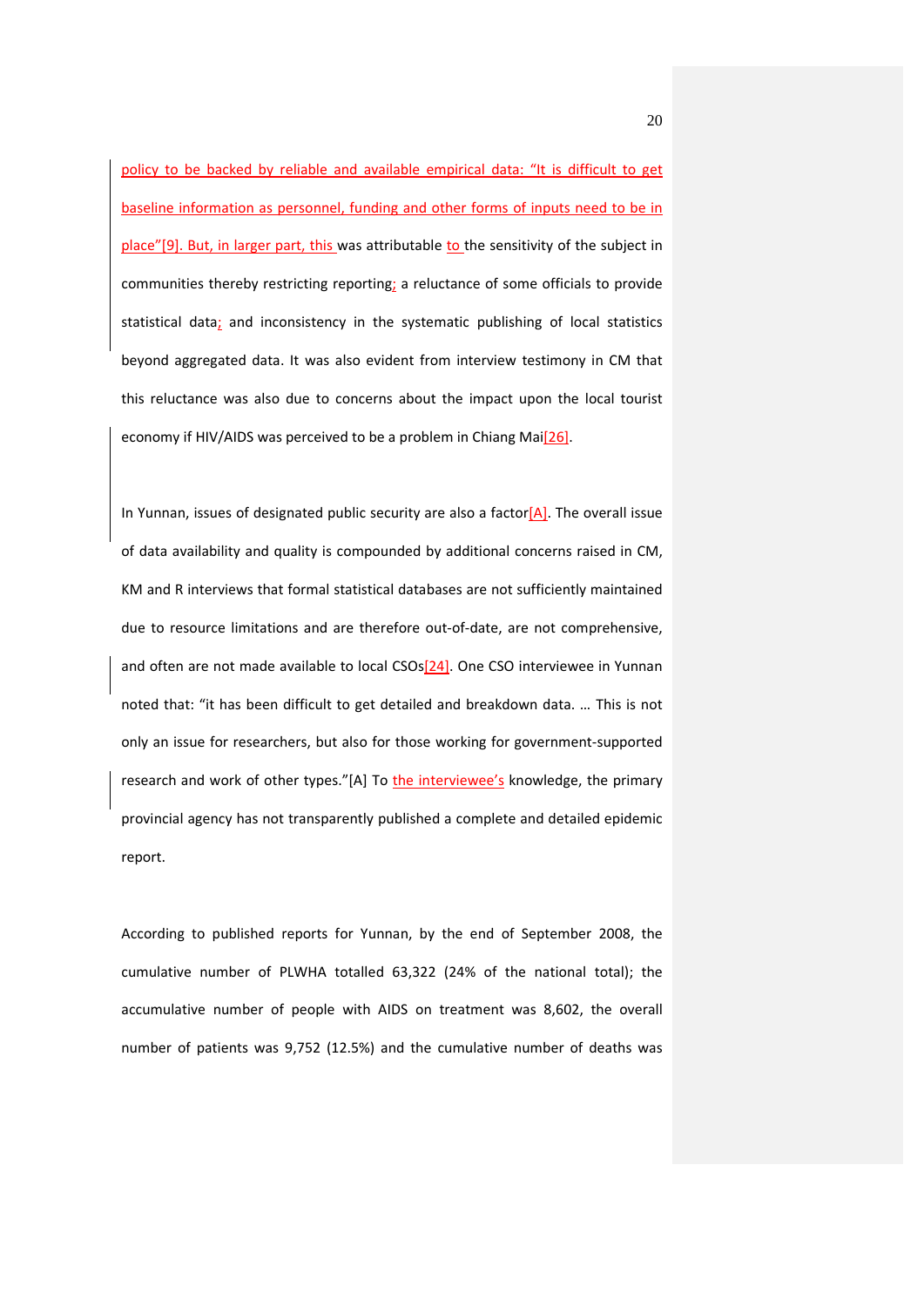7,015 (20.1) (Li *et.al.*, 2009). Additional official data for Yunnan suggests that, by the end of 2008, the cumulative people living with HIV had reached 65003 (the highest in China) and that estimates put the actual figure to be 85,000–100,000; the total number of people with AIDS in Yunnan totalled 10,883 (the second highest in China); and that the cumulative number of AIDS-related deaths was 7,675. The survey also indicated that a dramatic trend is for an increased number of HIV infections among women.

Secondary research did provide additional data. A 2008 study of 3.2 million blood samples by Tsinghua University's Comprehensive AIDS Research Centre (CARC) put the number of HIV cases at 48,951 and AIDS cases at 3,935 in 2006. In this Report, the key trends in Yunnan between 1989 and 2006 were identified as: (i) 38% of HIV infections spread through heterosexual contact rather than IDU; (ii) IDU accounted for virtually all HIV cases in 1989 but only 40% in 2006; (iii) women and MSM were the fastest growing HIV/AIDS populations, surpassing that of IDU. The percentage of Yunnan HIV cases that women rose from 7.1% in 1989 to 35%. In 1996 the gender for HIV infections was one woman to 13 men, by 2006 that ratio had changed to 1:1.9; (iv) urbanised Han Chinese were overtaking rural minorities; ethnic trends indicated that, between 1989 and 1995, the Dai and Jingpo ethnic minorities in rural southern Yunnan were most-at-risk, by 2006 the Han ethnic majority accounted for 60% of HIV cases. Zhang Linqi, author of the report, noted that: "The high percentage of infected are now due to sexual contact. It has begun to move from farmer, minority groups in rural areas into worker, Han-majority urban settings." (Ostrow, 2008)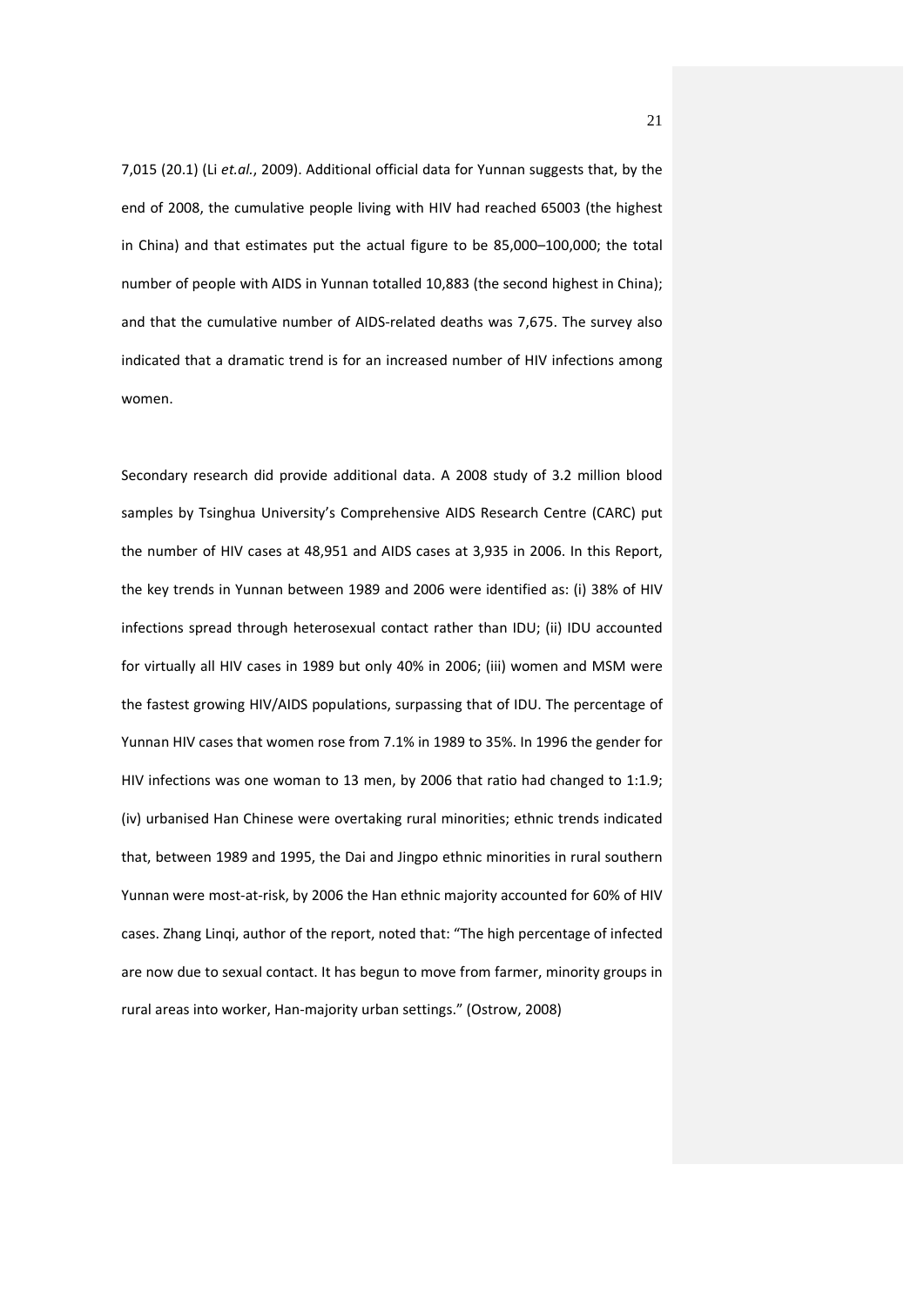Ruili Bureau of Health provided data for Ruili indicating 297 newly-identified positive people in Ruili during the first half of 2008. Of these, 195 were from rural communities; 90 were illiterate and 97 had received education for less than seven years; 116 were from Dai ethnic minority group; and infection for 173 had been sexually transmitted." The current situation in Ruili is that there are positive people under the age of 18, who count for around 10% of the newly identified positives. Among them, they are either very young or near 18 year old. Many of the positives are from Burma."[9] Ruili, bordering Burma, has many Burmese migrants. Many gain income as sex workers. Condom use is low with sex workers able to earn as much as 60% extra by agreeing to sex without a condom. The money earned from sex work income is usually not enough for daily needs and this is exacerbated when an SW becomes ill. Some turn to illicit drugs trading to supplement their incomes until they succumb to HIV/AIDS and/or are imprisoned. In terms of both vertical and particularly horizontal inequalities, this underlines the significance of poverty in the rural/urban divide, poverty in ethnic communities, and the lack of educational opportunities for the poorest in communities as key factors alongside migration, intravenous drug use (IDU), and continuing patriarchal gender relations.

In CM, during the period 1988-2009, there was an estimated 22,547 people living with HIV in Chiang Mai Province with 2,198 adolescents aged 15–24 accounting for an estimated 9.8% of HIV infected people. The Institute for Population and Social Research at Mahidol University identified HIV infected people by age group in Chiang Mai Province. It concluded that there were 94 people (0.4%) aged 10-24 years, 194 adolescent 15-19 years (0.9%) and 1,910 youth 20-24 years old (8.5%). Some 8,377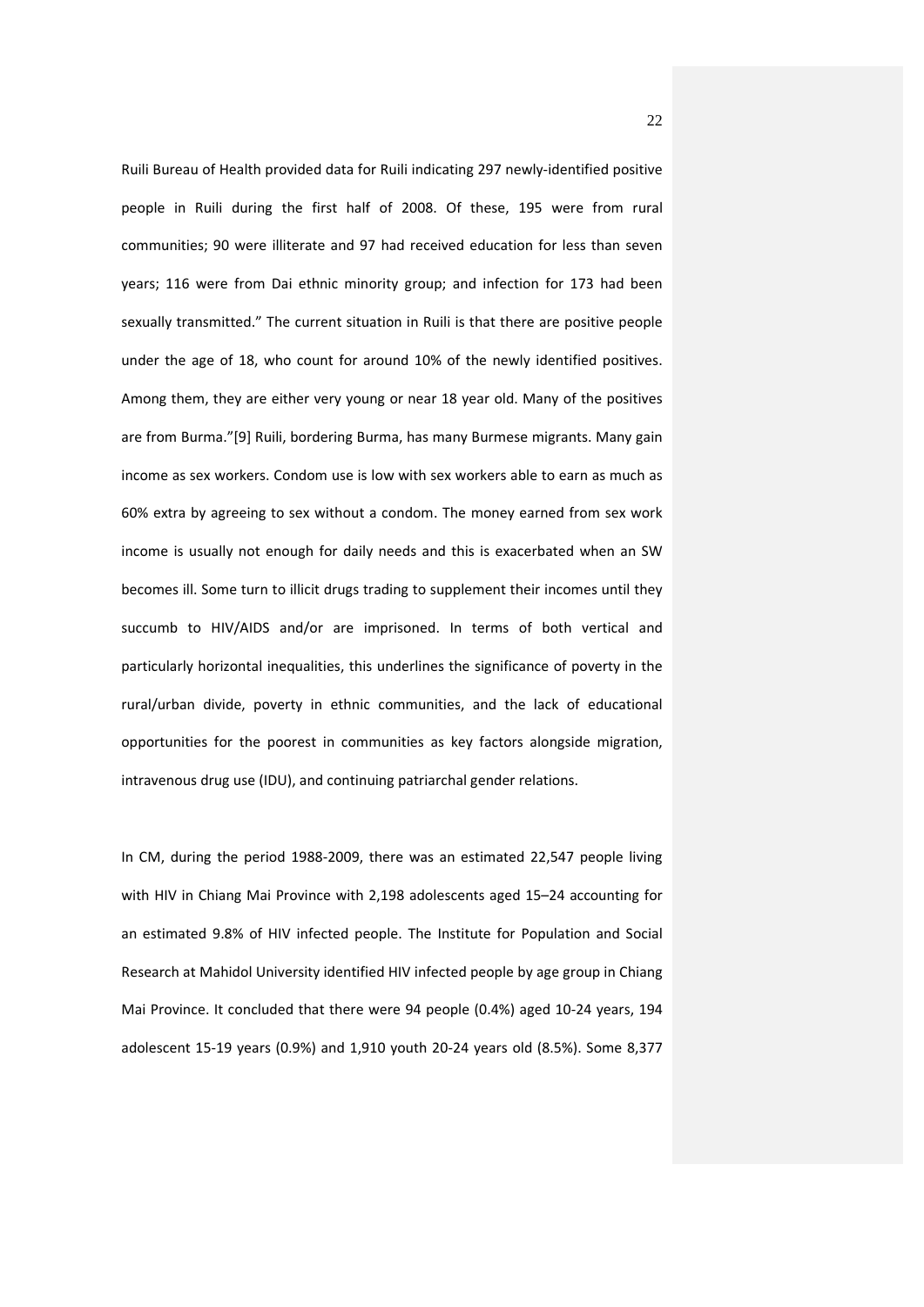people were reported to have AIDS symptoms between 1988 and March 2009. In Chiang Mai province, there are 7,579 people currently living with HIV/AIDS including 6,919 adults and 660 children.

The second step in considering community impact is qualitative: 'At the community level, HIV affects how the members of that community live together' [25]. Given the issues surrounding quantitative assessment and also the highly personal nature of the NGO work they are involved in with PLWHA, the majority of interviewees stressed the qualitative impact on individuals, families and the wider communities. Here, resonating with horizontal inequality and community identity formations, the primary impact of HIV/AIDS was held by all interviewees to be what one respondent termed 'social disharmony $[28]$ , a fracturing of community values and cohesiveness and 'corruption' of 'cultural charity'[28]. There were some positive outcomes identified, such as greater openness in Yunnan about the virus and sex and MSM and also, in both interview cohorts, a sense of working together to meet the HIV/AIDS challenges. But the survey also revealed a much greater perception of deeper, negative community impact rooted in stigmatisation and cultural influences.

Stigma is still a significant problem impeding diagnosis, treatment and palliative care across the world (Deacon and Stephney, 2005; Deacon, Stephney, and Prosalendis, 2005; Osborne, 2009; Horn, 2009; Rohleder *et.al.*, 2009; Green, 2009; Rai, 2010; Reddy, Sandfort and Rispel, 2010). The AIDS Treatment for Life International Survey (ATLIS 2010) global survey of 2,035 PLWHA presented to the XVIII International AIDS Conference in Vienna indicated that stigma, isolation and discrimination remain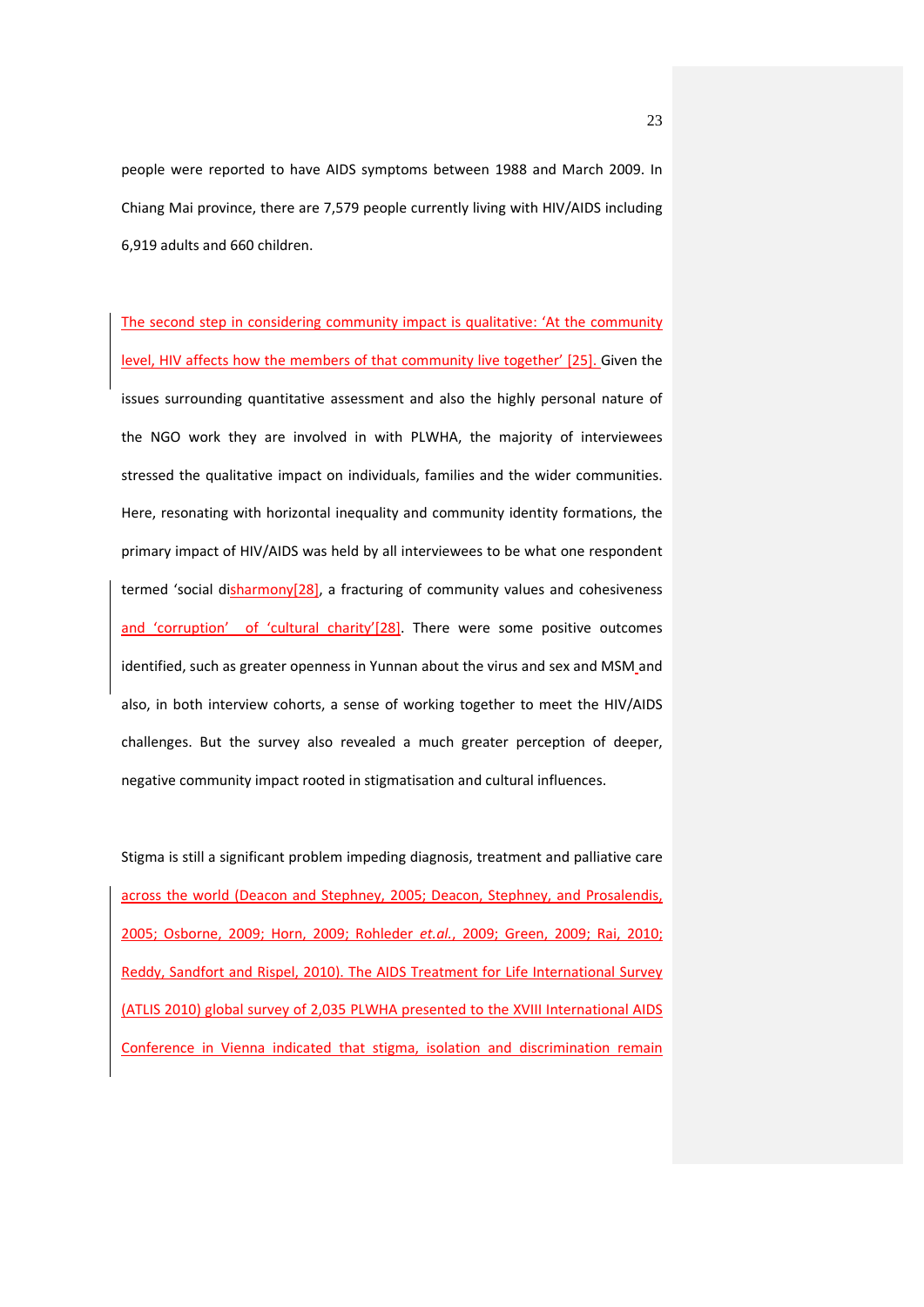pervasive worldwide. The three most common stigmas to be countered are that: a person with HIV has or does engage in risky behaviour; people with HIV or AIDS should be avoided; and HIV is easily transmitted through normal everyday activities (Horn, 2010). Other studies focusing on Thailand indicate the experiences of women living with HIV/AIDS and their coping strategies in the context of stigma (Julawong, 2009).

Stigma is a significant source of insecurity and emotional stress and depression for PLWHA. Existing research on the social and psychological sequelae of stigma among PLWHA, as in Hong Kong, indicates the relationship of blame to self-stigma is not automatically significant. Rather, self-stigma was found to dampen social support and lead to psychological distress half a year later (Mak *et.al.*, 2007).

The experiences of young people in provincial Thailand and China mirror the global picture presented in the ATLIS survey [21][33][35]. In Yunnan Province, studies of stigmatisation in minority communites such as the Dai have demonstrated that stigma against IDU and PLWH reflected pre-existing cultural, religious sanctions against "deviant behaviours". Stigma generated a vicious cycle of social isolation, marginalisation and addiction relapse which, in turn, served to reinforce styigmatisation and discrimination and undermined the effectiveness of intervention initiatives (Deng, Li, Sringernyuang and Zhang, 2007). A key study of stigma in China, for example, is the *China Stigma Index Report* (UNAIDS and Partners, 2009). The interview evidence from the present study shows that stigmatisation reflects a continuing unevenness in knowledge regarding HIV/AIDS in local communities and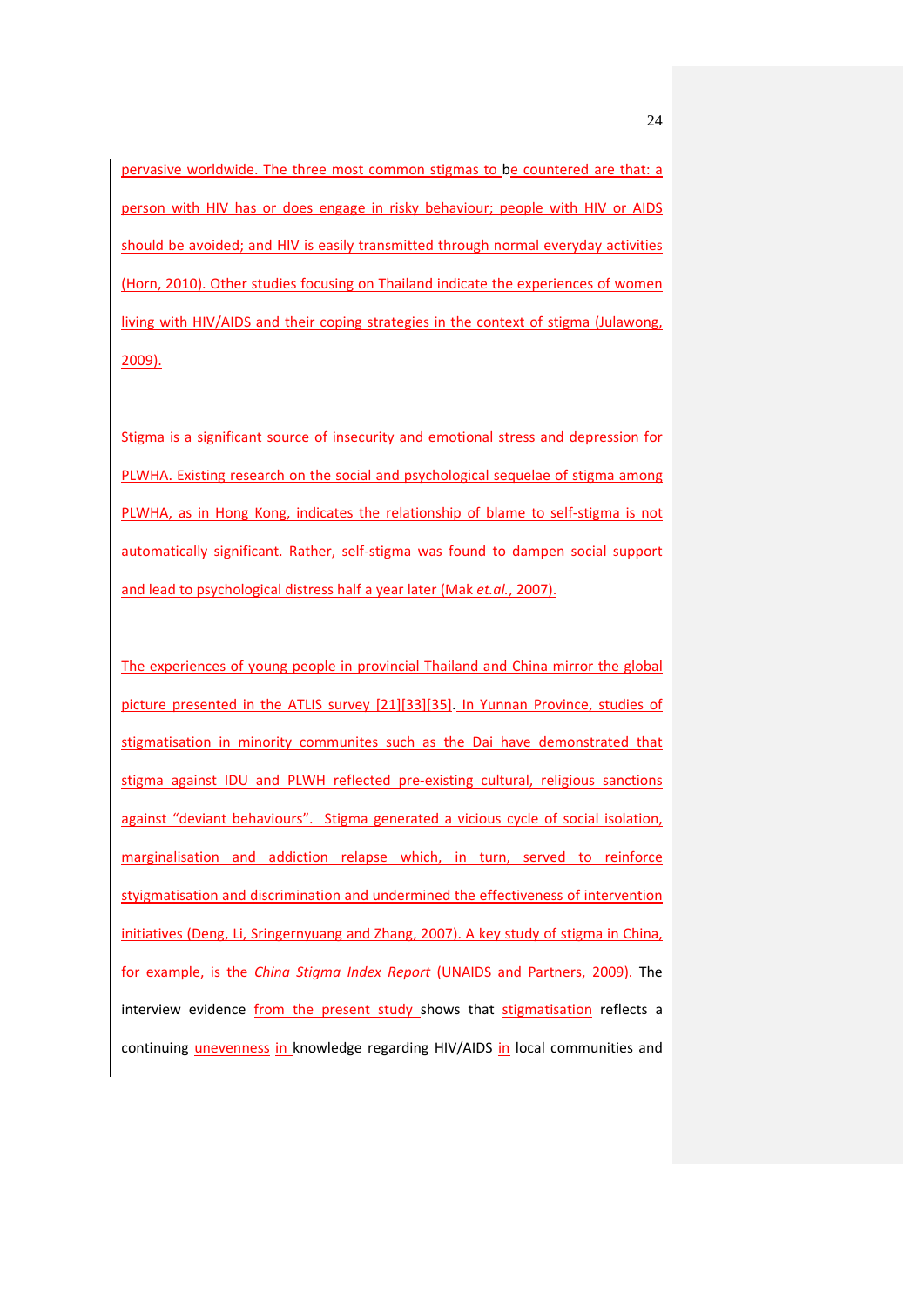among young people despite high profile awareness campaigns [11] and a consequential difficulty in changing behaviour to reduce risk.

Differentiating from the evidence from studies of HIV/AIDS stigmatisation in Hong Kong (Mak *et.al.* 2006; Mak *et.al.*, 2007), testimony from young people's NGOs in the present study is that fear of being exposed as having HIV is high as are feelings of guilt or "blame" and that, unlike Hong Kong where "knowledge about the disease had no significant effect on stigma", a persistent weakness of knowledge in some community cutlures and in older generations was perceived to be a factor in stigmatisation and discrimination. Many of those who are infected are keeping their illness secret, amounting to 'self-stigmatisation'. According to the NGO 'hdn' in CM: "the fact that some patients prefer to keep their infection status a secret is evidence that there is a serious social stigma going on here in the society. These stigmaaffected patients are even too afraid and shameful to get their medical help and decide to die without any treatment"[21].

These findings resonate with the findings of the *China Stigma Index Report* that breaches of confidentiality were attributable to over a quarter of medical staff (26%), government officials (35%) and teachers (36%). Stigmatisation led to over 40% of the interview cohort for the UNAIDS study reporting discrimination including 10% stating that their children had been forced to leave school irrespective of their HIV status; some 26.2% of respondents to the UNAIDS study reported that teachers, once told of a student's HIV status had acted with a "discriminatory" or "very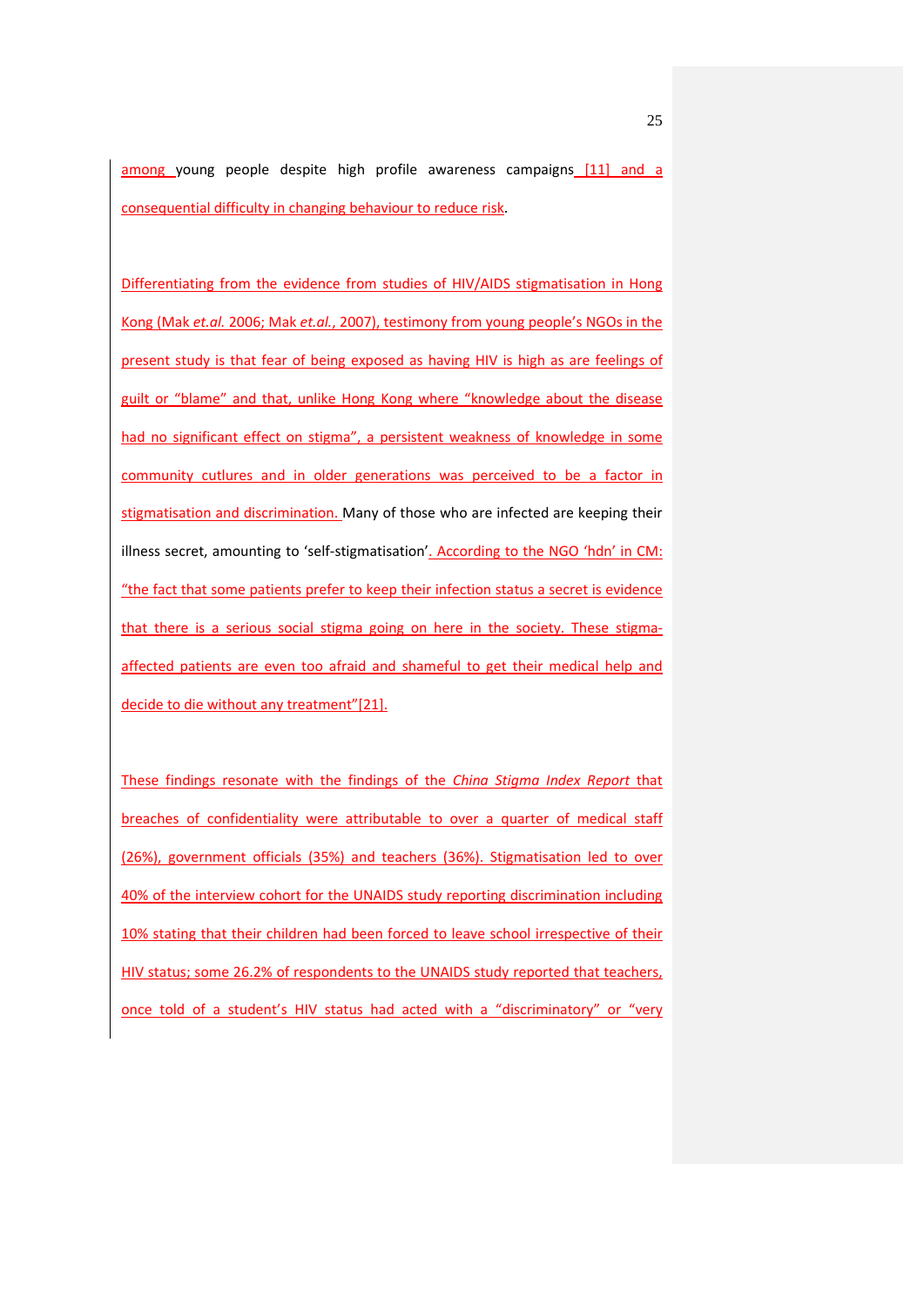discriminatory" attitude; one-in-six had been turned-down for employment; many had been refused medical treatment because of their HIV status (2009: 16).

As Visser *et.al.* have shown in the case of two communities in Tshwane, South Africa, to address stigma in a community, an understanding of the nature of stigma in the specific cultural context is needed (2009). In Yunnan, community perceptions of HIV/AIDS are intimately related to practices of discrimination:

"For a Chinese point of view, to understand HIV/AIDS will encounter barriers. Normal people would see it as a "dirty" disease that only people with dirty behaviours get infecxted. Therefore PLWA are discriminated and distanced. … Psychologically, AIDS is seen as a dirty disease. People would distance themselves from PLWA. … For example, we call SWs "prostitutes" or "mistresses", which are all discriminatory titles. We normally do not reflect why they are SWs. ... In the Chinese culture, sex is taboo. Sex behaviours are not discussable. Most people would choose to be silent"[11]

In CM sex is not openly discussed within families as it is regarded as improper. According to all the CM interviews, the principal causal factor is that of culture related to enduring Buddhist values. Interviewees argued that, in Buddhism, sex is a taboo subject and this contributes to a familial silence on sex education $[25]$ . Moreover, testimony from two-thirds of respondents argued that wider traditional values contributed to a lack of knowledge and consequential stigmatisation through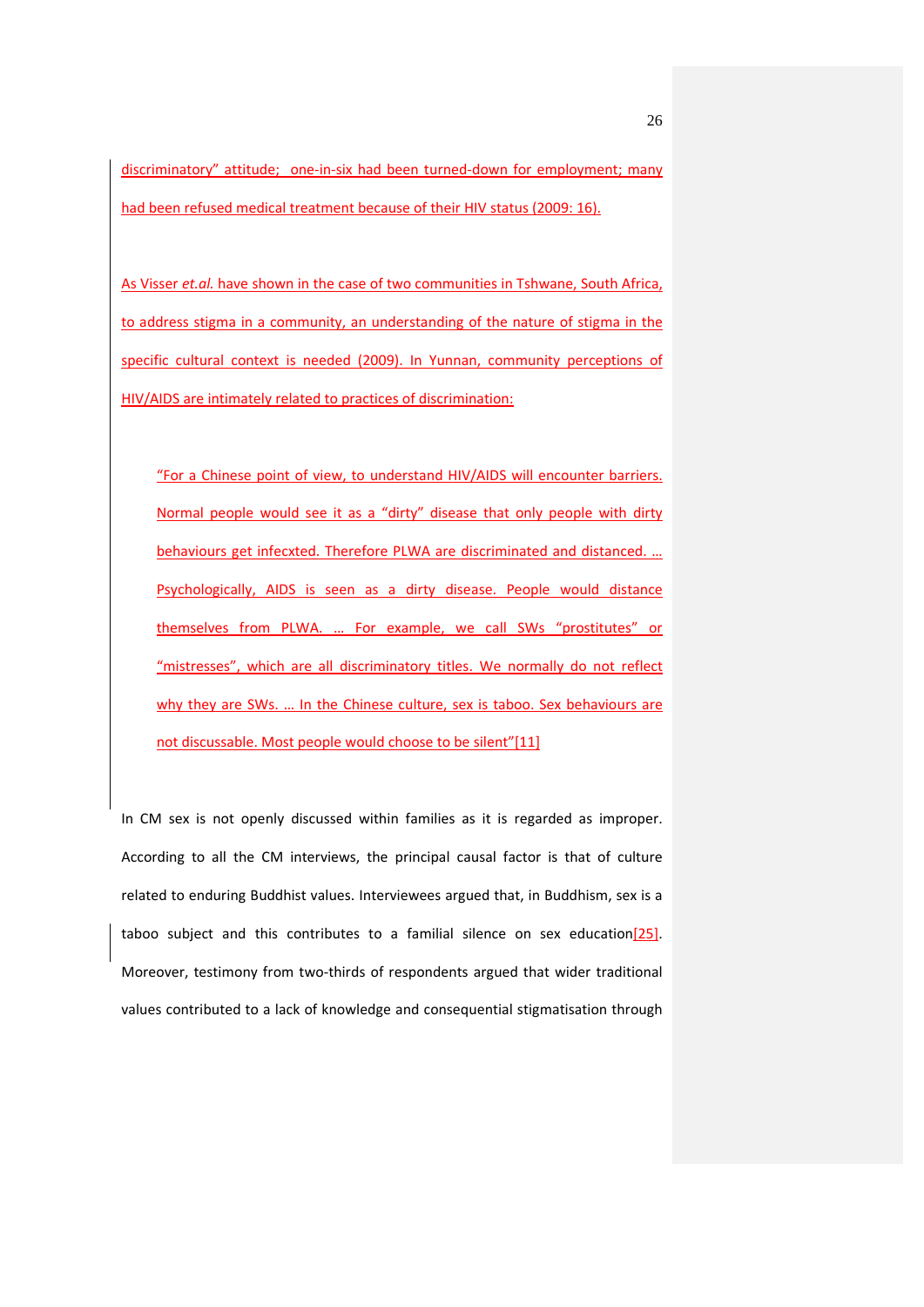the secondary status and role of women in families and society and the belief that sex education merely promotes promiscuity among young people[4][5].

Hence, HIV/AIDS stigmatisation is often compounded by the sustained influence of patriarchy in these communities. Interviewees noted that, actual behaviour notwithstanding, the idea that women are expected to remain virgins before marriage remains salient and that, for example, pregnant girls are expelled from school. In practice, such patriarchal values mean that there is a continuing familial "separation of responsibilities" and wives do not question men about condom use[23].

There is a resulting lack of 'life-skills' development with few people being regarded as appropriate to turn to for information. Hence, peer group mis-information or absence of information about both safe sex and HIV/AIDS contributes to a cycle of infection in CM. Here, perhaps, it is interesting to reflect on the "social construction of HIV/AIDS". Polgar examines five contending social constructions of HIV/AIDS (medical, epidemic, organisational, moralist and political. Moralist and political constructs, Polgar argues, "at odds over AIDS as a form of social stigma, magnifying many forms of prejudice and discrimination" (2009). In terms of the present study, cultural, religious, generational and ethnic constructions in the respective municipal communities 'frame' and reify HIV/AIDS and young people living with HIV/AIDS, for example, with respect to gender or homosexuality.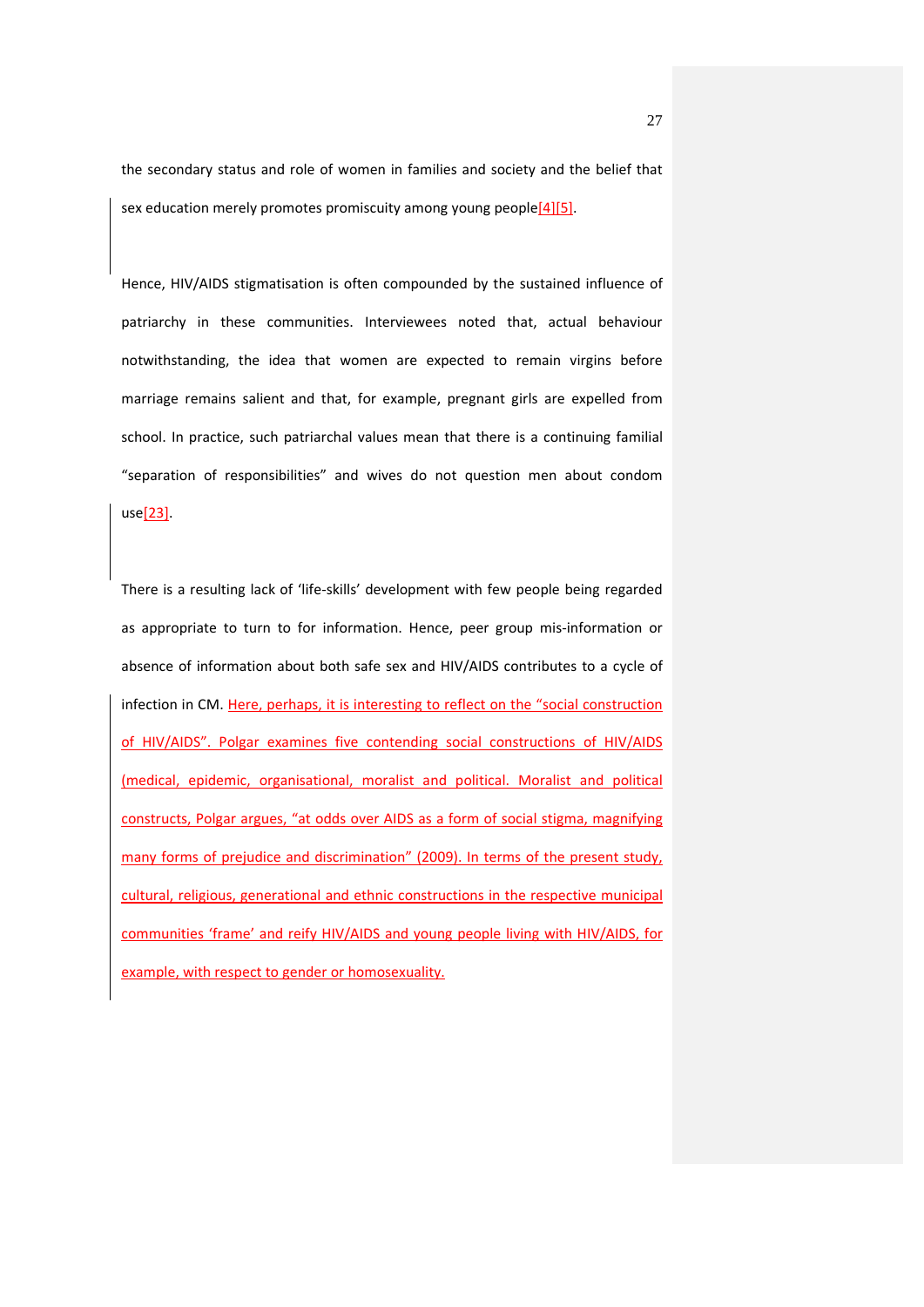Following from such 'framing', the construction of social identities of PLWHA results in marginalisation and discrimination in their daily lives in CM and Yunnan. In CM, for example, workplace blood testing for employment is conducted by some firms and organisations with the threat of a loss of employment, incomes and sustainable lives; a vicious cycle that serves to then further marginalisation and discrimination. Marginalisation and 'horizontal inequality' includes young people. According to a theme common to all respondents, young people in the community are regarded as a source of 'promiscuity and sexual indulgence'[21] and hence of the HIV/AIDS problem itself. This feeling\_reflects and reinforces discrimination against young people as "scapegoats"[21].

In Yunnan, survey evidence is more mixed. In schools, health and sex education is increasing; just as it is in CM. The Kunming Government is providing training to junior high teachers, but shyness among the teachers to discuss sex make it "difficult to raise the capacity of teachers and trainers involved in health education." $[4]$  Some school leaders are more open and accepting of sex and AIDS education for "there are still reservations."[4]

This account illustrated the janus-faced character of community responses with negative and positive aspects experienced simultaneously by PLWHA. It is, perhaps, useful at this juncture to make some comparison with other sites. Evidence from Sub-Saharan Africa demonstrates a commonality of experience (ECA, 2009: 24-25). The ECA reports survey evidence from South Africa that "the negative orientation to people with HIV/AIDS, even when only exhibited by a minority of community **Comment [G M13]:** Resonse to suggested revision # 9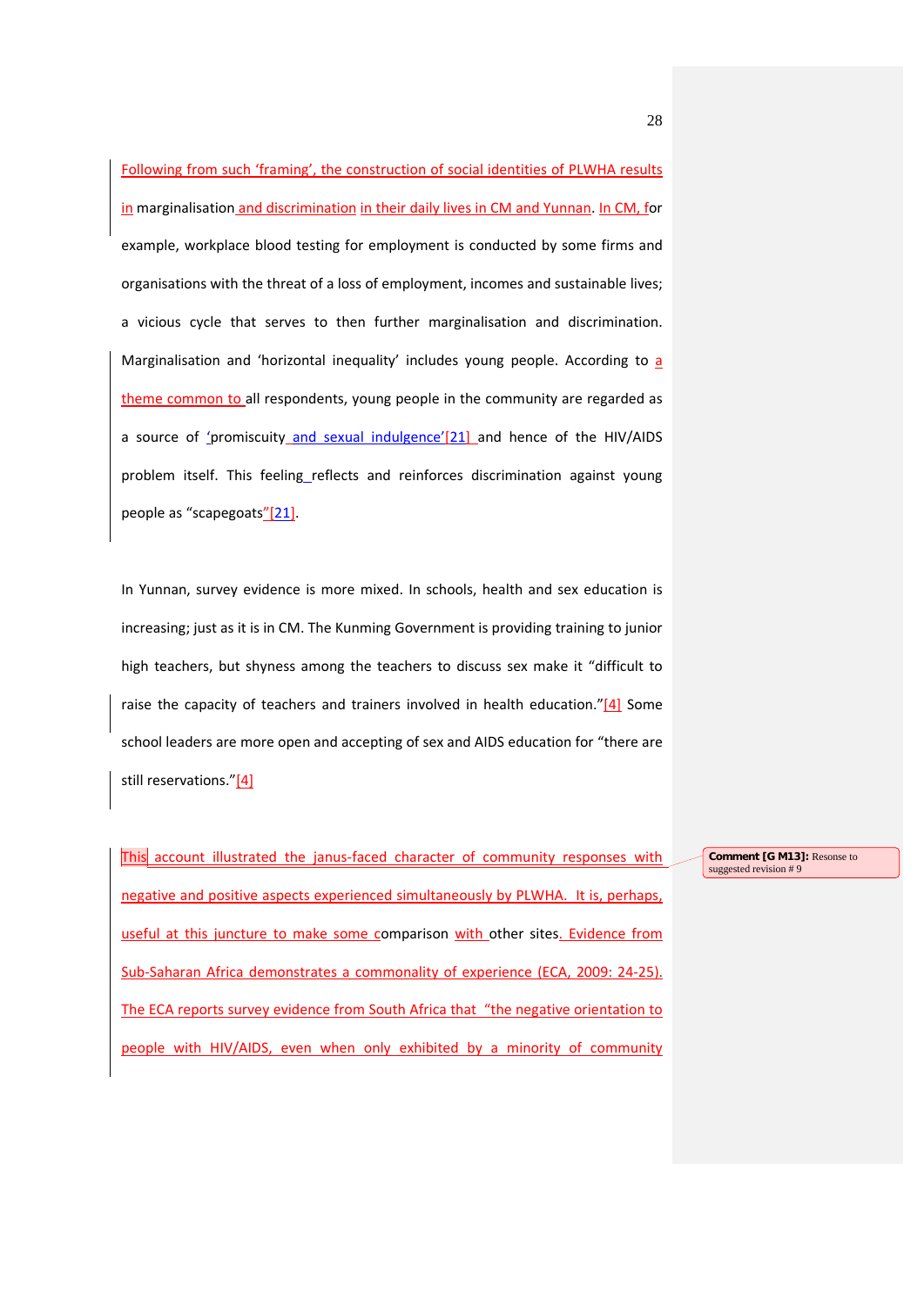members, and the fear of negative reactions from community members and other persons, is sufficiently strong to provide reason for PLWHA not to be open about their status in their own communities." The South African report indicated that: "Interestingly, support networks did not seem to have evolved, and the individuals living with HIV feel very alone in their struggle to lead positive lives. Social support networks are important for well-being, and a consequence of this finding is that to build a strong support base for PLWHA would be important." The South African experience shows some similarities with that of the sites covered in the present study insofar as PLWHA and MARP such as young people in the latter sites clearly experience loneliness and isolation in the face of negative community attitudes and find difficulty in finding trustworthy and reliable interlocutors. However, whilst the South African experience suggests fragmented or uneven community mobilisation, the evidence from the present study suggests that more progress has been achieved in this respect in CM, KM and R, although more still needs to be done.

The South African study also expresses caution vis-à-vis the appropriateness of mobilisation support from external agencies insofar as this could "undermine local initiatives and ownership. Poorly designed and externally imposed programmes could jeopardize fledgling community initiatives." There is a shared recognition of this danger among those interviewed for the present study. The need for funding meant that some CM NGOs, CBOs and FBOs felt they had to accept "foreign funding" and were unable to "chose between 'bead and steam buns'"[1]. Additionally, some NGOs indicated that external agencies had their own agendas and had, on occasion, left a project and moved on to other interests such as climate change, thereby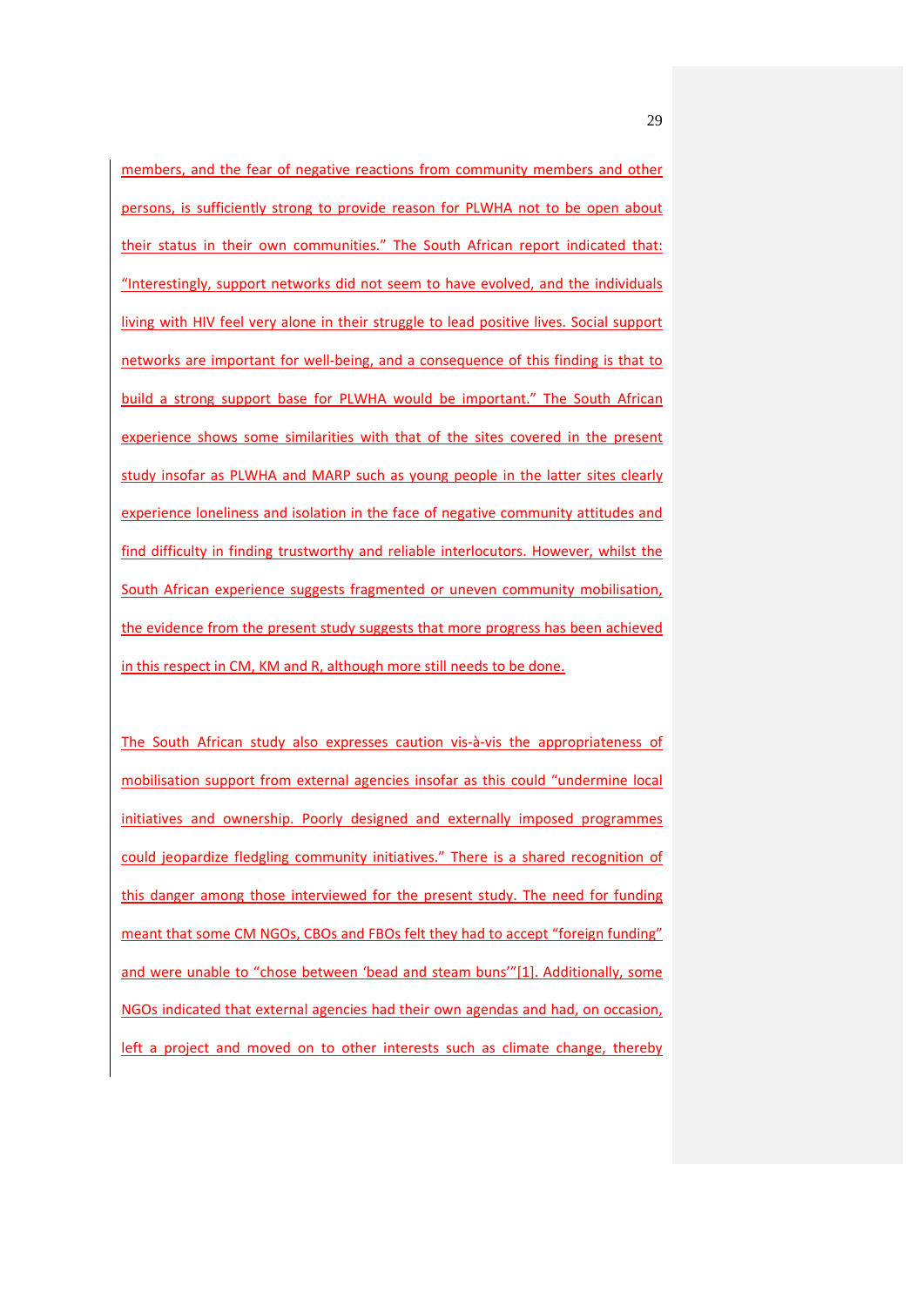leaving existing HIV/AIDS collaborations to wither. Some agencies ask for their model to be implemented by their funding partner in China or Thailand. In one instance, an agency asked for a model drawn from their African experience to be enacted in Yunnan where it was found to be inappropriate and led to 'awaste of resources and time'[1]. Nonetheless, the survey suggested that the external collaborations were largely positive and productive with added weight in national and provincial advocacy, appropriate knowledge transfers taking place, improved monitoring and evaluation (M&E) processes and incremental transition to full local project ownership[22][12].

Finally, the South African study concluded that: "In addition, while the strengths and capacity of local communities is often credited as a substantive means to cope with the multiple impacts of HIV/AIDS, there are limits imposed by wider economic conditions. The difficult economic conditions facing most people prevented communities from offering any or much assistance in ... urban and rural locales." Whilst the economic factor certainly resonates with the East and Southeast Asian experience, it is not the case that this has substantially "prevented" the mobilisation of urban or even rural support through civil society networking, knowledge management centres, counselling programmes and performance-based outreach awareness initiatives.

**Governance: 'Policies come from grown-ups'**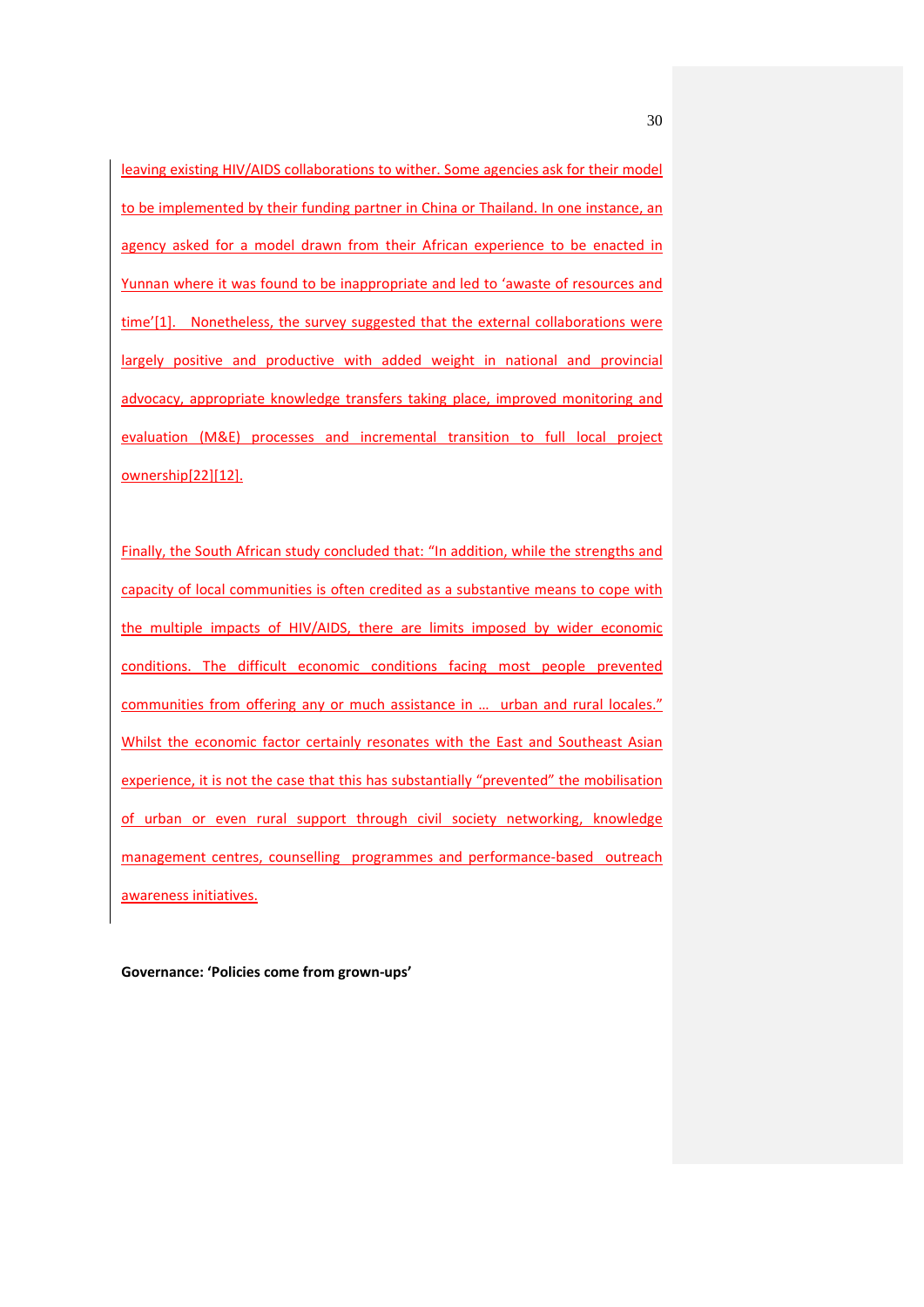All those interviewed identified the issue of HIV/AIDS and youth as particularly salient and that it is important that discussion on policy in this area is initiated to fill this gap. However, in the Chinese survey, the concept of 'policy' itself was identified as being unclear. Some small and local organisations indicated that they do not normally reflect on policy, they see policy as 'governmental' and characterise it as "big official documents". Official Chinese Government documents often "'require' our collaboration"[15]. This response is grounded in the character of the policymaking system itself. In particular, it suggests something about the evolving political culture in China and the role of civil society where licensing of NGOs remains and a 'semi-civil society' may be said to continue rather than that of Western-style autonomous organisations. In CM, interviewees also found the question of 'policy' problematic. This was because a specific HIV/AIDS youth policy has not existed. There appears to be little or no awareness or engagement among the civil societal respondents of the Thai Government's 2007 HIV/AIDS strategy for young people or the declaratory context provided by global society. Official agency respondents in CM, however, argued that public health policy is adapted from the central government's Public Health Ministry and that: "All in all, our direction has always been in harmony with that of the country"[33]. Similarly, in China, there was a perception among officials and CBOs/NGOs that: "In Kunming, there is no effective strategy for health education including AIDS prevention/education. … There is no specific policy developed specifically for youth'[4]. For some, this is unproblematic. As one senior Kunming Government official argued: 'Policy is not necessary. I feel having policy specifically for youth HIV work is too advanced. But guidelines for practice are important and more realistic"[4]. A few of the interviewees in Kunming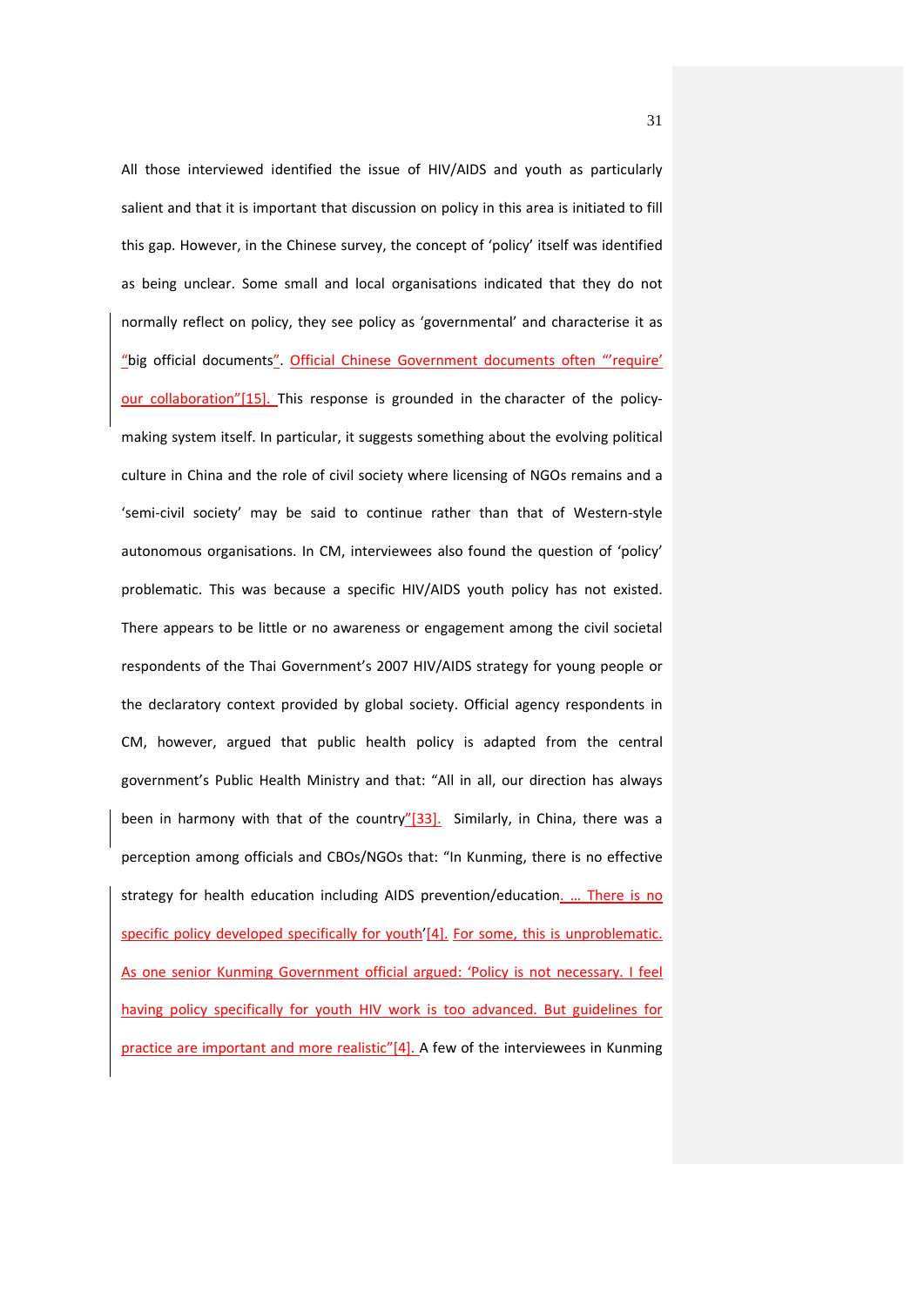believe that if interventions do not start now, then youth will be a new MARP group in China. Most of those interviewed shared the view that, as far as they are aware of policy, it is vague. Most interviewees do not think there is a specific HIV/AIDS policy for youth. Some were aware of the existence of a Youth Council of Thailand, but were sceptical about its utility with regard to HIV/AIDS. Similarly, in Yunnan, it was argued by a number of interviewees that: "The sustaining challenge is the lack of a longer-term and more effective strategic plan". Clearly, recent moves by the Governments of Thailand and China to devolve greater responsibility to communities and also give additional emphasis to the challenges of young people have not yet had an impact upon the local communities they are intended to reach. In Yunnan, information dissemination is restricted as: "There is also fear to understand the real situation as well as data"[A].

The overwhelming weight of testimony across the whole survey is a consensus on the need to overcome perceived problems of governance through more 'integrated' or "holistic" approaches to policy-making  $[16]$ . This is problem is characterised by one Thai respondent as an "irregularity of policy connection" $[A]$ . For some interviewees in CM, KM and Ri, government and civil society work well on HIV/AIDS issues. In Yunnan for example, a senior official at the Ruili AIDS Office in the Ruili Bureau of Health stated that:

"Collaboration between GO [*sic* governmental organisations] and NGO is very

close. There is no clear cutting line between the two. We always invite NGOs and they are treated as GOs. Sadly, we don't have financial support for NGOs.

**Comment [G M14]:** Response to suggested revision # 2. Indented long quotation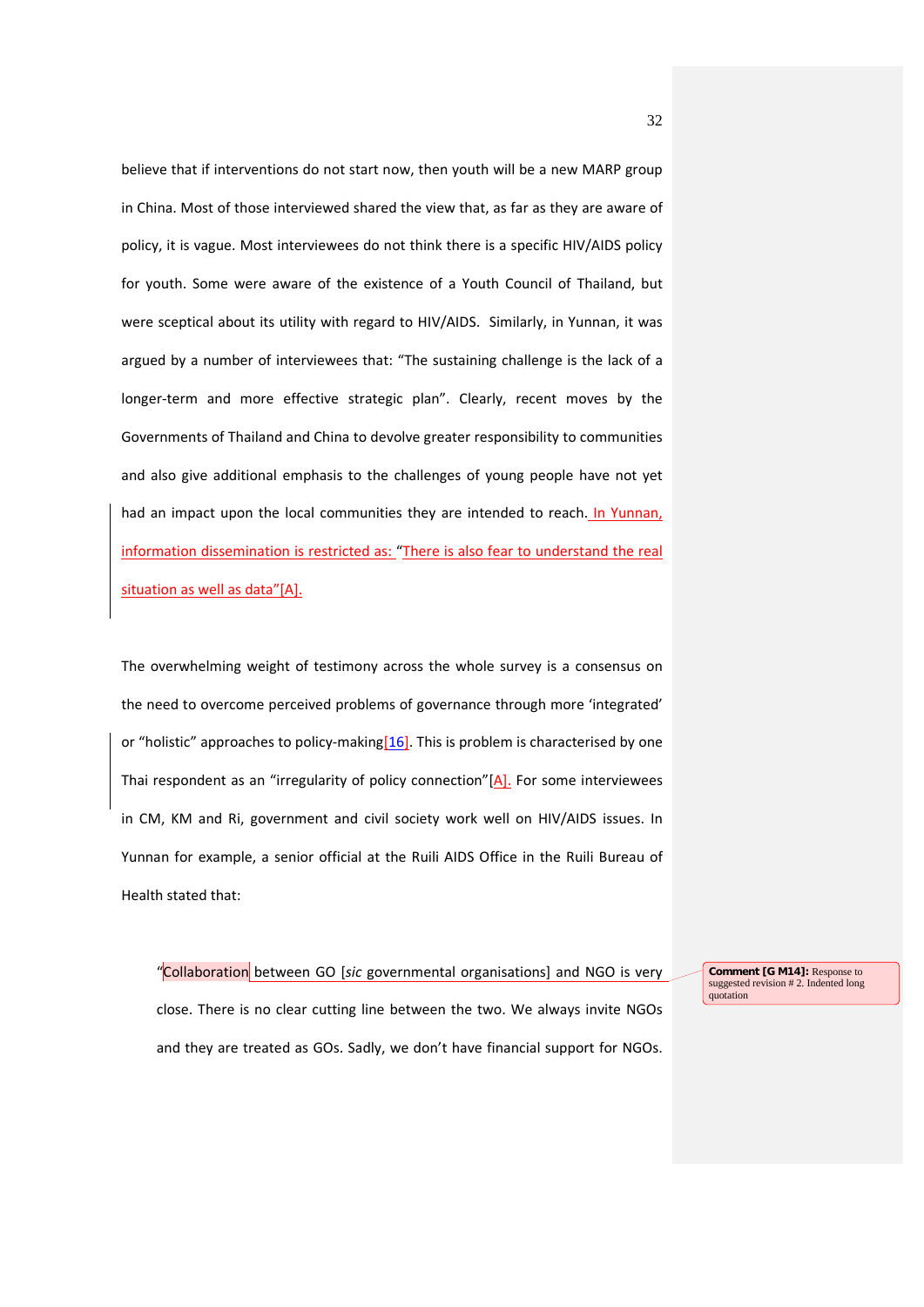But they are seen as highly important in local AIDS work. NGOs are included in the government system. I shall expect that we can improve our financial distribution so that NGOs can also be supported financially. All organisations, regardless of their nature, should be part of the work and investment system. There may be conflicts in timing and expectations between NGOs and GOs, but only very minor."[7]

For the majority, of respondents in CM however, official agencies do not gain high marks and are accused, indicatively, of a "neglect of the quality of life of people."[21] In CM, there is a perception among some CSOs of a poor attitude among community leaders on HIV as it is not seen as a legitimate problem and the quality of official work is regarded as low. There is frustration evident within the civil societal sector that policy-makers are disconnected from the practical realities of working with PLWHA and the needs of the latter. Here, testimony from CM noted critically a blanket ban on homosexuals donating blood—something regarded as discriminatory and ignorant of the nature of HIV/AIDS. The Thai "political mess leaves everything in a mess."[21]

In KM and Ri, the issues of governance and policy are also regarded as significant factors. The policies introduced by the central government in Beijing as are the respective provincial and municipal authorities. Again, civil society's practical experience of government is variable. Awareness of specific policies focusing upon youth, sex education and HIV/AIDS is limited, with a number of interviewees arguing that there are no policies specifically addressing young people. Administrative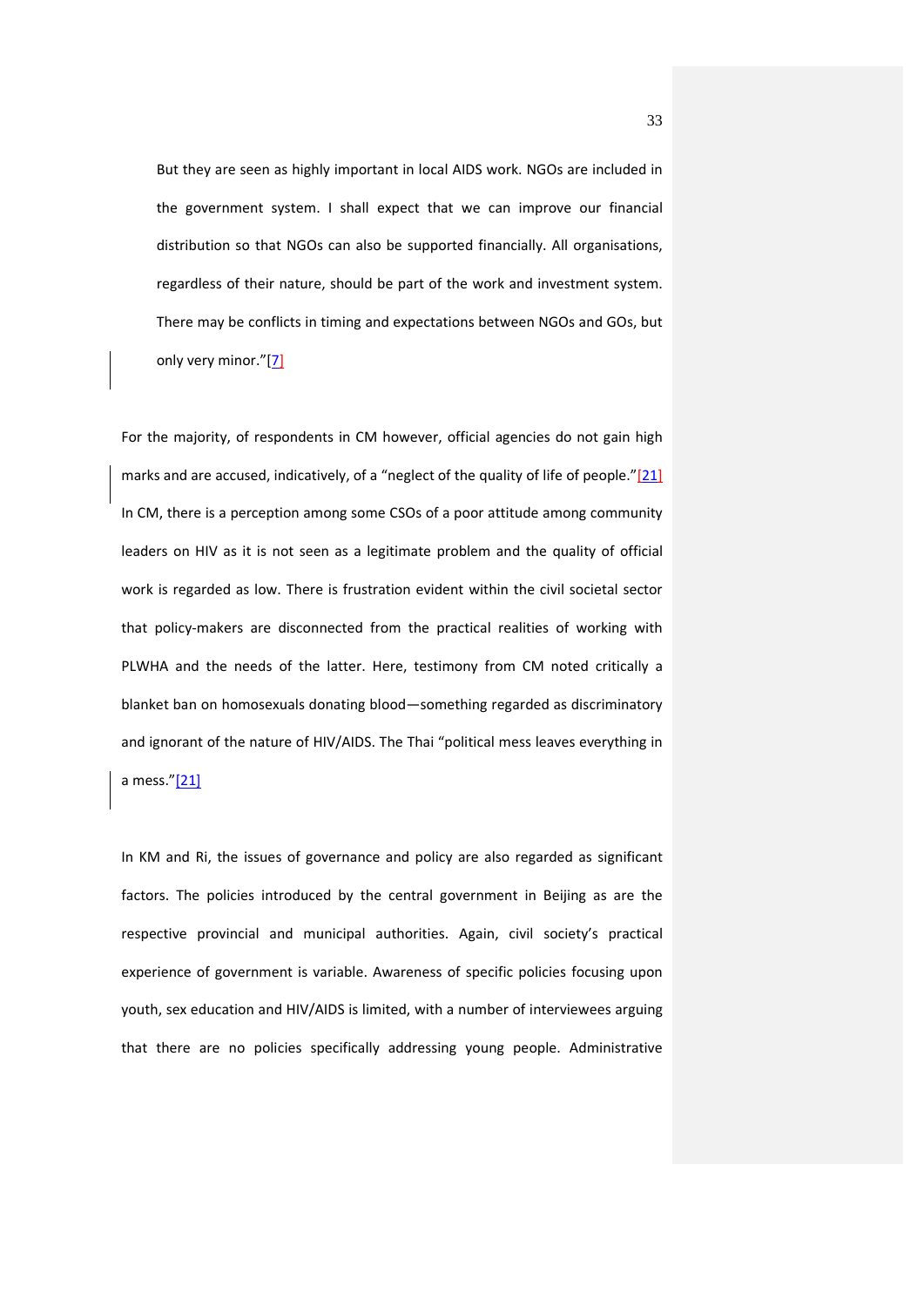agencies were problematic insofar as officials were seen to be at a distance from the daily realities of PLWHA and there is a high turnover of officials and a lack of institutional memory that can cause difficulties (for example, one NGO project was stopped for 3 months when a newly appointed official disagreed with and overturned the approach of the previous incumbent in the post).

Concerns regarding policy include administrative changes that appear to be excluding NGOs that previously had been part of the policy-deliberation process in Yunnan:

"Ideally, the newly formed Yunnan Provincial AIDS Bureau could inform all relevant NGOs with the changes in policy. Previously, we were invited by the HIV/AIDS department in the Yunnan Bureau of Health to meet them and be informed about the latest changes in policy. After the department was restructured to establish the AIDS Bureau, we were no more invited. The very good previous system didn't continue."[10]

The political culture of China has changed significantly during the Reform era. With respect to HIV/AIDS, the change has been more recent. As one respondent noted:

"In the Fall of 2003, I started to understand the AIDS situation in China. At that time, we asked for objective data which was not available from the Government. Things have changed drastically from then to now. Information is still controlled but the level of openness is hugely changed. I don't see any **Comment [G M15]:** Response to suggested revision # 2. Indented long quotation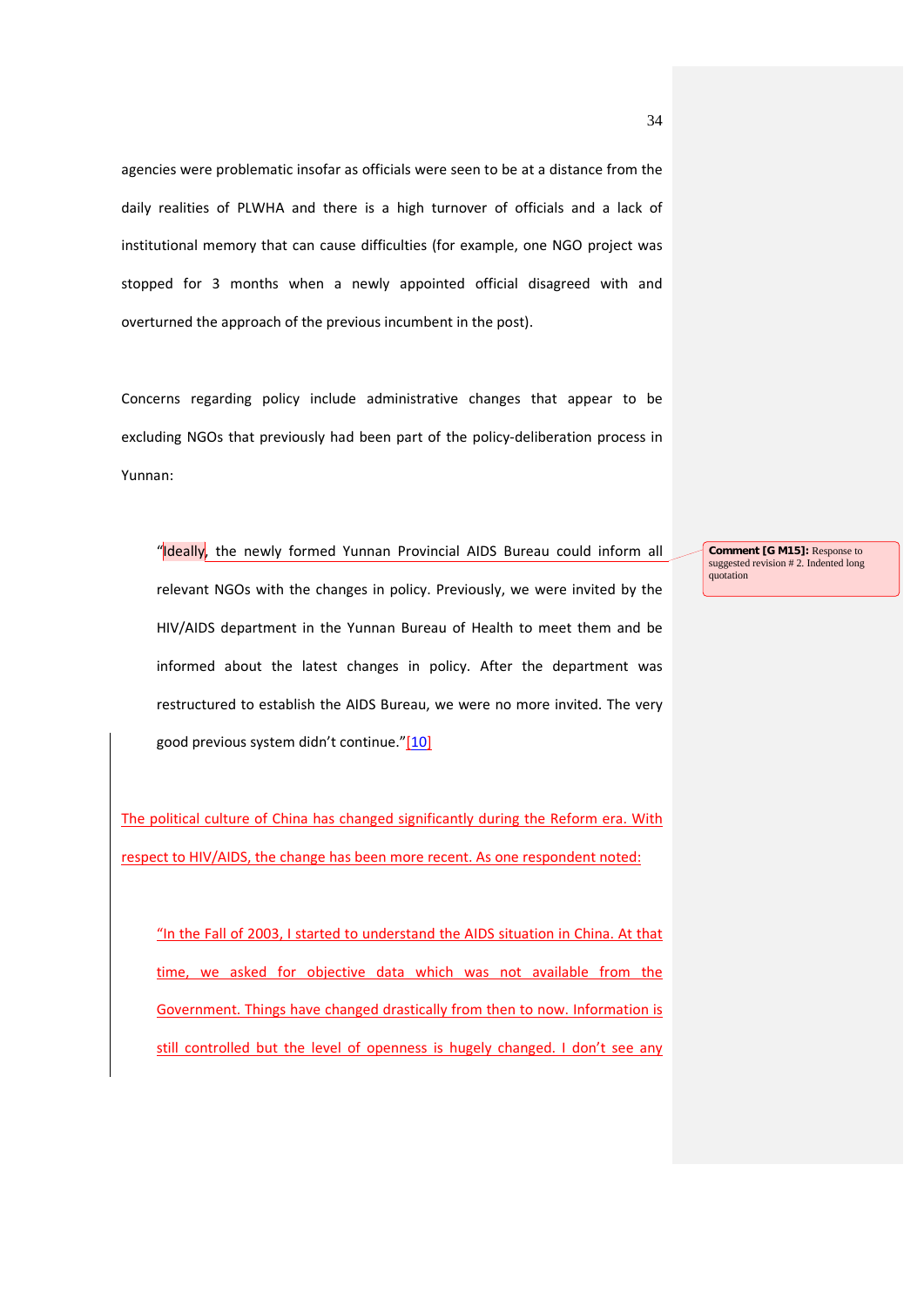other country experiencing such a huge policy change. We've seen huge changes in China"[3].

However, a predominant view across the interview survey in Yunnan was that it was the nature of the decision-making structure itself that could be strengthened: "Government tends to choose to do the simplest things. The governmental system is very vertical. Even though people always talk about multi-sectoral approach, but nobody is doing that. This is due to the structure of the government. We start to see collaborations across different sectors but locally this has not been realised"[A]. This point was reinforced by the view of another respondent who noted that the government "is still not open enough. … Internally, the policy is tight. Most people still think AIDS is far away from them, even though Yunnan never recognises itself as high prevalence"[10] This issue of HIV/AIDS and youth governance is tied up with the character of Chinese political culture and the evolving status and role of a 'semi-civil society' wherein the government recognises, authorises, and legitimates nongovernmental organisations through registration. Registration provides legal and other protections. Non-registration, therefore, can leave organisations with financial and organisational problems and, according to one interview testimony, even harassment – for example of gay men seeking to form a self-support group[3]. Mostly, however, it is basic administrative limitations and frustrations that are experienced. One respondent noted a problem of gaining Government legal registration as it took his NGO six years from its establishment to gain registration and legal status creating funding problems and constraints in scaling-up services. This is regarded as an issue of Government departments trusting NGOs and,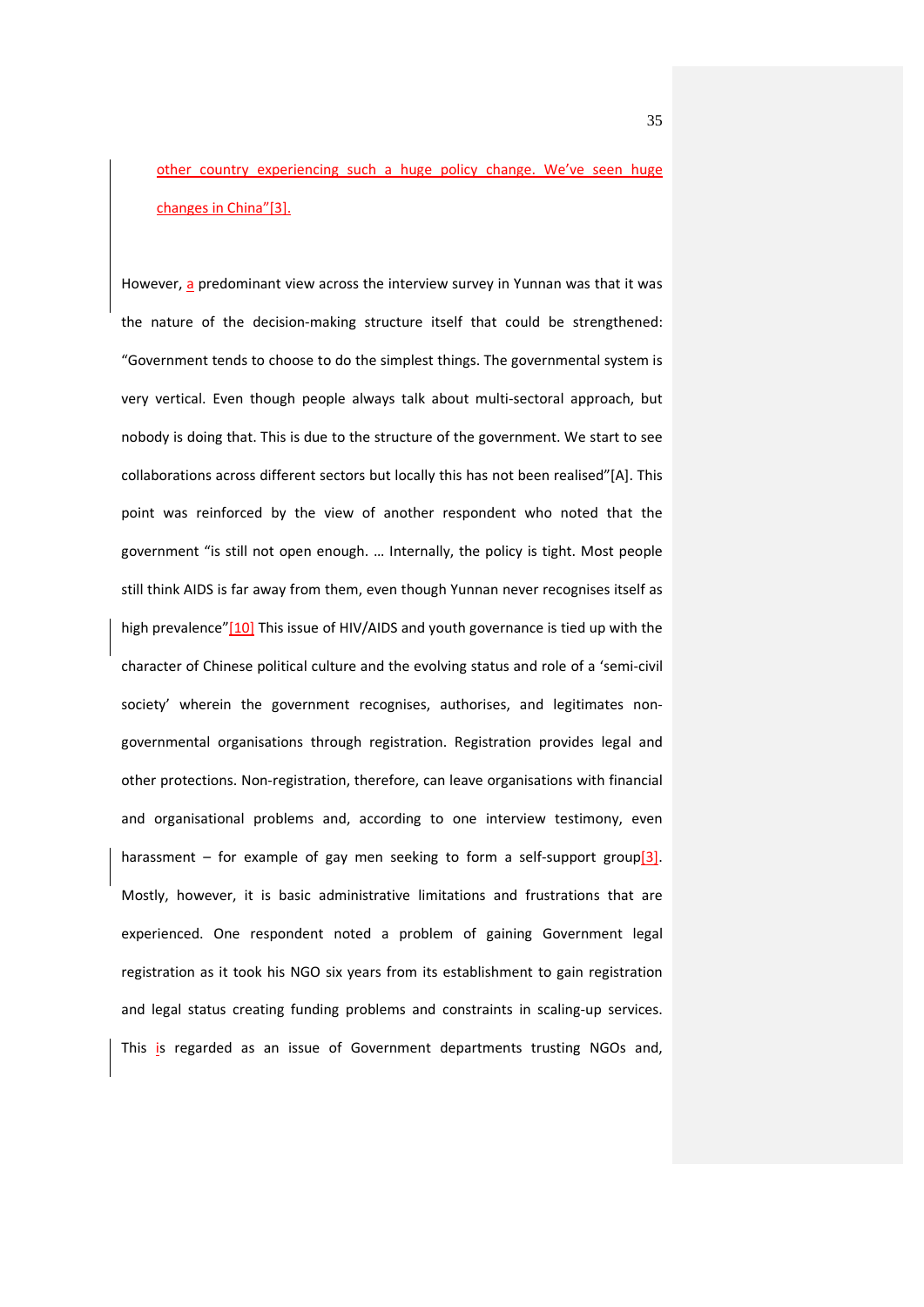following registration, the situation improves. According to one interviewee, "Their attitude has changed"[1].

It was noted in the introduction to this paper that a specific interest of the study was to see to what extent global expressions of concern about MARP and young people translate into local community experiences. We have seen that awareness-raising and treatment objectives are evident in the sites under investigation and that challenges such as stigmatisation identified in the global discourse are also present. However, it is important to recognise that this process is not be viewed as a one-way street. The extent to which community voices flow upwards to national and global domains of HIV/AIDS governance must be considered. In the case of CM, KM and R, there is a consultative role for CBOs and NGOs in district, provincial and national policy planning processes. Yet, it is also clear that this role is not fully inclusive and it is not clear from survey evidence the extent to which such participation influences policy outcomes.

To compare this with other sites, the Economic Commission for Africa recently concluded that, in Sub-Saharan Africa: 'Development-oriented responses to HIV/AIDS are occurring on a small and very local scale. They are seen in some community and NGO activities. However, the models of effectiveness and sustainability and local resource mobilisation that those activities provide have yet to find their way into national or international HIV/AIDS or national development policies and strategies' (2009: 23)

**Comment [G M16]:** Response to suggested revision # 9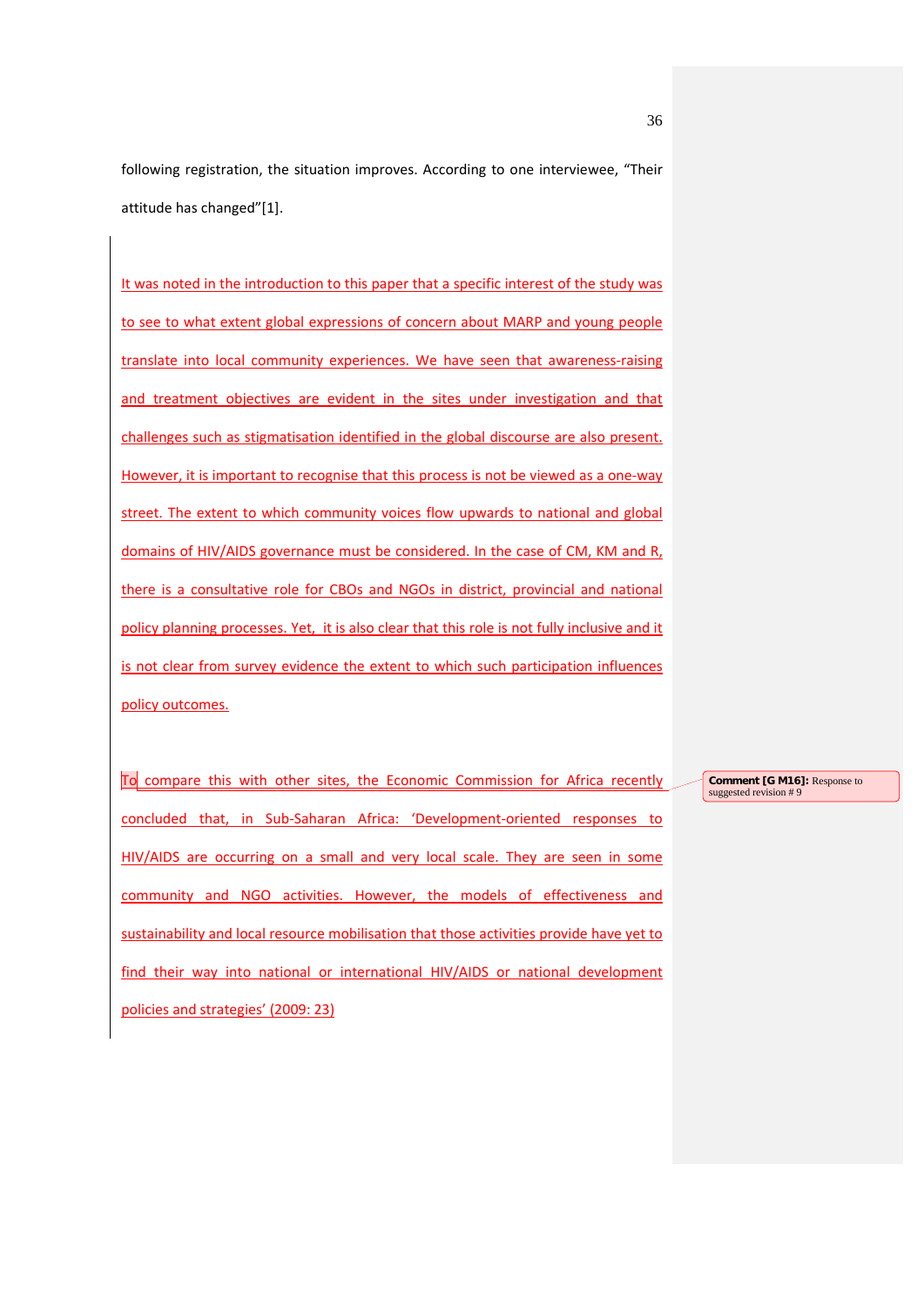#### **Towards more effective responses**

The principal issues arising from the survey results from both Thailand and China include: (i) questions of definition and hence instrumental focus—just who are the 'young people' we are concerned about?; (ii) policy planning (poor coordination between government policy agencies and CSOs); (iii) implementation difficulties (financial and human resource limitations, absence of practical guidance, variable monitoring of programme effectiveness); (iv) the 'top-down' approach to policy making rather than 'bottom-up'; (v) critically, continuing ambiguity over the participation and role of young people in the formulation and implementation of policy by some health and educational agencies.

Resonating with the wider definitional debate noted above, in both interview cohorts, there was a community issue of how we define youth? Are they children and adolescents? Are they a group of certain ages? It is a group of population without a clear definition? It was argued that policy and practice need to take account of the fact that there are different age groups within young people[23]. This definitional issue has practical implications in terms of policy focus, allocation of scarce resources for specified target age groups, and for the effectiveness of operational programmes. For example, interviews indicated that the effectiveness of school-based sexual health, HIV/AIDS, problem-solving and social skills development programmes required different approaches from those of non-school youth. There was an additional factor identified here, a problem of sustaining youth leadership after school-leaving with many peer-group volunteers not continuing their role into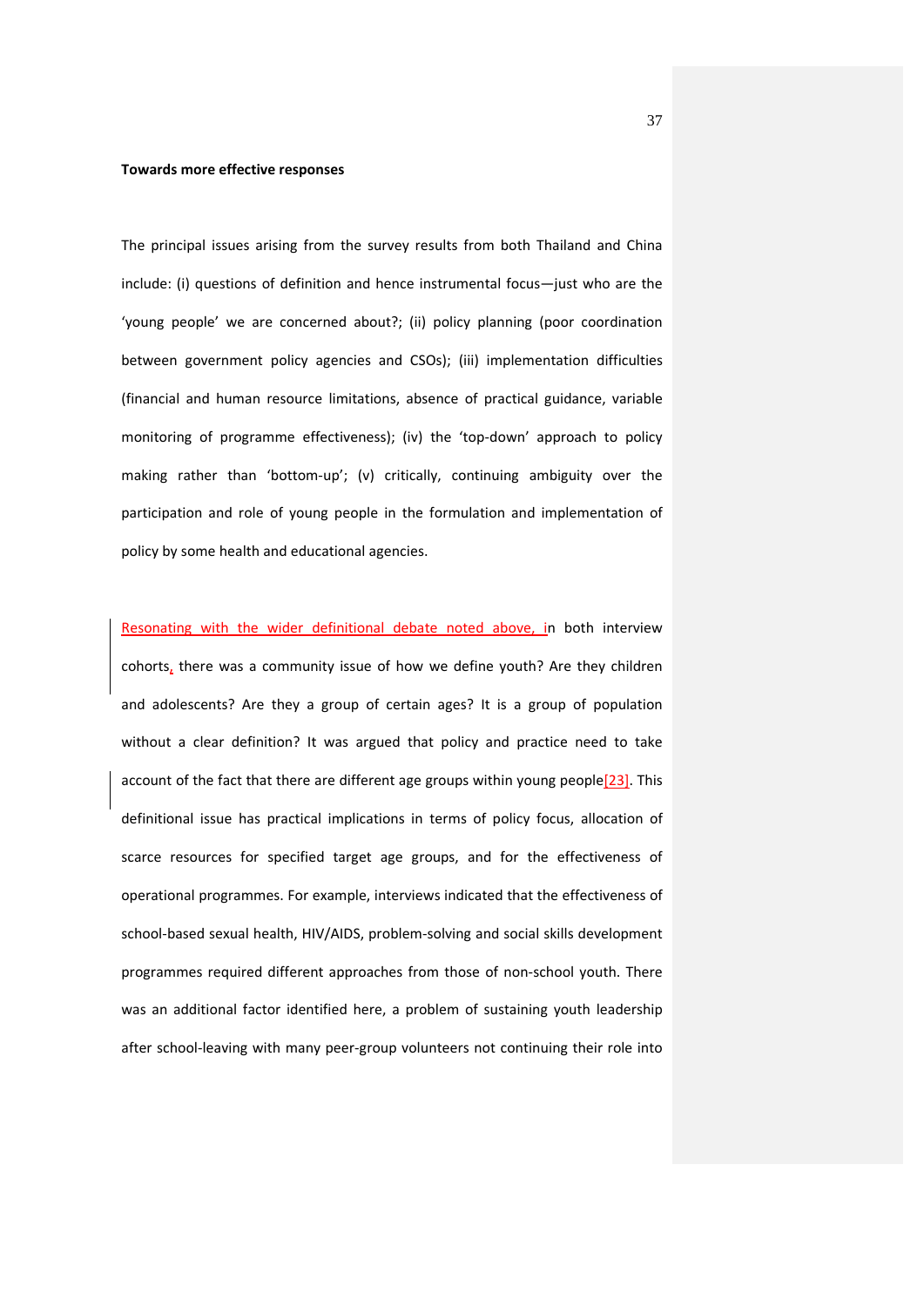the wider community $[6]$ . The development of post-school, transitional peer-to-peer mentoring networks and participatory roles in post-school initiatives may provide an opportunity for sustained engagement.

In Chiang Mai interviewees felt that there are many agencies and organisations involved in addressing HIV/AIDS challenges. The problem is not necessarily one of effort or commitment, although this was questioned by two NGOs in CM, but of administrative capacity and of effective coordination. For example, database inadaquacies between departments were singled-out as lacking consistency, unreliable and out-of-date. This was reinforced by a perceived unwillingness on behalf of official agencies to share knowledge or information between themselves or with civil society. A strengthening of database collection, evaluation and dissemination capacity is a pivotal requirement necessitating financial and skills capacity-development from central government and donor community. However, technical upgrading is only likely to be effective if accompanied by changes in organisational cultures. Here the cross-fertilisation of 'better practices' between administrative organisations through international dialogue and work placement exchanges may offer a way forward.

There is a clear need for more effective monitoring of programmes. For the interviewee from the Christian AIDS Ministry in CM, Bhutan's measuring of increased "happiness" rather than economic growth is attractive  $[28]$ . In the wider Chiang Mai survey, however, effectiveness appears to be largely qualitatively reflective and mostly based upon impressionistic feedback about behavioural change from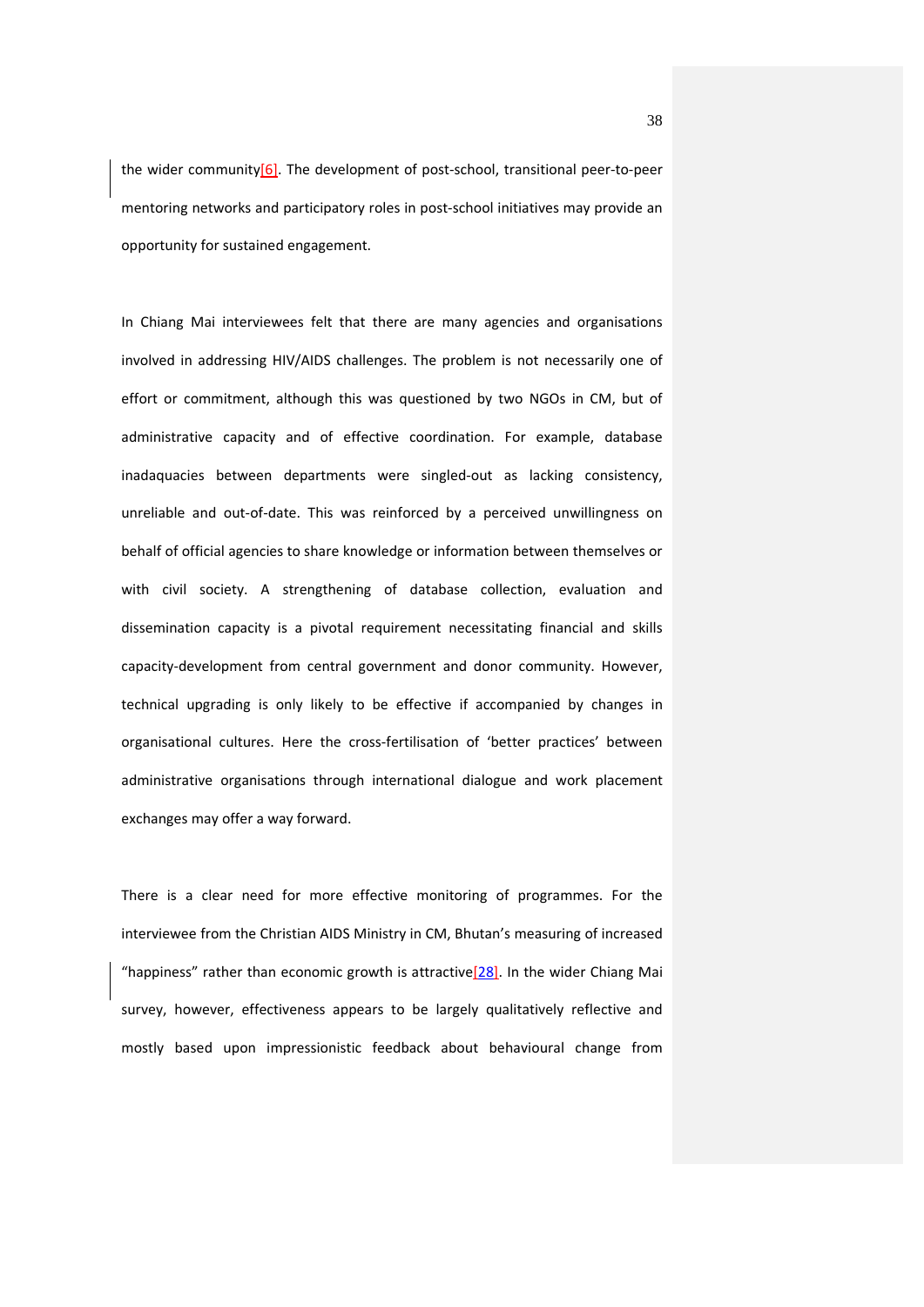volunteers involved in the programmes. In Yunnan, it was characterised as "highly quantitative, for example, raising the awareness ratio on HIV/AIDS among young people. It is not linked to behavioural change, which is a much more important indicator"[12] Li Xinran from Yunnan Agriculture University's Drug Abuse and HIV/AIDS Office defines effectiveness as having three levels: "knowledge, attitude, and behaviour"[11]. In these communities at least, the consensus is that quantitative targets, *per se*, are a necessary but insufficient means of measuring response effectiveness.

Thailand's Upper North and China's Yunnan Province have long histories of engaging with the challenges of HIV/AIDS. The survey testimony as a whole indicates that there is a genuine sense of achievement in increasing the flow of information (for example through peer-to-peer leadership and monitoring initiatives) and raising awareness in the respective communities and that, for a significant period, infection rates were reduced. However, this feeling is offset by serious reservations about the effectiveness of current initiatives in changing behaviour—a concern reinforced by evidence of increasing prevalence rates.

Here the perceived need to be addressed is for (a) groups to be brought together and involved in the early days of planning and (b) for young people to be actively involved at the community level—to bring them into the processes of consultation, policy formulation and programme implementation. Such involvement also counters some reservations that policy is weighted too heavily in terms of 'top down' approaches and insufficiently 'bottom up'. According to one interviewee in CM: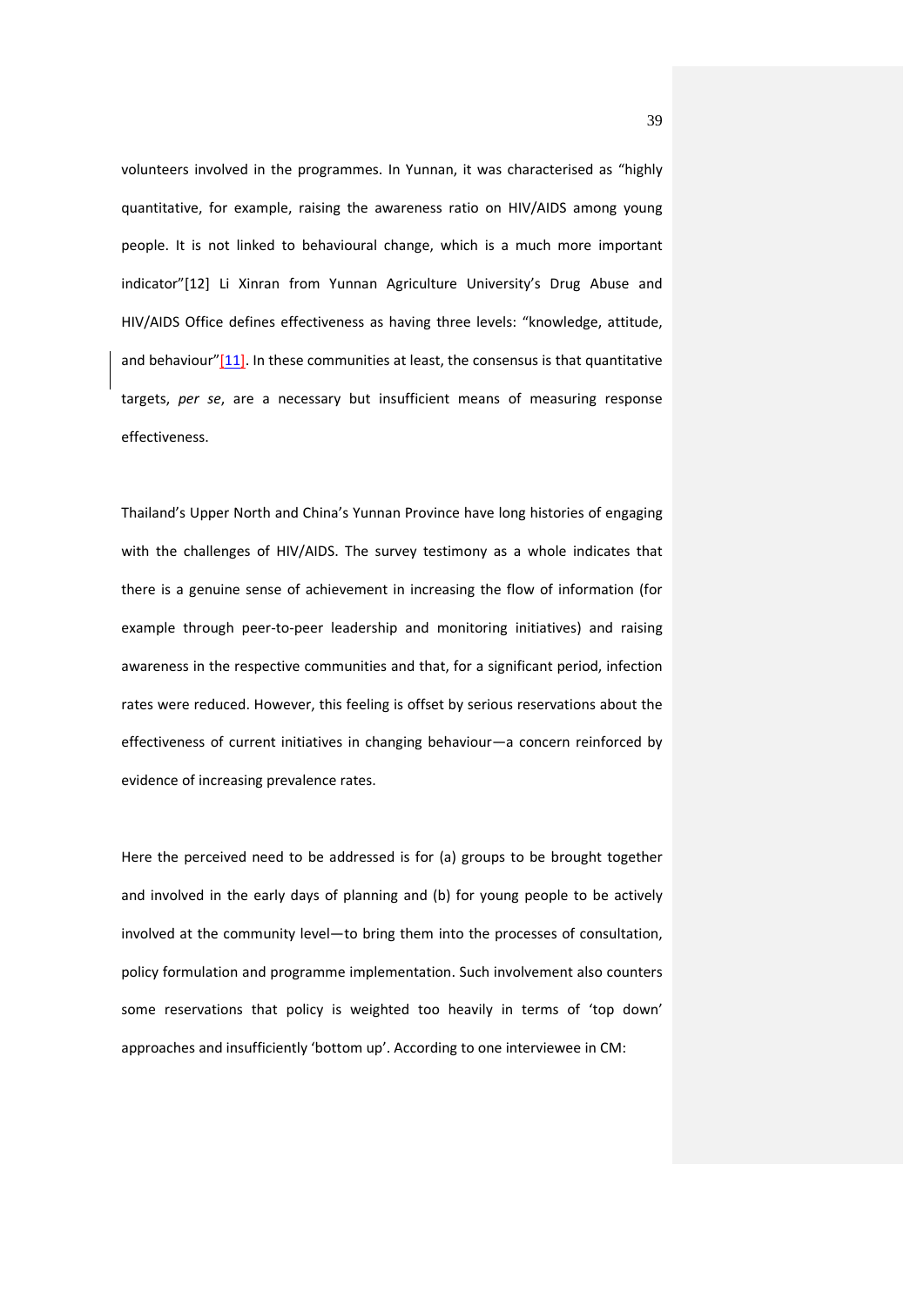"The government has set up the policies without any practical practice on how to achieve the goals. But now, as we have Thailand Youth Network on AIDS, it has become clearer, even though we are not so sure if it will really work as planned. Policies still come from the upper level with still no clear picture of whether teenagers should participate or not. We have to admit that we have already had policies with no practical success. … Policies come from grown-ups. They will always think of a teenager as a small child"[35].

Again, the central feature here is empowerment, with engagement and life-skills development (particularly analytical skills, critical skills that facilitate questioning of established practices and more sensitively perhaps also socio-cultural values) being held to be central to facilitating individual human security. These focus both on the quality of life and on the psychology of those infected, in other words as one Chiang Mai interviewee termed it, a greater emphasis upon the 'social determinism' of the disease is needed. Yet, in this process of inculcating life skills and sex education in the school context, difficulties of human insecurity are being experienced as a consequence of both policy and culture. Whilst Ministry of Health HIV/AIDS strategies embrace such school based curriculum initiatives, there is a view that the Ministry of Education is more 'defensive' in its **prevention** policy<sup>[23]</sup>. To an extent, this is reflective of parental sensitivities in traditional cultural values and socialisation expectations grounded in the taboo of openly discussing sex, enduring patriarchy, and life trajectories of study-marriage-children-grandparents. Moreover, generalised campaigns were seen as being constrained by the sheer length of time of HIV/AIDS in

40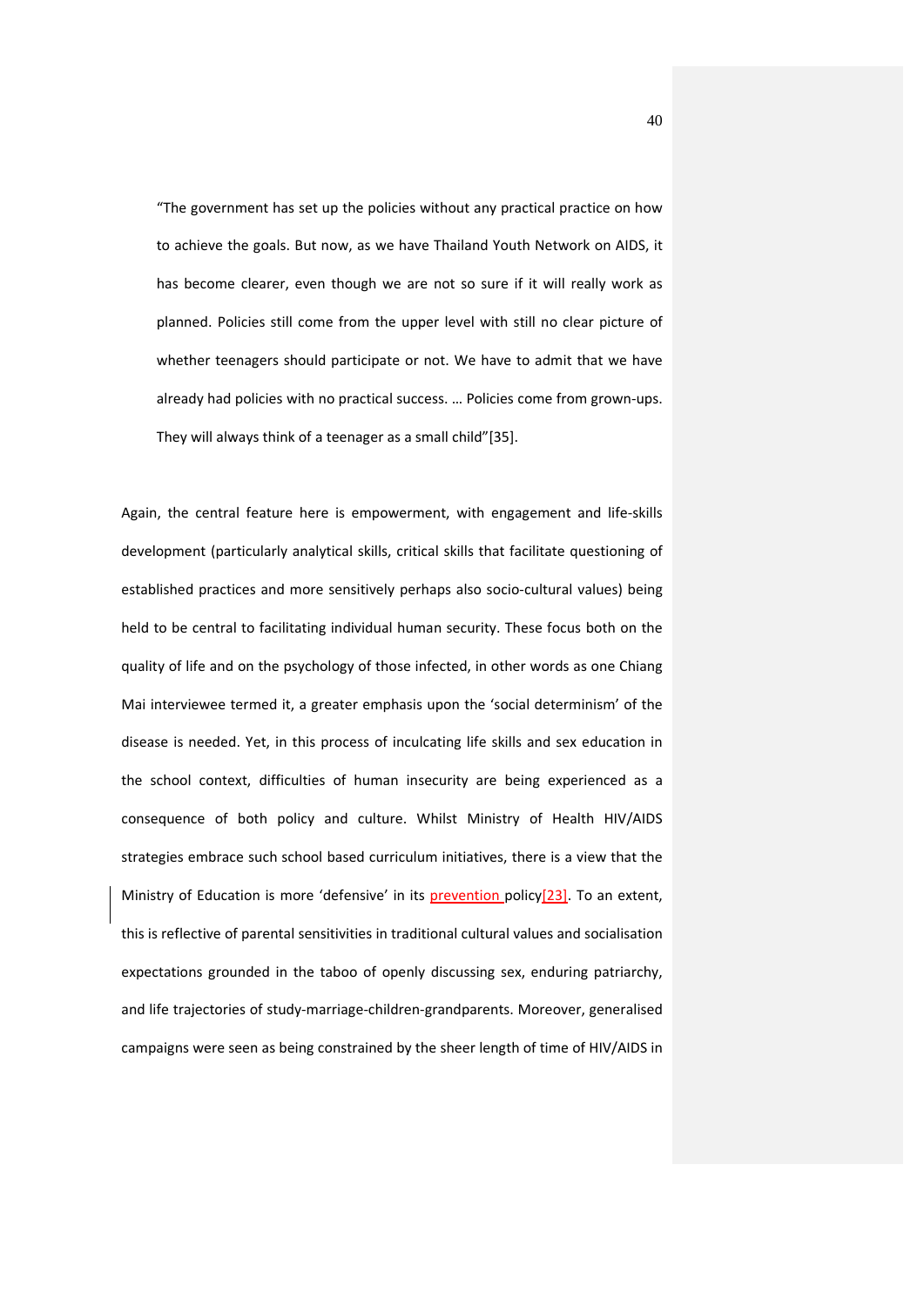Thailand and Chiang Mai with campaigns 'running out of steam and impact' as public fatigue set-in. There is no quick-fix for this. The community-driven peer-to-peer outreach programmes require additional financial support to engage with families in urban, and especially rural communities.

In addition, the claims of success in Thailand in fighting the disease have led to a drying up of funds to some CSOs. This is a key problem for effectively addressing HIV/AIDS in local communities in Thailand and China. Almost all respondent CSOs identified a growing shortage of funds in recent years. This reflects a view among some national donors that the HIV/AIDS problem had been 'solved' (especially in Thailand) and a perspective among some international donors that both countries are now middle-income economies and have sufficient domestic financial resources to carry on the fight against the disease. This problem is exacerbated by the global financial crisis (WHO, 2009). It is also reminiscent of a reduction in funding during the Asian financial crisis of 1997. Nonetheless, it is clear that International NGOs and foreign government agencies play a major role in CM, KM and Ri. Respondents noted that agencies had been instrumental in providing funding and expertise. However, there was also concern at an over-dependency upon international donors (some local NGOs being 80-90% dependent for funding), reservations about grant conditionality; and the ending of programmes once international donor funding had ceased and moved on to other countries.

In KM and Ri, a sense of having made some progress with regard to HIV/AIDS awareness but that there remained substantial challenges resonated with that of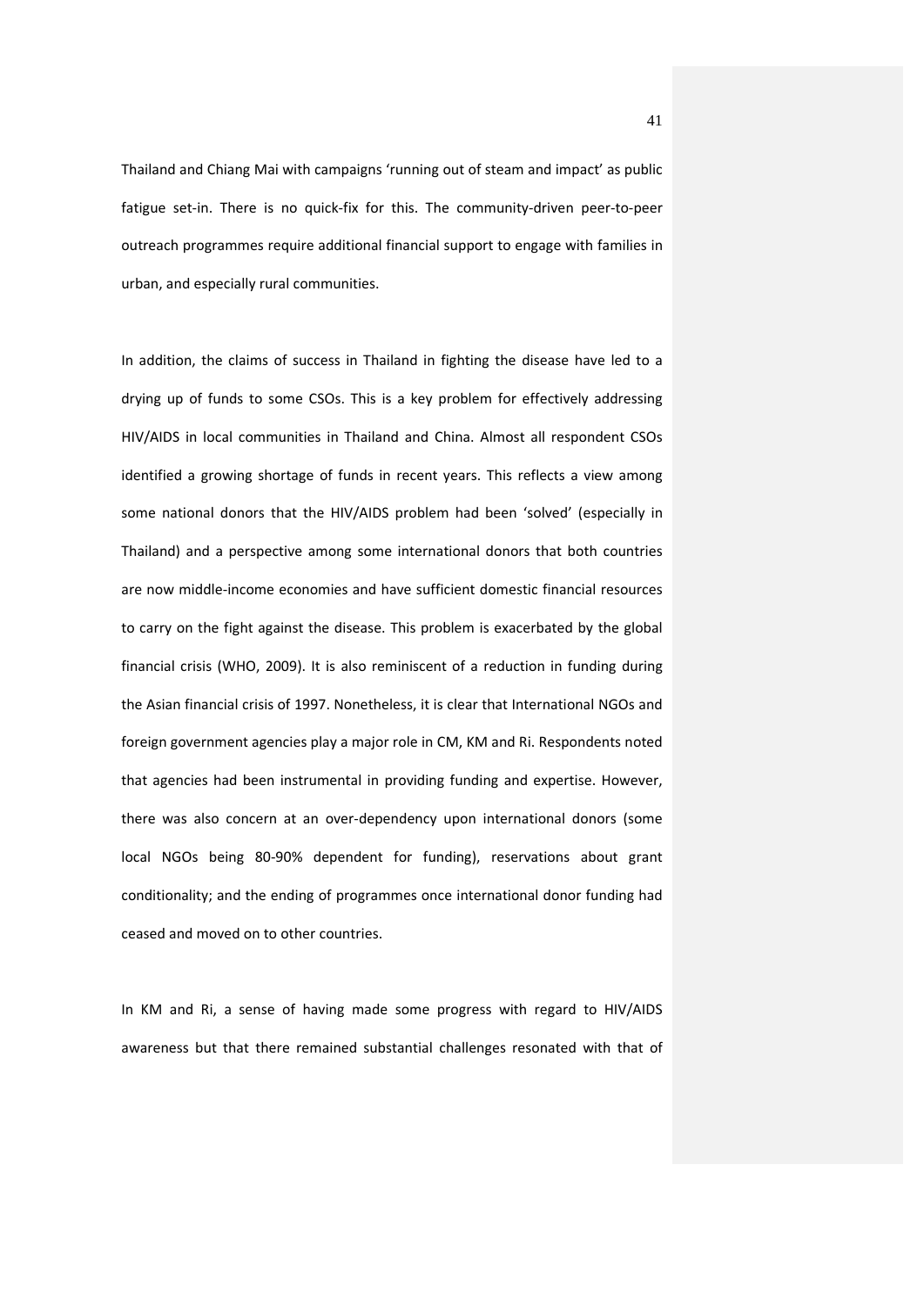CM. In terms of policy process, however, the character of the decision-making structure itself is a factor: In China: "The governmental system is very vertical. Even though people always talk about a multi-sectoral approach, nobody is doing that. This is due to the structure of the government. We are starting to see collaborations across different sectors but locally this has not been realised"[2] Similarly, whilst "HIV-related work" takes place in all schools in Ruili (including primary schools), for example, there is still little impact upon young people and children. According to a leading disease control specialist interviewed in Ruili:

"I have personally advocated for more attention on youth for HIV/AIDS work in various government meetings. But the attention is still very low. Apart from a few NGOs, there is rarely any specific work on youth and children from government. This is related not only to shortages in funding capacity but also to a lack of intervention measures"[9]

Cultural factors also impact upon effectiveness in KM and Ri: ''attitude is the longterm sustaining barrier, including that of parents. They feel it is "unclean" to talk about sex and HIV/AIDS to their children as they think the "dirty" AIDS-related behaviours are irrelevant to their children. Most of the parents relate AIDS to drug use and sex work. They don't want their children to be seen or treated as "MARP"'[4]. In Yunnan, cross-border marriages and differing cultural practices also play a significant part such as earlier starts to sexual relationships and attitudes towards multiple partners. In Yunnan, ethnic cultural diversity means "sex is expressed differently by our youths." "Language and way of talking" as well as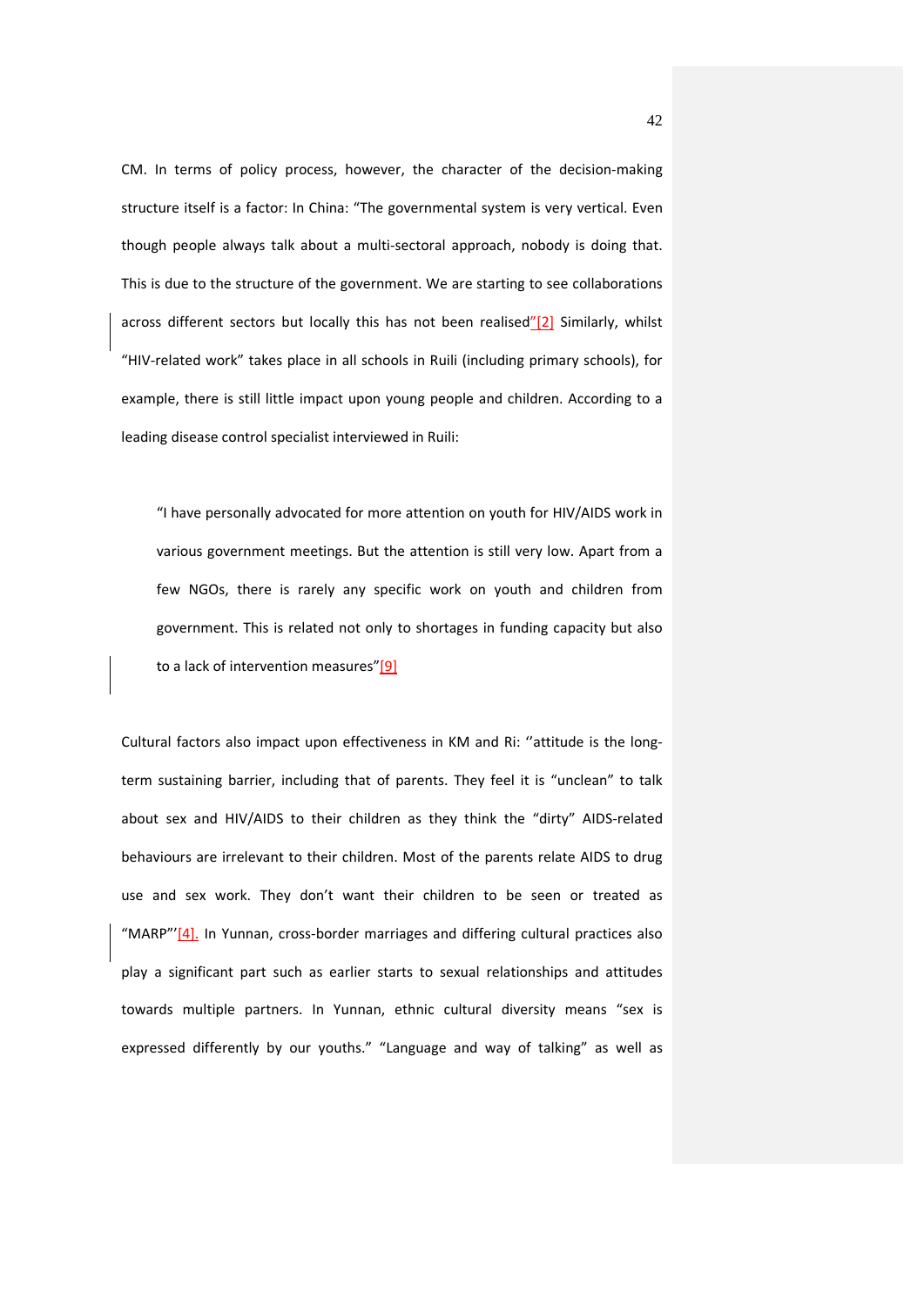different moral and sexual attitudes in delivering information and training has to be nuanced as Mandarin, whilst appropriate to central China, can elicit slower responses in the diversity of Yunnan's communities. Thus, 'rural regions are different from urban areas' insofar as the effective delivery of training and HIV/AIDS information are concerned [5]. Poverty, a lower educational level, and a lack of further education opportunities to continue to senior high school – for example, only 300 of 1800 junior high school graduates will continue on to high school in Ruili due to a shortage of places [12]—all work to the detriment of rural communities. The range of mutually-constitutive barriers to health security therefore requires the development of genuinely holistic policy and practice in communities. It is recommended that this is best fostered through stronger 'joined-up' organisational initiatives partnering local CSOs and the donor community in a more integrated and coordinated response culture.

#### **Conclusions**

The findings from this study cannot provide a complete picture of how far the efforts of global society translate into community experiences. However, they do shed empirically-based light on a number of key aspects of the continuing challenges of HIV/AIDS as they are experienced in communities by young people living with HIV/AIDS and by community practitioners. The findings underline the conceptualisation of Human Security as one wherein security is multifaceted and mutually constitutive across economic, social, cultural, and political domains. The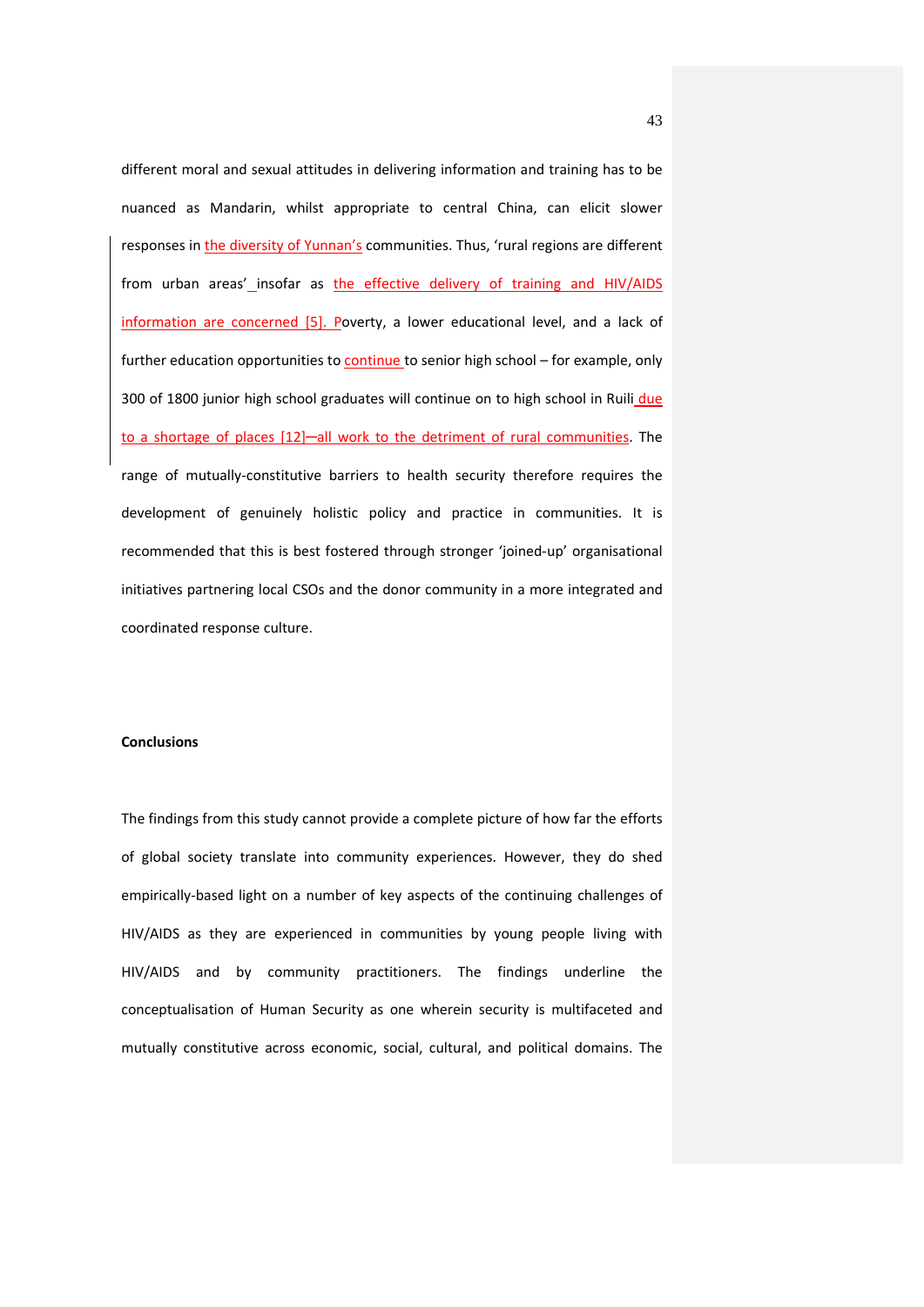findings illustrate with empirical evidence the continuing insecurities and obstacles to self-realisation being experienced by individual and community shared by provincial municipal societies in Thailand and China. They highlight common factors to be addressed in responding effectively to HIV/AIDS such as the role played by inter-generational cultural norms and the complex processes of change generated through globalisation with local impact on the behavioural attitudes of young people towards accepted norms. The objective and aims of the research were underwritten by the idea of support for capacity development. This is grounded in a peoplecentred approach whereby barriers to the fulfilment of human freedom by young people such as continuing insecurities of stigma and self-stigmatisation, social exclusion, and inequalities of opportunity are targeted and overcome through holistic, inclusive, and 'bottom-up' participatory structures and processes focused on young people. There are significant international and local community efforts to try and meet the challenges of HIV/AIDS faced by young people in both Chiang Mai and Yunnan Province including significant empowerment initiatives driven by young people in these communities. It is important when explaining HIV/AIDS stigmatisation and discrimination not to underestimate personal and community resilience. As Green has demonstrated, people with long-term conditions refuse to be defined by their condition and they are providing an increasingly powerful voice (2009).

But, in responding to Piot's call for a closer understanding of the effectiveness of the myriad of policies and programmes for PLWHA and also noting Harman and Lisk's argument that participation and accountability must be made to count in the global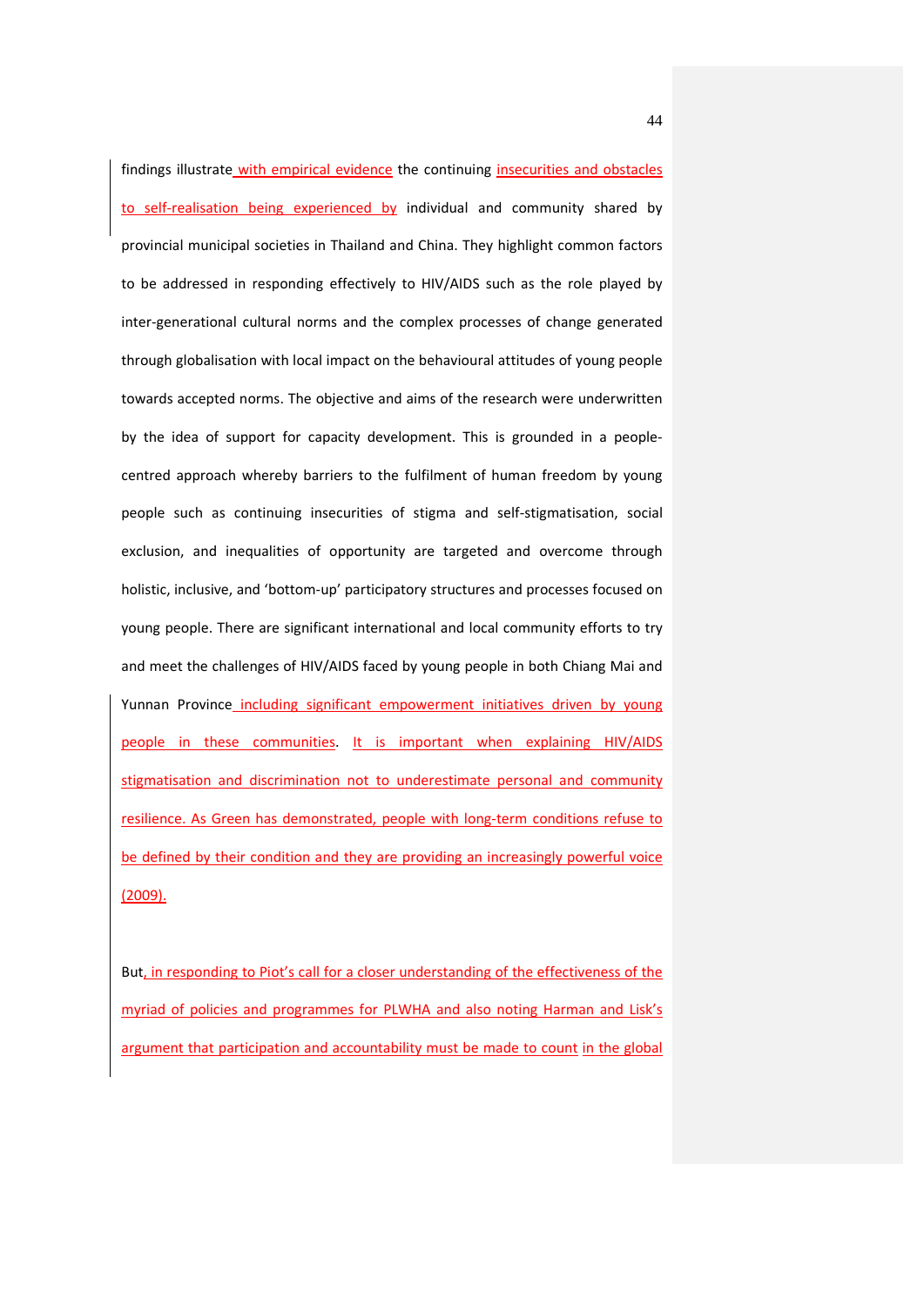governance of HIV/AIDS (2009), there are significant obstacles that require urgent policy responses. This is highly salient, not least in terms of improving the awareness and understanding of global society's policies and programmes at the community level.

This study is also concerned with policy implications. The saliency of this was evident in the comment from Ruili AIDS Office that: "It is interesting research as I don't know of any other youth/AIDS projects linked to policy. I would like to see the outcome translated into some kind of pilot programmes, in which Ruili could also participate"[7]. In terms of policy, then, there is a need for enhanced quality of data and for greater access to reliable data at the provincial and municipal tiers of government. There is a need for policy-making processes to allow for greater 'bottom-up' engagement and civil societal involvement, particularly with respect to participation of young people. This is an issue of political and social cultures in transition-of extending adult and government trust and acceptance to CBOs, NGOs and to young people: 'When working with youth, adults should not regard them as trouble makers. They have to believe that youth are the way out of the problem'[22].

From this requirement, existing NGO interventions designed to facilitate communications and analytical skills[29] and to encourage further the shift in young people from a "passively recipient group" to be a "self-motivated group"[5] should be given encouragement. For instance, in Yunnan, this would also include facilitating the existing first signs of change in the organisational culture of the Youth Leagues

**Comment [G M17]:** Response to suggested revision # 3 on policy implications.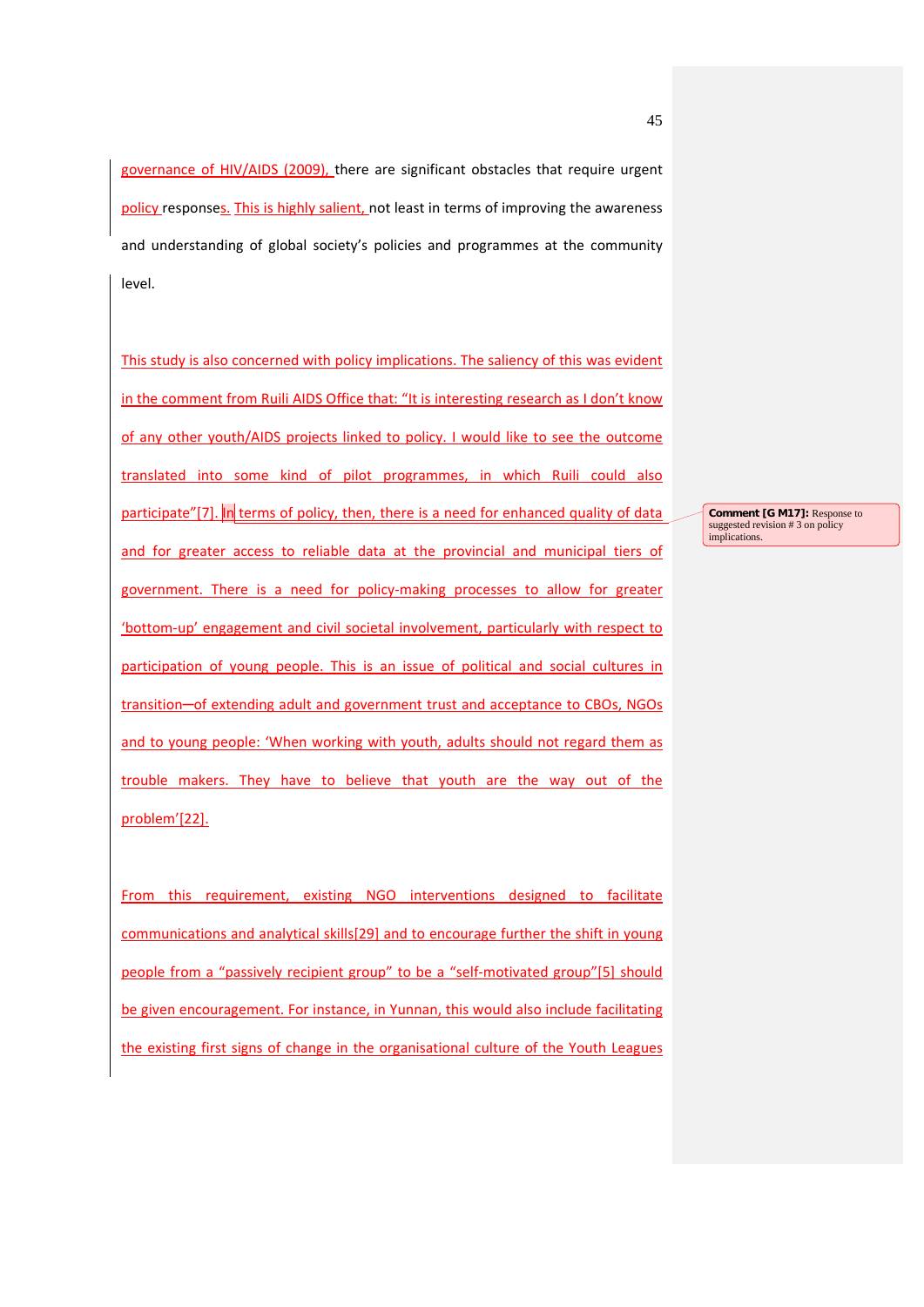towards a "non-top-down management scheme"[1][10] for school HIV/AIDS volunteer groups where recognised and also extending such recognition. Policy responses also have to look again at the funding provision in the light of reductions in international donor assistance. In addition, we have seen that more robust policies are needed that tackle discrimination and stigma effectively and actively work to empower young people living with HIV. This means working closely with the "gatekeepers" of a site (such as school heads; Youth Leagues) to persuade them to lend their active support[5]. It also requires more "creativity" in working out "how to translate well-intended policy into benefits for target groups"[5]. Here, given a paucity of current involvement in supporting youth programmes[7], a much stronger role for indigenous and multinational business is necessary.

Whilst bearing in mind the point raised across the survey cohort that potential transferable ('better') practices "should be context-specific in different social, cultural and economic settings"[[1][2][5] and caution over "a tendency to think that foreign things are better"[8], this research demonstrates that there are opportunities for additional South-South dialogue and learning (SSL) for intercommunity capacity development. This is evident in the common challenges faced and to identify the continuing challenges and the many community-led support programmes in Chiang Mai, Kunming and Ruili such as "volunteer self-management", peer-to-peer support networks, life-skills training[1]. This can build on initiatives such as the "South-to-South Exchange Programme between Thailand and Africa" of the Christian AIDS Ministry[28].

46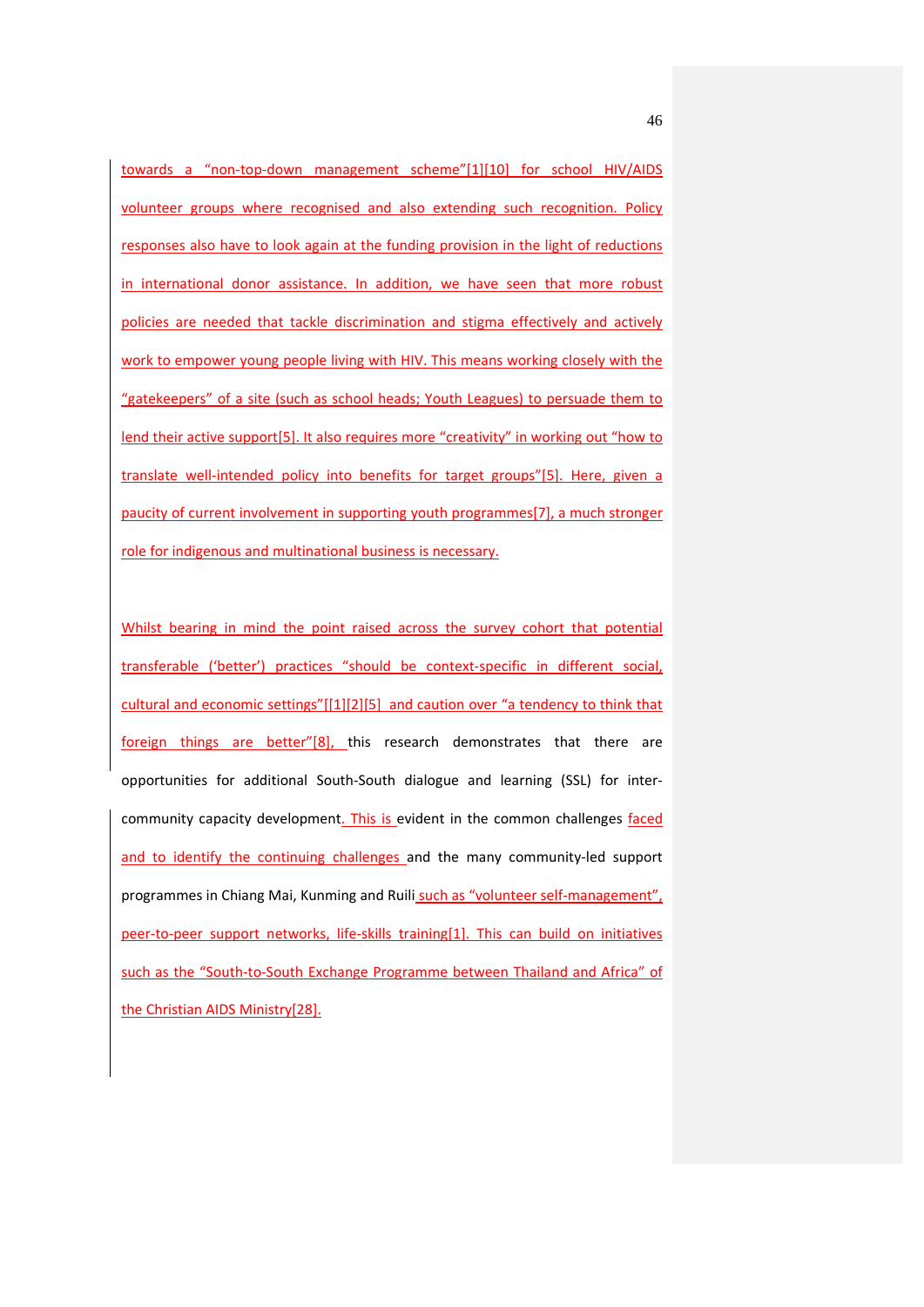Increasing knowledge and awareness among young people and their communities remains a vital requirement. However, in the final analysis, this study reinforces the point that the single most important challenge is to change behaviour among young people to reduce risk: "how to make knowledge become behavioural change"[7]. This, at a time when socio-economic transitions, new technologies and globalisation are making it "now more difficult to grasp their expectations"[5][7]. Despite the advances that have been achieved, the empirical evidence indicates that there is still a long way to go in meeting this challenge in local communities in East and Southeast Asia and beyond.

#### **Notes**

1. HIV stands for 'human immunodeficiency virus'. AIDS refers to 'acquired immunodeficiency syndrome' and is 'a surveillance definition based on signs, symptoms, infections, and cancers associated with the deficiency of the immune system that stems from infection with HIV.' (UNAIDS).

2. The link between poverty and HIV?AIDS was, however, controversial in South Africa. This was particularly acute with regard to claims of 'denialism' and a rejection of the 'scientific consensus' raised against then President Mbeki who chose to advocate a minority view that HIV did not cause AIDS but that it was attributable instead to poverty as the primary factor. The U.N.'s Special Envoy, Stephen Lewis, criticised the Mbeki-led South African Government as "obtuse and negligent" at the **Comment [G M18]:** Response to suggested revision #13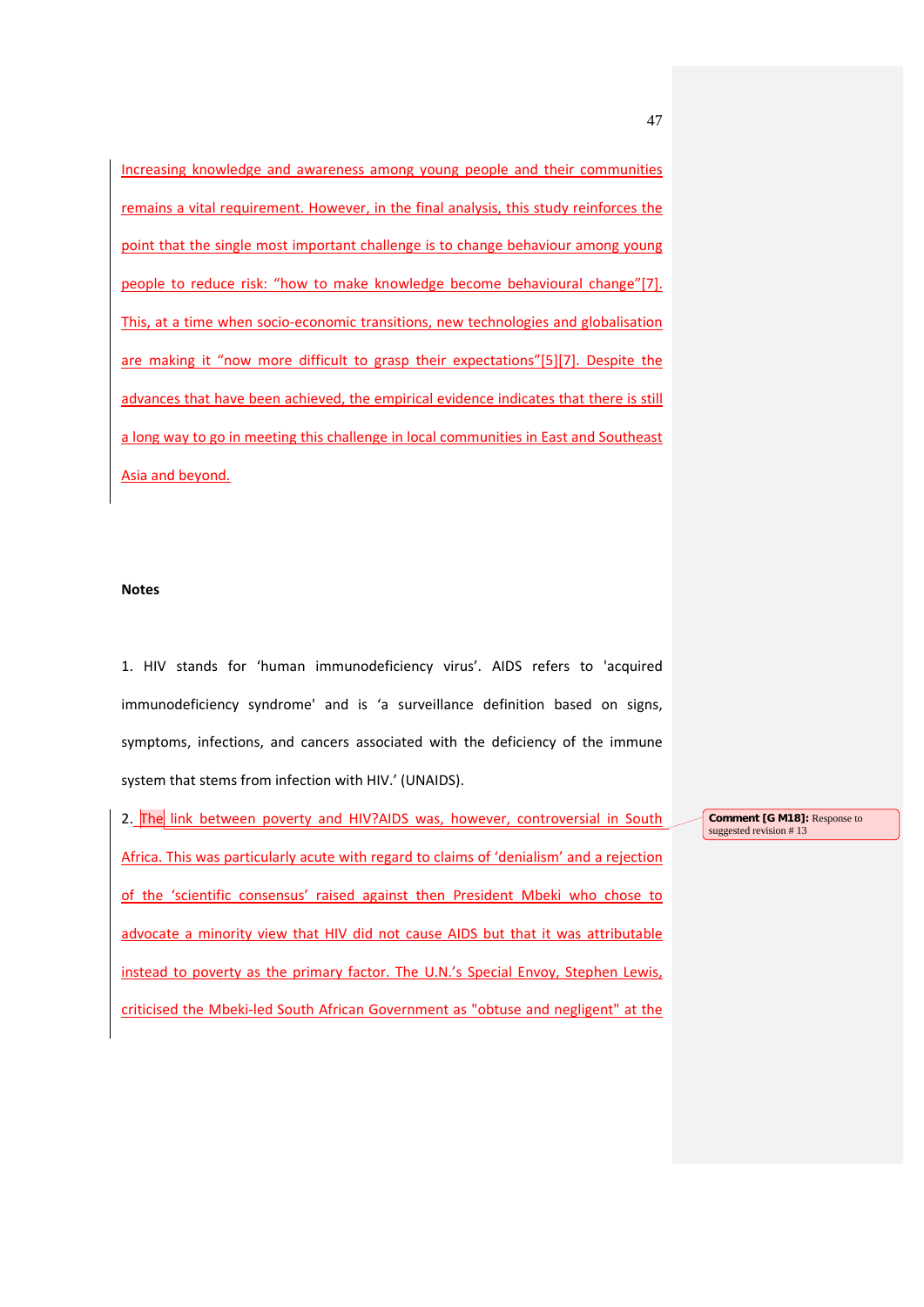International AIDS Conference in Toronto (Mbeki, 2000; Barnett and Whiteside,

2002; Tladi, 2006).

**Appendix: Interviewee citations**

**China** (N.B. organisational titles cited only; interviews conducted under anonymity,

December 2008-September 2009):

[1] AIDS Care Home;

[2] HIV/AIDS Programmes Coordination Office, Bless China International;

[3] International AIDS Alliance Kunming Office;

[4] Kunming Government Family Planning Committee;

[5] Kunming Public Health School,

[6] Public Health School, Kunming Medical College;

[7] Kunming Institute of Health Education;

[8] Ruili AIDS Office, Ruili AIDS Office, Ruili Bureau of Health;

[9] Yunnan Institute of Drug Abuse;

[10] Ruili Municipality CDC:

[11] Youth Health Project, Youth Health Project of Save the Children;

[12] Drug Abuse and HIV/AIDS Office, Yunnan Agriculture University;

[13] Ruili Women and Children's Development Centre;

[14] Yunnan Ruili No.3 Ethnic Minorities Middle School;

[15] Yunnan Homeland Resources College;

[16] Kunming Medical College Hai Yuan School HIV/AIDS Volunteer;

[17] Yunnan Ruili No.3 Ethnic Minorities Middle School;

[18] Kunming HIV/AIDS School Volunteer;

[19] Kunming HIV/AIDS Community Schools Advocacy Organisation;

[20] Yunnan Homeland Resources College, HIV/AIDS Volunteer.

## **Thailand:**

[21] Ms. Jutatip Dechaboon, Country Coordination Officer, HIV/AIDS Action Centre, Health and Development Networks, 4 February 2009;

[22] Mr.Toon, Upper Northern Child and Youth Network, 2 February, 2009;

[23] Miss Pattharawan Thepnamwong, Project Manager of Youth HIV and AIDS Prevention Education Project, Project Hope in Thailand, 14 December, 2009;

[24] Mr. Udom Likitwannawut, Northern Thailand Coordinator, CARE-RAKS Thailand, 16 January, 2009;

[25] Miss Anchalee Jomatan, Programme Development Officer, AIDSNet Foundation, 13 January, 2009;

[26] Mr. Sirasak Chaited, Youth Outreach Staffer, M Plus, 16 February, 2009;

[27] Mr. Ummarin Norchaivong, Academic Health Officer, Division of HIV/AIDS Protection, Sarapee Hospital, 23 December 2008;

**Comment [G M19]: Response to** suggested revision: #13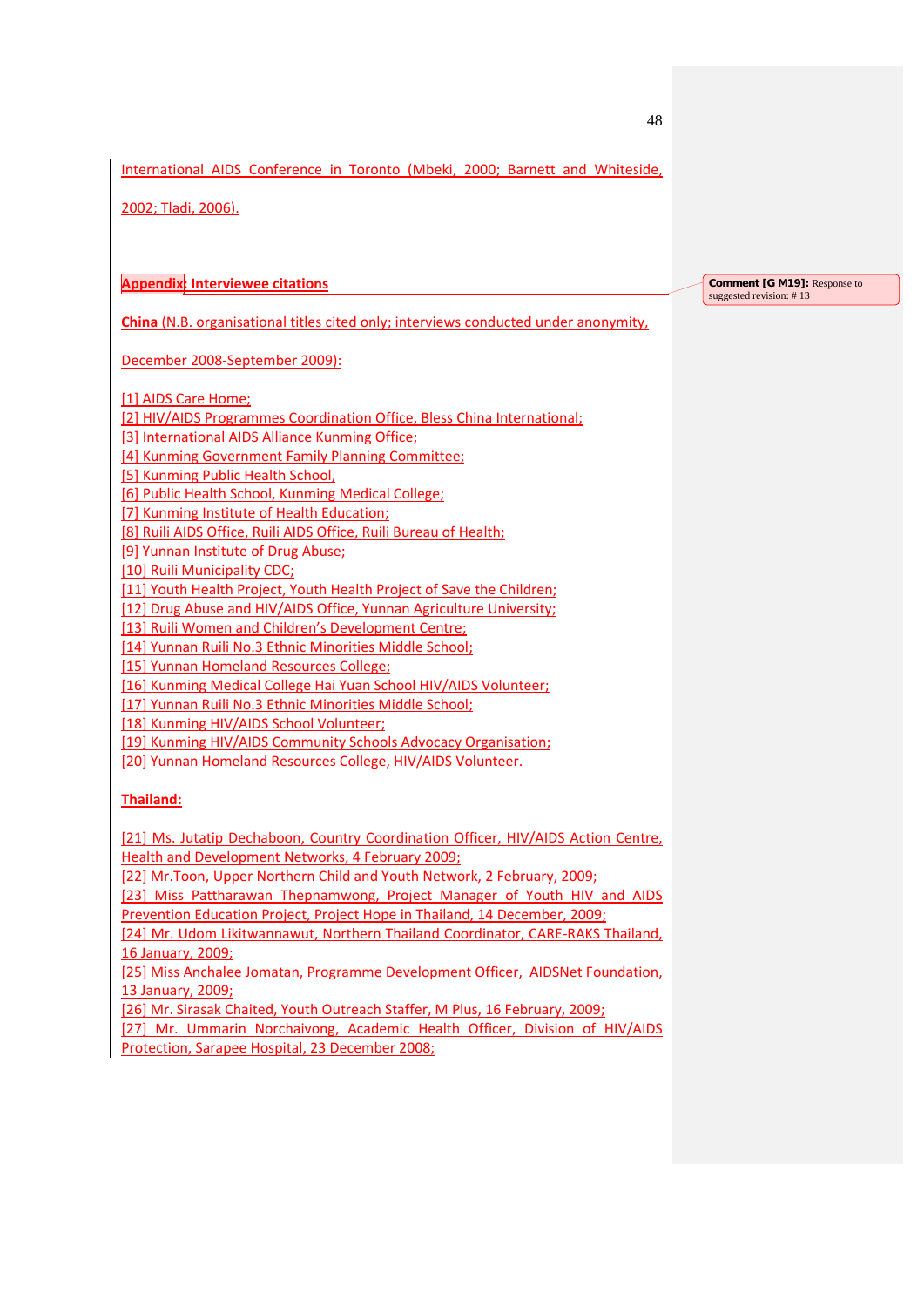[28] Mr. Sanan Wutti, Reverend Director, The Christian AIDS Ministry, Church of Christ in Thailand, 5 February, 2009;

[29] Mrs. Siriluck ungkoonpiriya, Director, Thai Youth Action Programme, 29 January 2009;

[30] Dr. Chawan Hormmalee, Director of Office of Student Development Services, Payap University, 19 February, 2009;

[31] Mrs. Utchara Sriparakit, Staffer, Student Development Division, Chiang Mai University, 3 February, 2009;

[32] Mr. Manoon Gaikharnkaew, Academic Health Officer of CDC 10, Chiang Mai CDC (Region 10), 2 February, 2009;

[33] Dr. Chonrlisa Chariyalertsak, Head of STD/AIDS Prevention and Control Section, Chiang Mai Provincial Public Health Office, 2 February, 2009;

[34] Mr. Tip Piroon, Academic Officer of Educational Service Area 1, Chiang Mai Educational Service Area Office 1, 4 February 2009;

[35] Miss Suchada Suwanthep, Project Coordinator of AIDS Orphans Fund Project North Net, 13 February, 2009.

A. Organisation citation withheld.

### **References**

K. Annan, *Secretary-General Salutes International Workshop on Human Security in Mongolia, Two-Day Session in Ulaanbaatar, May 8-10, 2000* (New York UN, Press Release SG/SM/7382, 2000), <http://www.un.org/News/Press/docs/2000/200005 08.sgsm7382.doc.html>, (accessed 4 April 2004).

Avert.org, *Thailand*, November, 2008, <http://www.avert.org/aidsthai.htm>, (accessed 20 January, 2009).

T. Barnett and A. Whiteside, "Poverty and HIV/AIDS: Impact, Coping and Mitigation Policy" in G. A. Cornia (ed), *AIDS, Public Policy and Child Well-Being* (Geneva: Unicef, 2002), Chapter 11.

G. Bloom, Y. Liu, and J. Qiao, *A Partnership for Health in China: Reflections on the Partnership Between the Government of China, the World Bank and DFID in the China*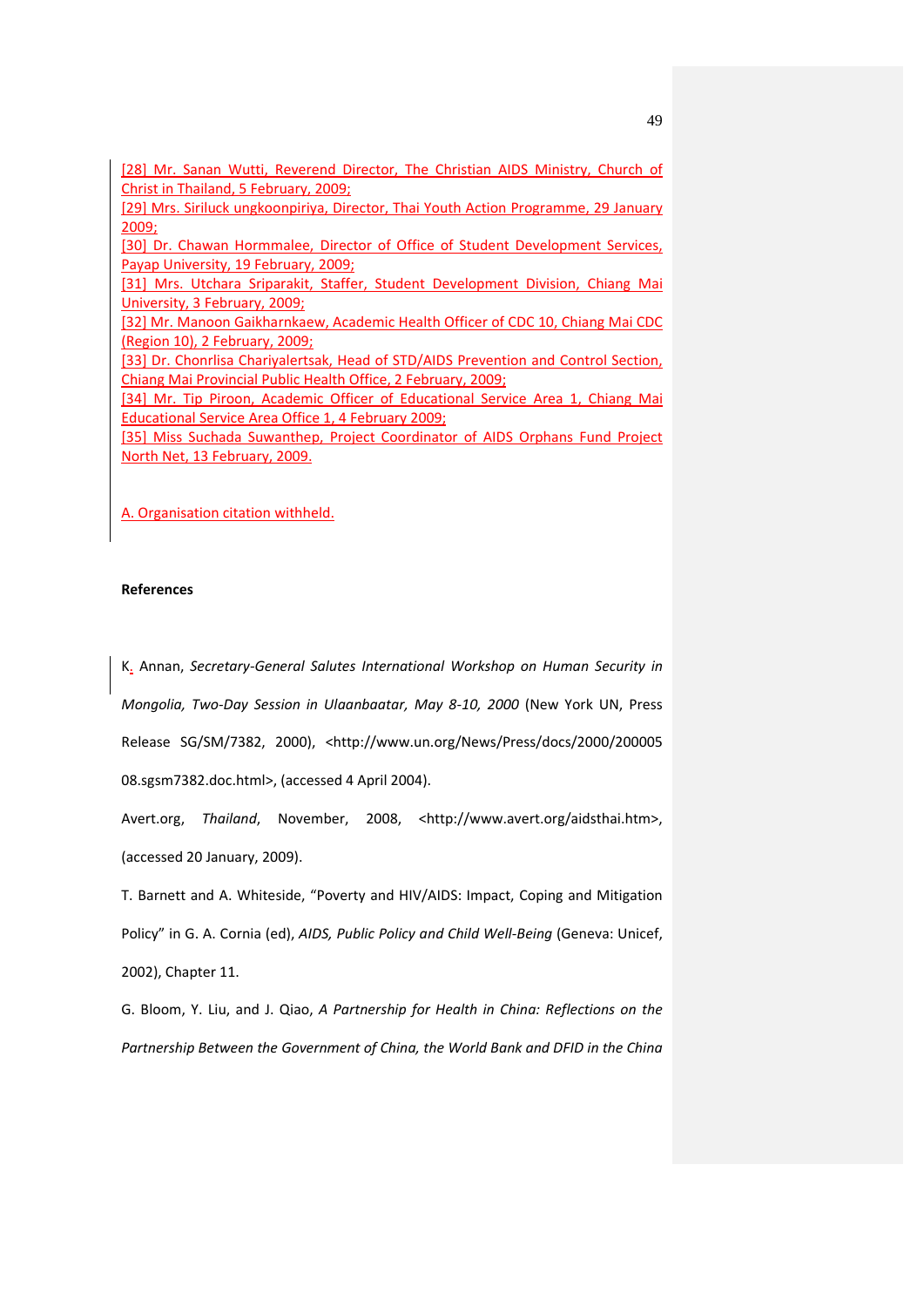*Basic Health Services Project (IDS Research Summary 2)* (Brighton: Institute of Development Studies, 2009).

H. J. Deacon and I. Stephney, *HIV/AIDS, Stigma and Children: A Literature Review* (South Africa: Human Sciences Research, 2005).

H. J. Deacon, I. Stephney, and S. Prosalendis, *Understanding HIV/AIDS Stigma: A Theoretical and Methodological Analysis* (South Africa: Human Sciences Research, 2005)

R. Deng, J. Li, L. Sringernyuang, and K. Zhang, "Drug abuse, HIV/AIDS and stigmatisation in a Dai community in Yunnan, China", *Social Science & Medicine*, Apr 1, 2007).

F. Devine, "Qualitative Methods" in Marsh, D. and Stoker, G. (eds), *Theory and Methods in Political Science* (Basingstoke: Palgrave, 1995), pp. 137-153.

Economic Commission for Africa, *The Impact of HIV/AIDS on Families and Communities in Africa* (Addis Ababa: ECA: 2009).

ESCAP (Economic and Social Commission for Asia and the Pacific) Turning the Tide against HIV/AIDS: Targeting Youth, *Socio-Economic Policy Brief*, Issue 5, June, 2006, <http://www.unescap.org/pdd/publications/pb/pb\_5.pdf>, (accessed 28 December 2008).

GYCA (Global Youth Coalition on HIV/AIDS and Global Youth Partners) *Our Voice, Our Future: Young People Report On Progress Made On The UNGASS Declaration Of Commitment On HIV/AIDS* (New York: UNFPA 2005).

G. Green, *The End of Stigma? Changes in the Social Experience of Long-Term Illness* (London: Routledge 2009)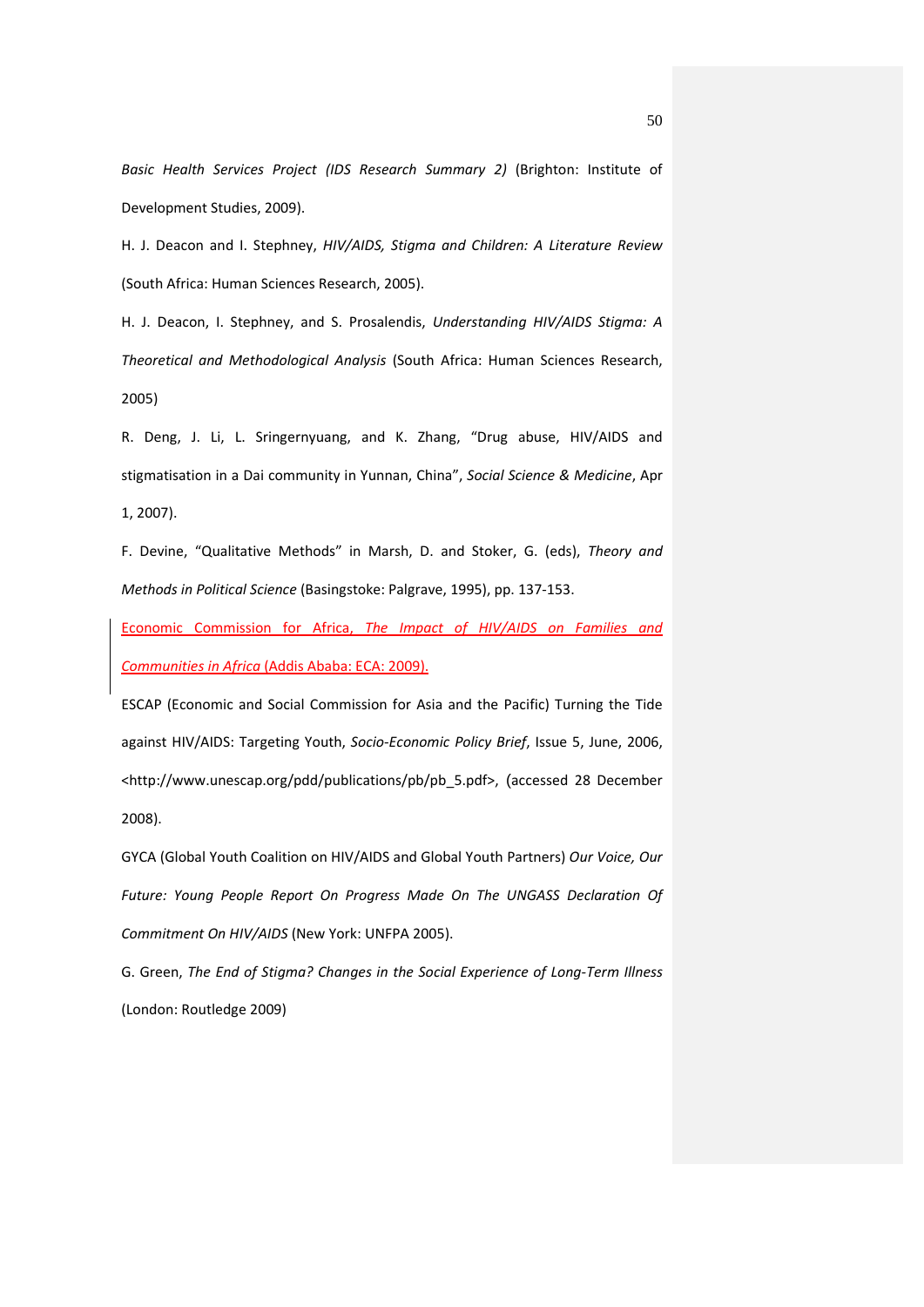Jing Gu and Neil Renwick, "China's Fight against HIV/AIDS", *Journal of Contemporary China*, Vol.17, No.54, February 2008, pp.85-106.

S. Harman and F. Lisk, *Governance of HIV/AIDS: Making Participation and Accountability Count* (London: Routledge/Warwick Studies in Globalisation 2009).

P. Rohleder, L. Swartz, S. C. Kalichman, L. C. Simbayi, E. Cameron (eds), *HIV/AIDS in South Africa 25 Years On: Psychosocial Perspectives* (London: Springer 2009).

T. Horn (2010) "Global Survey: Stigma, Isolation and Discrimination Still Pervasive" *AIDSmeds*; http://www.aidsmeds.com/articles/hiv\_stigma\_discrimination\_1667\_18 850.shtml; accessed 11 September 2010.

M. Jia, H. Luo, Y. Ma, N. Wang, K. Smith, J. Mei, R. Lu, J. Lu, L. Fu, Q. Zhang, Z. Wu, L. Lu, "The HIV Epidemic in Yunnan Province, China, 1989-2007", Journal of Acquired Immune Deficiency Syndromes, Vol. 53, February 2010: pp. S34-S40.

P. S. Jones, *AIDS Treatment and Human Rights in Context* (London: Palgrave Macmillan 2009).

O. Julawong, *Social Support, Stigma, and Coping for Thai Women with AIDS: How Thai Women with HIV/AIDS Deal with Their Illness* (Berlin/New York: VDM Verlag 2009).

Kaiser Family Foundation *Thailand Approves Strategic Plan to Reduce HIV Prevalence Among Youth*. 20 April, 2007, <http://www.bio-medicine.org/medicinenews/Thailand-Approves-Strategic-Plan-ToReduceHIVPrevalence-Among-Youth-2006 2-1, (accessed 14 February 2008).

S. Kowal, and D.C. O'Connell, "The Transcription of Conversations" in U. Flick, U., E. von Kardorff, S. Ines (eds), *A Companion to Qualitative Research* (London: Sage 2004), pp.248-252.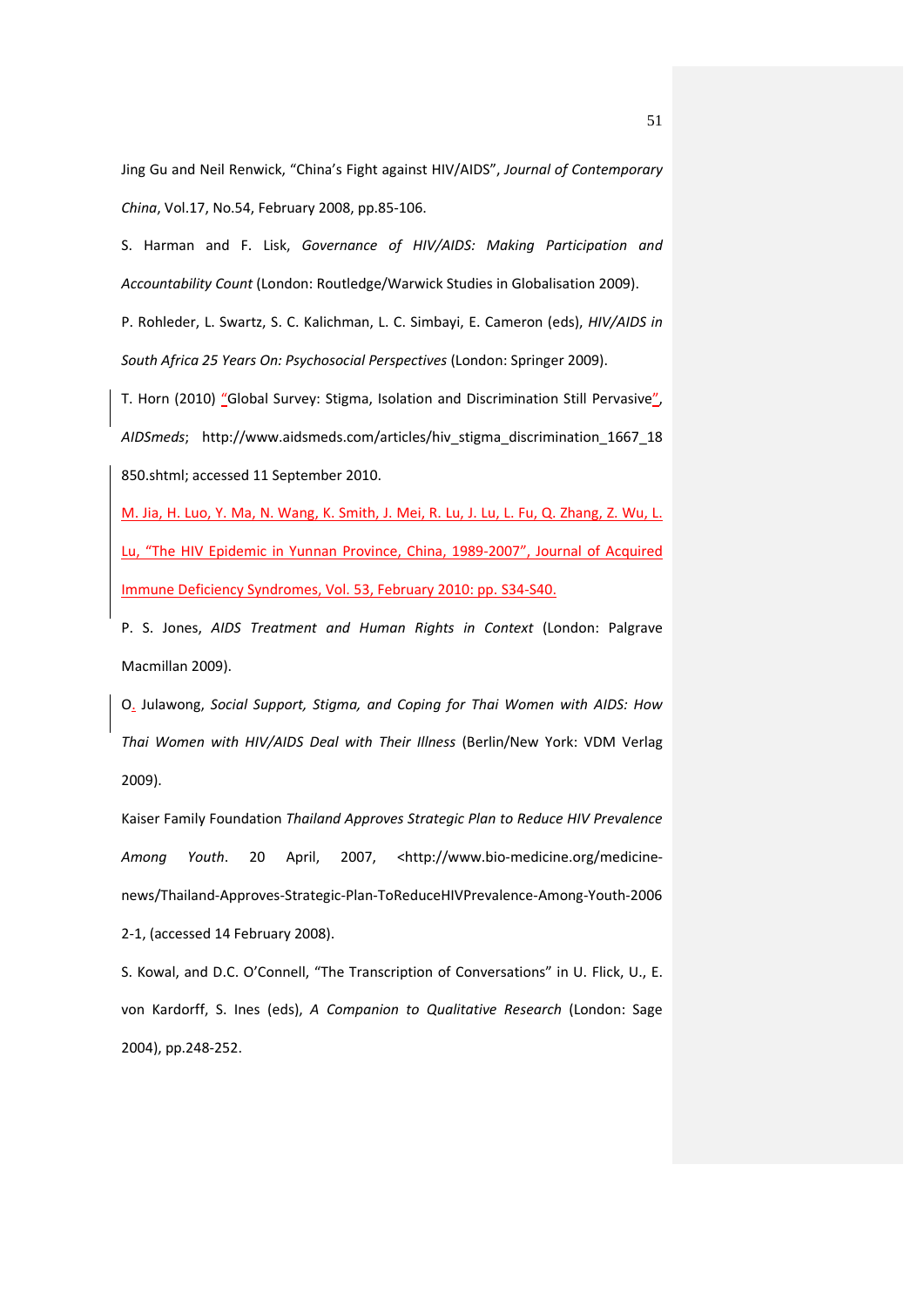J. Li, M. Jia, X. Min, S. Pan, *Impact of Yunnan's Methadone Maintenance Treatment (MMT) on Behavioural Change of Patients—an evaluation of 14 clinics*. Kunming: Centre for AIDS/STD Prevention and Control, Yunnan Centres for Disease Control and Prevention, 2009, <http://cira.med.yale.edu/events/asd2009/panels/asd2009\_li.pdf >, (accessed 14 October 2009).

M. E. Lyon and L. J. D'Angelo, *Teenagers, HIV, and AIDS: Insights from Youths Living with the Virus: Sex, Love, and Psychology* (New York: Praeger 2006).

NAPAC (National AIDS Prevention and Alleviation Committee of Thailand), *UNGASS Country Progress Report Thailand* (Bangkok: NAPAC, January, 2008).

W.W.S. Mak, P.K.H. Mo, R.Y.M. Cheung, J. Woo, Cheu, "Comparative Stigma of HIV/AIDS, SARS, and Tuberculosis in Hong Kong", *Social Science & Medicine*, October (2006): pp.

W.W.S. Mak, R.Y.M. Cheung, R.W. Law, J. Woo, P Li, "Examining attribution model of self-stigma on social support and psychological well-being among people with HIV+/AIDS", *Social Science & Medicine*, April (2007): pp.

K. Osborne, "To act without prejudice: understanding HIV-related stigma and discrimination", *Conscience*, December (2009), pp.

N. Ostrow, "China's AIDS Epidemic Spreading Fast by Sex Contact, Study Says", Bloomberg, 1 October 2008, <http://www.bloomberg.com/apps/news?pid=206010 80&sid=aVhQ 53Eqid.g&refer=asia>, (accessed 4 November, 2008).

Peter Piot, P., M. Bartos, H. Larson, D. Zewdie, and P. Mane, "HIV Prevention: Coming to terms with complexity: A call to action for HIV prevention", *The Lancet* No. 372 (2008), pp.845–859.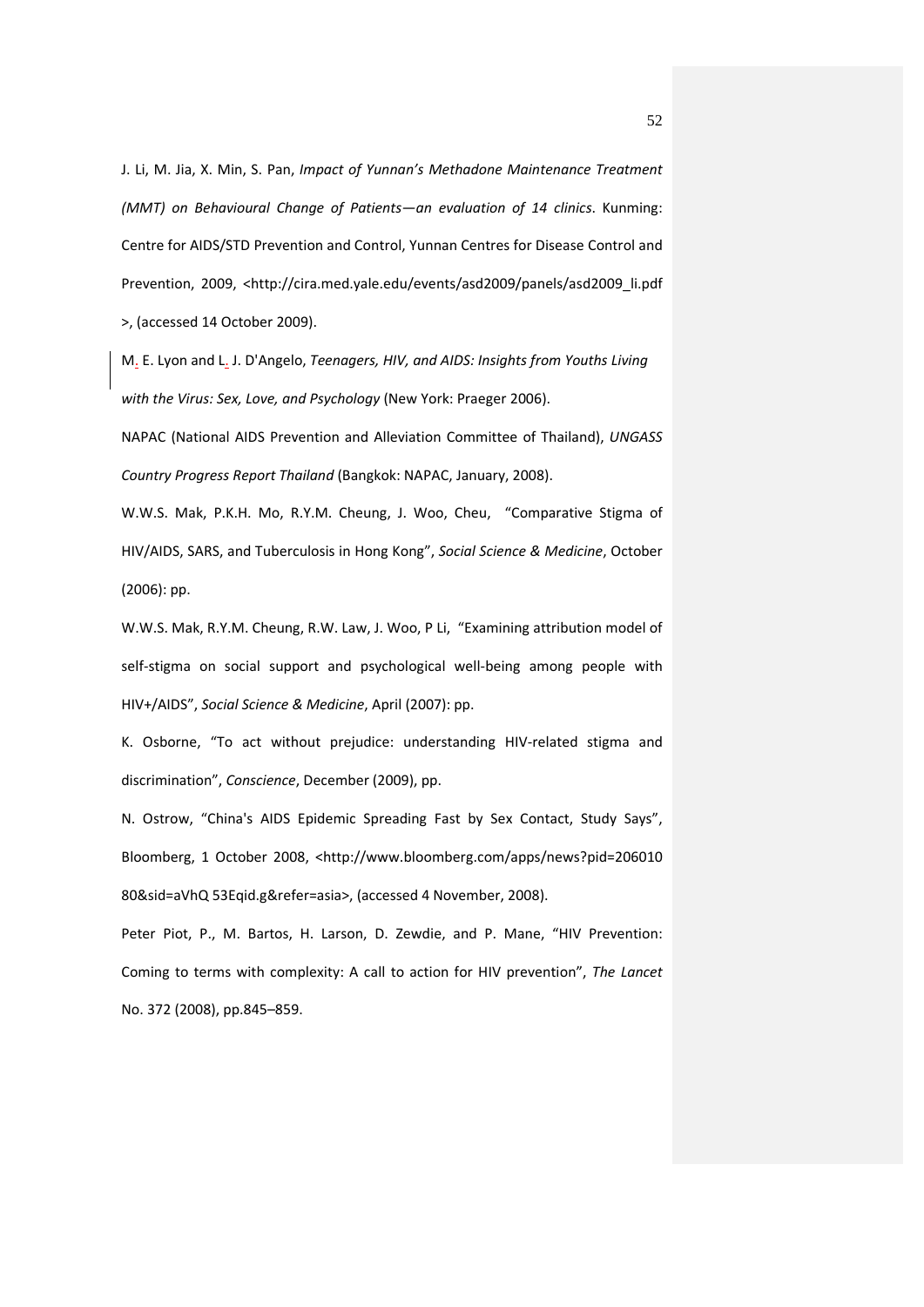C. Podhsita, C. and P. Xenos, "Survey Comparisons of Sexual Risk Behaviour of Young Adults in Thailand, Vietnam and the Philippines" in A. Chamratrithirong and D. Phuengsamran (eds), *The Era of ARV in the Generalised HIV Epidemic in Thailand: Research Approaches* (Salaya: IPSR, Mahidol University, 2009), pp. 43-68.

N. K. Poku and Anthony McGrew, *Globalisation, Development and Human Security*, (Cambridge: Polity Press, 2007).

N. K, Poku, Alan Whiteside and Bjorg Sandkjaer (eds), *AIDS and Governance* (Aldershot: Ashgate Press, 2007).

PIP/JHU, "*Population Reports: Youth and HIV/AIDS Can We Avoid Catastrophe?"* (Baltimore: Media/Materials Clearinghouse, 2001); [http://info.k4health.org/pr/](http://info.k4health.org/pr/%20l12edsum.shtml) [l12edsum.shtml;](http://info.k4health.org/pr/%20l12edsum.shtml) accessed 20<sup>th</sup> October 2009.

M. Polgar, "Social Construction of HIV/AIDS: Theory and Policy Implications", *Health Sociology Review,* Vol. 6(1)

B. Rai, HIV and AIDS-related Stigma and Discrimination in Nepal: Manifestations, determinants, consequences and recommendations of HIV and AIDS related Stigma and Discrimination (Netherlands: Lambert Academic Publishing 2010).

N. Renwick, J. He, and J. Gu, "Critical Human Security and HIV/AIDS in Thailand and China: National Responses and Provincial/Municipal Perceptions of the Challenges for Young People", *Journal of Human Security*, Vol. 5, No.2 (2009): pp.47-64.

N. Renwick, "Global Society's Response to HIV/AIDS: Botswana's Experience", *Global Society*, Vol.21, No.2, April (2007): pp.133-153.

N. Renwick, "The 'Nameless Fever': the HIV/AIDS Pandemic and China's Women", *Third World Quarterly*, Vol.23, No.2, 2002, pp.377-393.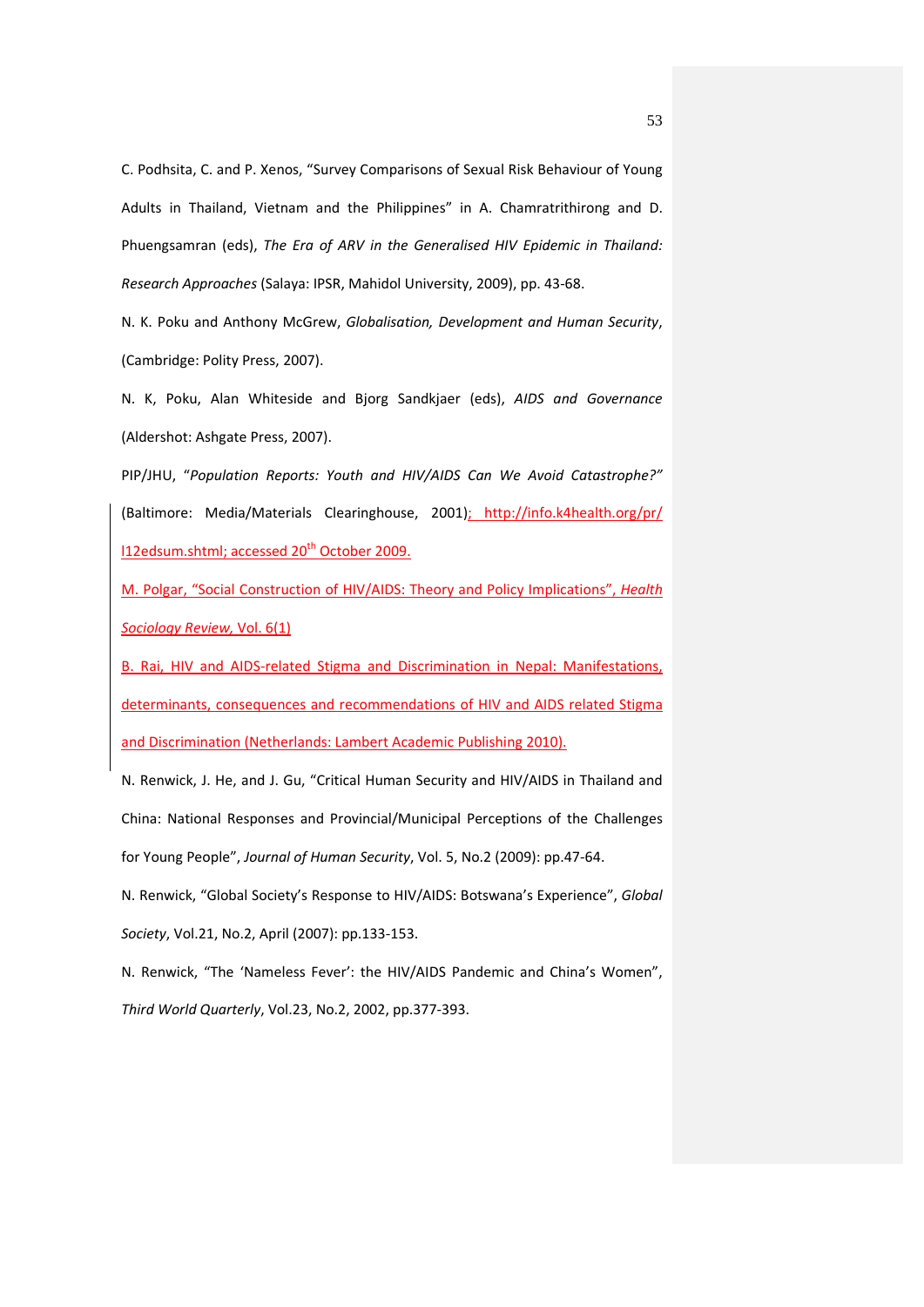SCAWCO (State Council AIDS Working Committee Office) and UN Theme Group on AIDS in China, *A Joint Assessment of HIV/AIDS Prevention, Treatment and Care in China (2007)* (Beijing: Government of People's Republic of China, 2007).

C. Schmidt, "The Analysis of Semi-structured Interviews" in U. Flick, E. von Kardorff, S. Ines (eds), *A Companion to Qualitative Research* (London: Sage, 2004), pp.253- 258.

A. Sen, *Development as Freedom* (Oxford: OUP, 1999).

F. Stewart, *Development and Security* (Oxford: CRISE Working Paper 3, 2004).

F. Stewart, *Horizontal Inequalities: A Neglected Dimension of Development* (Oxford: CRISE Working Paper 1, 2001).

L.S. Tladi, "Poverty and HIV/AIDS in South Africa: An Empirical Contribution", *Journal des Aspects Sociaux du VIH/SIDA*, Vol.3(1), May 2006, pp. 369-381.

UNAIDS (United Nations Joint Programme on HIV/AIDS), Marie Stopes International and Institute of Social Development Research, China Central Party School, *The China Stigma Index Report* (Geneva: UNAIDS: 2009).

UNAIDS *Report on the Global AIDS Epidemic* (Geneva: UNAIDS, July 2008).

UNFPA (United Nations Population Fund) *Youth HLM Report: UN High Level Meeting On HIV/AIDS 2008 – More Than A Seat at the Table* (New York: UNFPA, 2008).

UNGASS (UN General Assembly) *Declaration of Commitment on HIV/AIDS: five years later—Report of the Secretary-General* (New York: United Nations General Assembly A/60/736, 24 March, 2006).

UNDP (United Nations Development Programme) *Development Report 1994* (New York: UNDP, 1994).